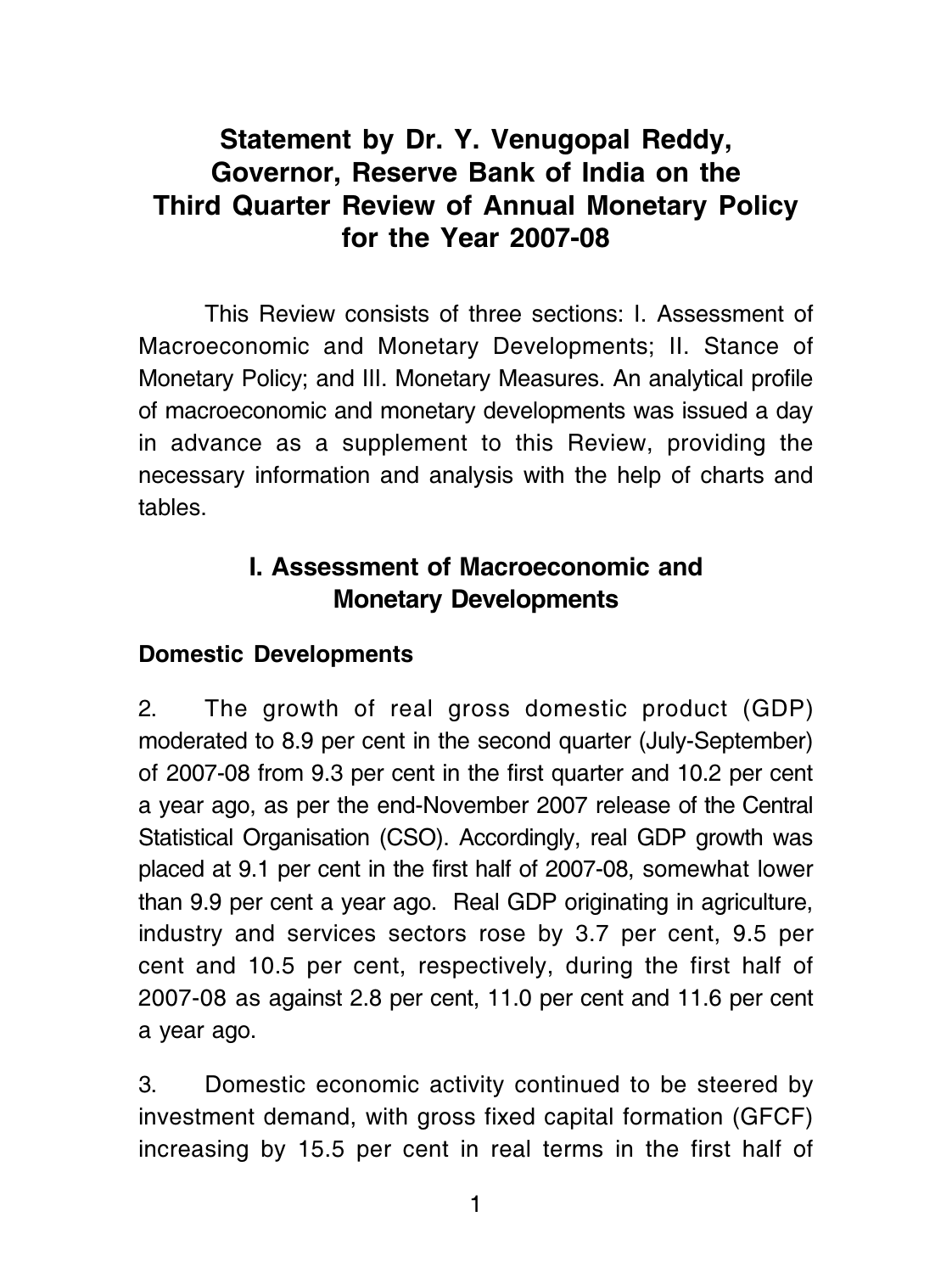2007-08 (14.5 per cent a year ago); on the other hand, private final consumption expenditure (PFCE) increased by 5.6 per cent (6.4 per cent). In nominal terms, the share of GFCF in GDP increased to 31.8 per cent from 29.6 per cent a year ago whereas the share of PFCE declined to 56.5 per cent from 57.6 per cent.

4. The first advance estimates of the Ministry of Agriculture place kharif foodgrains production at 112.2 million tonnes in 2007-08 - higher than 110.5 million tonnes in 2006-07, but below the target of 114.2 million tonnes. Available information suggests that by January 18, 2008 rabi sowing acreage was 3.7 per cent lower in the current season than its level a year ago. Declines have been recorded in area sown under wheat (-2.1 per cent), rice (-5.6 per cent), pulses (-5.0 per cent) and major oilseeds (-9.9 per cent) whereas some increase was reported in the area sown under coarse cereals (1.8 per cent). While the cumulative rainfall during the North-East monsoon season (October-December 2007) was 32 per cent below normal, it is relevant to note here that major *rabi* producing regions like Punjab, Haryana, Himachal Pradesh, western Uttar Pradesh and eastern Madhya Pradesh had received deficient rainfall in the 2007 South-West monsoon season. As on January 17, 2008 live storage in 81 major reservoirs was 55 per cent of the designated capacity which is 7.1 per cent lower than the level a year ago though 17.3 per cent higher than the last 10 years' average.

5. Against the backdrop of developments in the first half of 2007-08, industrial activity has experienced further deceleration in the third quarter of the year. The index of industrial production (IIP) rose by 9.2 per cent during April-November 2007 as compared with 10.9 per cent a year ago. The manufacturing sector, which contributed 89.9 per cent of the increase in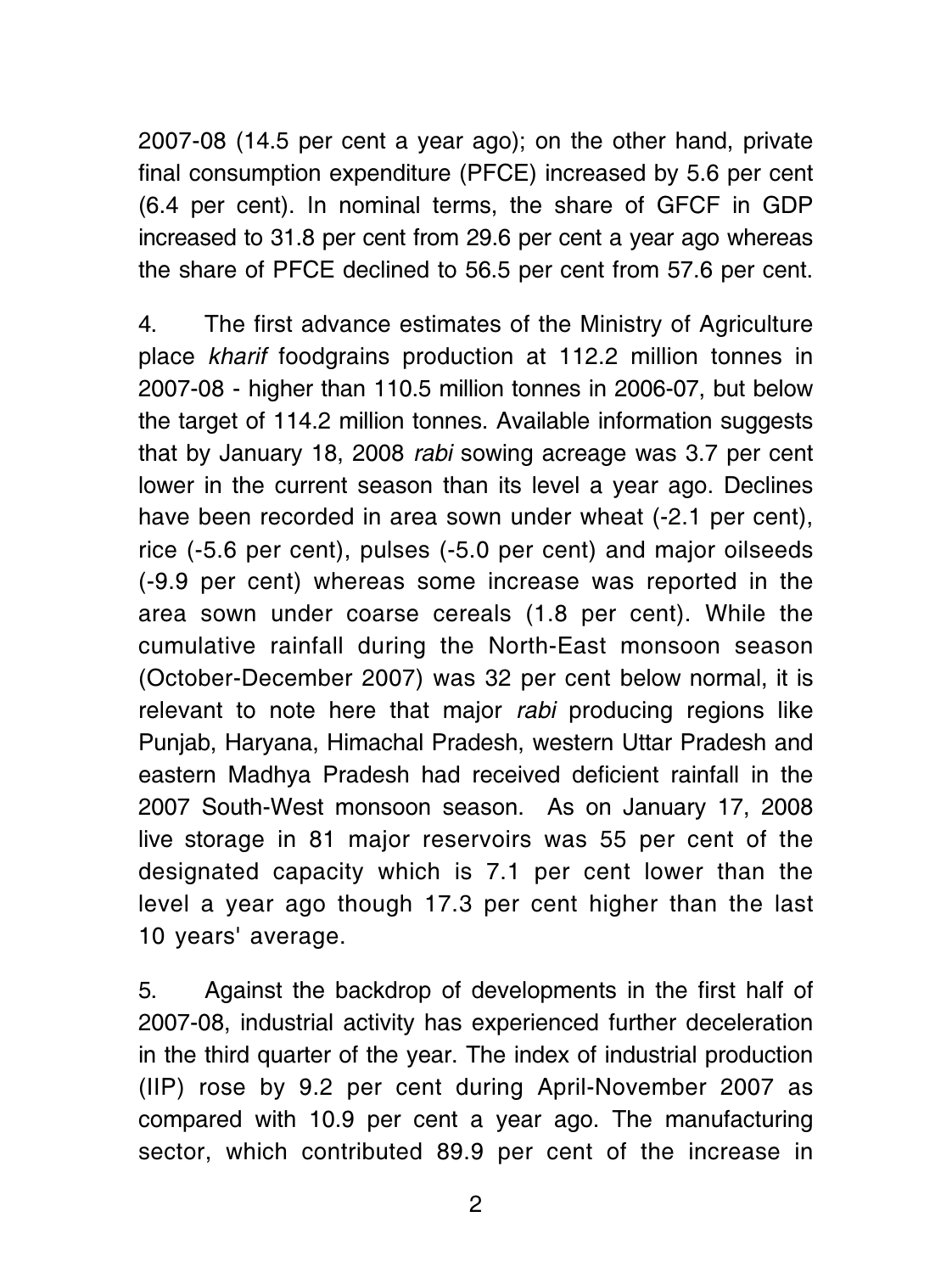industrial production up to November 2007, recorded a growth of 9.8 per cent (11.8 per cent a year ago), led by chemical and chemical products, basic metals and alloys, machinery and equipment other than transport, and products of wood, leather, rubber, plastic, petroleum and coal. On the other hand, deceleration was observed in textiles and transport equipment and parts. The production of metal products and parts declined. The continued buoyancy of investment demand was reflected in the growth in capital goods production at 20.8 per cent (17.4 per cent) supported by the growth in production of basic goods by 8.4 per cent (9.4 per cent), in intermediate goods by 10.1 per cent (11.1 per cent) while consumer non-durable goods output rose by 7.8 per cent (8.9 per cent), the production of consumer durables goods declined by 1.7 per cent (increased by 12.4 per cent). Mining and electricity generation recorded increases of 4.9 per cent (4.2 per cent) and 7.0 per cent (7.3 per cent), respectively. The six infrastructure industries, comprising 26.7 per cent of the IIP, posted a lower growth of 6.0 per cent during April-November 2007 as compared with 8.9 per cent a year ago. All the infrastructure sectors, viz., electricity generation, production of crude petroleum and petroleum refinery products, cement, coal and finished steel registered lower growth as compared with the corresponding period of the previous year.

6. Private corporate sector activity exhibited some moderation in the first half of 2007-08. Overall sales of sampled non-financial private companies increased by 17.4 per cent as compared with 27.4 per cent in the first half of 2006-07. Other income from non-core activities registered a high increase of 63.6 per cent as compared with 19.3 per cent a year ago and accounted for 29.5 per cent of post-tax profits. Operational costs increased on account of a substantial rise in staff costs and other expenses vis-à-vis sales growth; however, raw material costs grew at a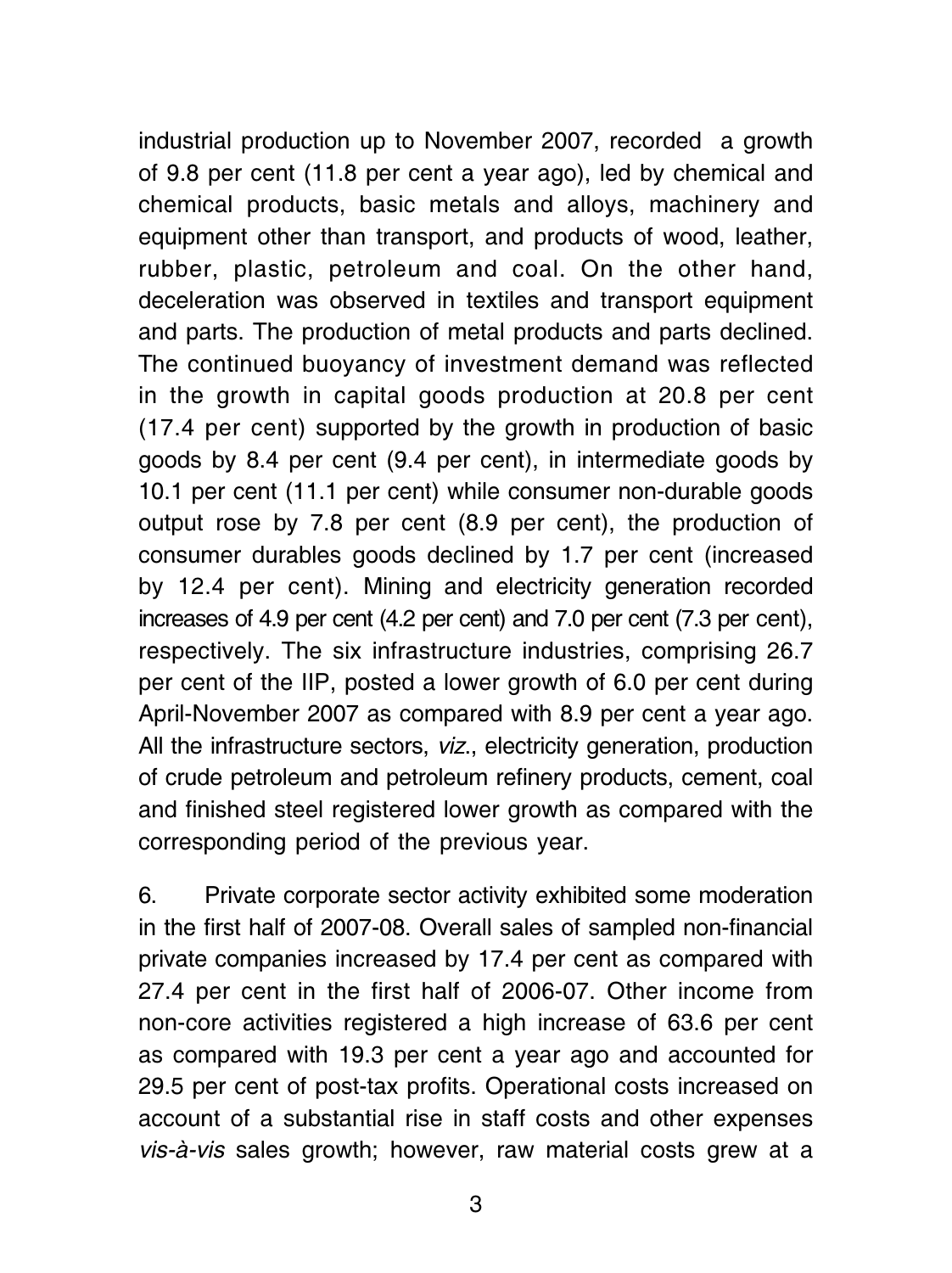slower rate in relation to sales, partly on account of cheaper imports. Reflecting the differential between growth in sales vis-à-vis expenditure, operating profits increased by 20.0 per cent in April-September 2007. Interest cost continued to be low as the interest to gross profit ratio came down from an average of around 50.0 per cent in 1990s to 39.0 per cent in 2000-05, 13.0 per cent in 2005-07 and to 11.7 per cent during the first half of 2007-08. Depreciation provisions increased by 15.1 per cent in April-September 2007 as compared with 16.1 per cent a year ago. Net profits rose by 31.1 per cent as compared with 41.6 per cent in April-September 2006, attributable to some moderation in consumer demand growth and high base effects. Non-manufacturing companies (IT, communication and other services) performed better than manufacturing companies, with a growth of 26.4 per cent and 48.4 per cent in sales and net profits, respectively, in contrast to 15.1 per cent and 25.1 per cent for manufacturing companies. Buoyant equity markets have enabled higher mobilisation of resources by the private corporate sector through public issues and private placements in 2007-08 so far than in the corresponding period of 2006-07. Early results for the third quarter of 2007-08 (October-December 2007) for a truncated sample of companies indicate that the moderation witnessed in sales growth during the first half has been somewhat arrested and profitability ratios have been shored up by income from both core and non-core activities. The growth in raw material cost and depreciation provisions was lower than in the corresponding quarter a year ago. Operating profits have been reinforced by other income representing non-sales activities of companies.

7. The Reserve Bank's Industrial Outlook Survey conducted during November 2007 indicates some moderation in the underlying business optimism with the share of respondents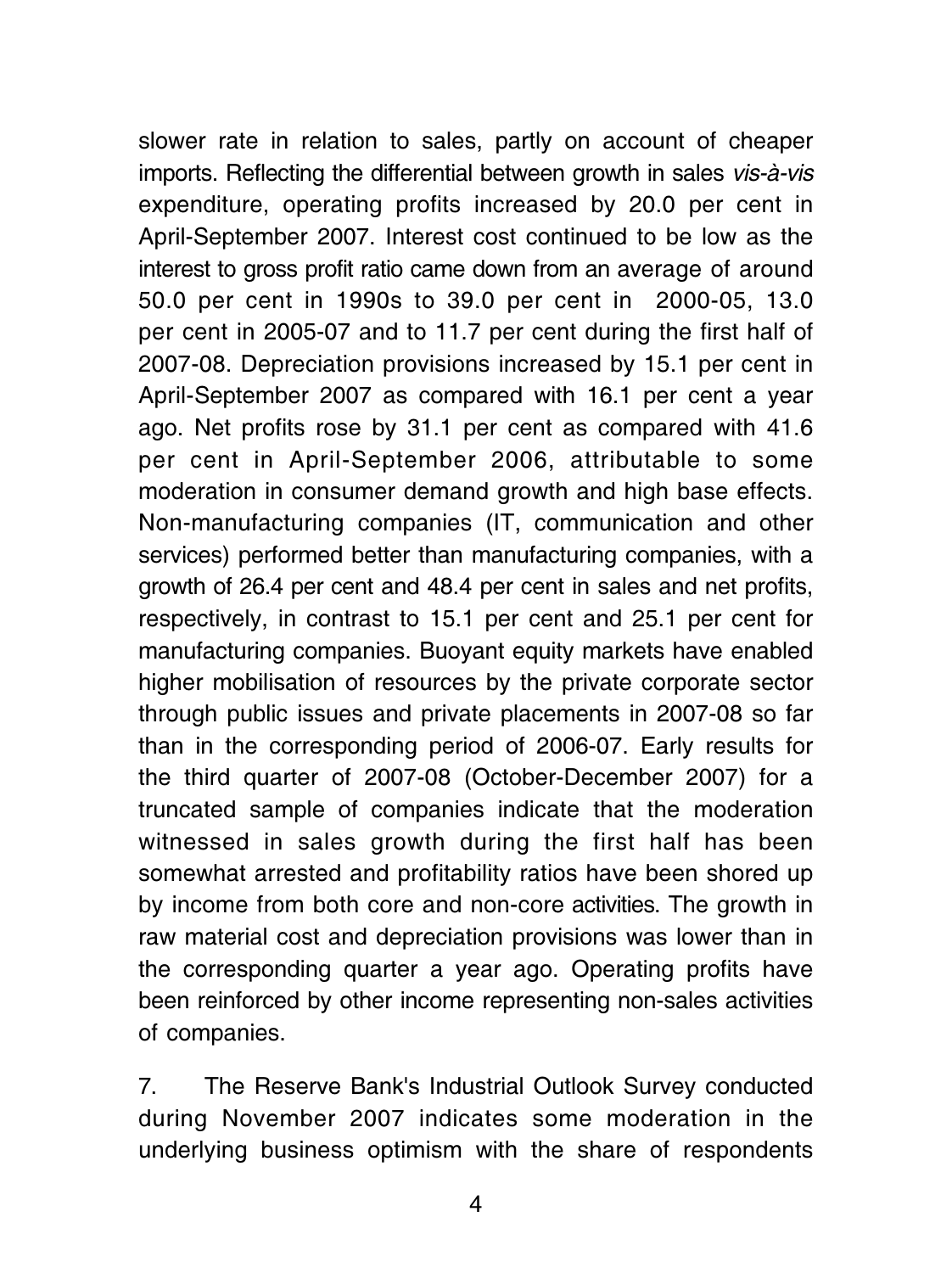expecting a better overall business situation in January-March 2008 being a shade lower than in the previous quarter. The business expectations index for January-March 2008 at 118.6 declined by 4.7 per cent from the preceding quarter and by 6.2 per cent from the corresponding quarter a year ago. The moderation in growth expectations is reflected in anticipation of some deceleration in production and order books growth. Increase in raw material costs, however, has fuelled increased expectations of higher working capital finance requirements for January-March 2008 than in the previous quarter, and some tightening in the overall financial situation and availability of finance is perceived. Significant augmentation in capacities is seen in order to meet the increased production requirements and the overall capacity utilisation may be around the same level as in the last few quarters. Nearly half the firms expect prices of raw materials to go up but less than a fourth perceive any increase in their selling prices, indicating weakening of pricing power. Respondents expect the recent moderation in profit margins to continue in the next quarter.

8. Business confidence surveys conducted by other agencies convey a mixed, though overall positive, picture for the near future. Purchasing managers' indices (seasonally adjusted) reflect positive sentiments for end-2007 driven by rising levels in new business. Local demand is seen as supporting new orders, although the pace of growth of export orders is decelerating. A higher level of growth in the third quarter of 2007-08 is also expected by one agency, propelled by the overall positive economic conditions of the economy. According to another agency, the business sector has responded swiftly to improvements achieved in containing inflation and business confidence recorded a rebound with respect to the previous quarter. It has noted that a stronger rupee has tilted purchases

5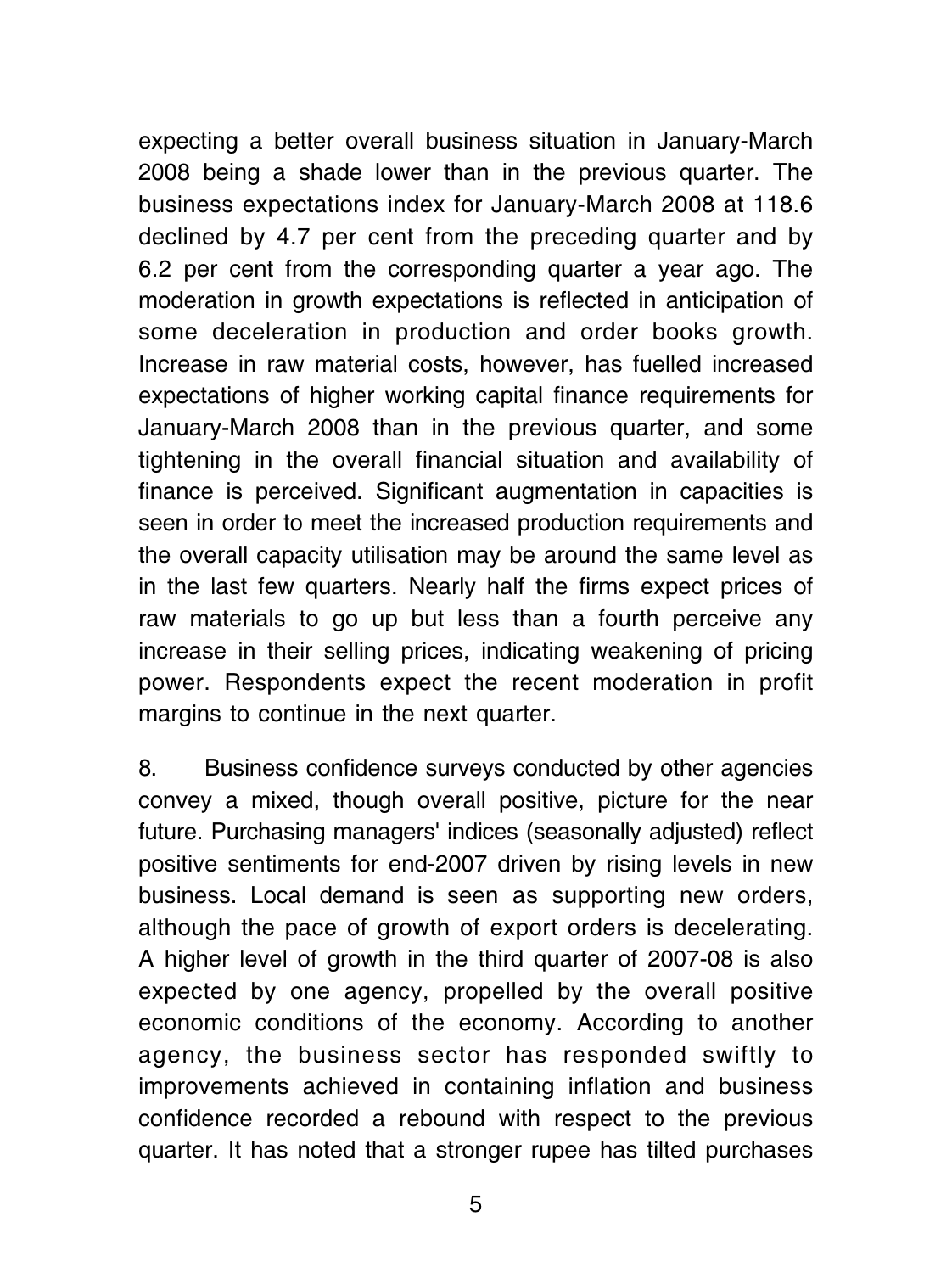of raw material by firms in favour of imports and there is a greater pessimism on the export front. A recent survey reflects status quo in business conditions and lower optimism in the consumer goods sector. Some other indices reflect improvement in business confidence when compared with the past six months, but lower business confidence when compared with the corresponding period of the previous year. A majority of respondents expect increases in new orders and in exports and more than half expect employment to increase, though successive hikes in interest rates and the rising rupee appear to have depressed sentiment and a weakening of industrial growth in the second half of 2007-08 is indicated.

9. Services sector activity was sustained at a robust pace as reflected in lead indicators. Railway revenue earnings from freight traffic increased by 8.0 per cent during April-November 2007. Total telephone connections in the telecommunications sector increased by 42.4 per cent, and 3.56 million new telephone lines were added to the switching capacity of telephone exchanges. Export and import cargo handled by the civil aviation sector increased by 0.2 per cent and 22.3 per cent, respectively, whereas cargo handled at major ports increased by 13.1 per cent. Passengers handled at international and domestic terminals also registered growth of 13.4 per cent and 25.9 per cent, respectively.

10. Non-food credit extended by scheduled commercial banks (SCBs) increased by Rs.2,22,842 crore (11.8 per cent) during the current financial year up to January 4, 2008 as compared with the increase of Rs.2,56,693 crore (17.5 per cent) in the corresponding period of 2006-07. There was a decline of Rs.5,237 crore in food credit as compared with an increase of Rs.2,392 crore in the previous year.

6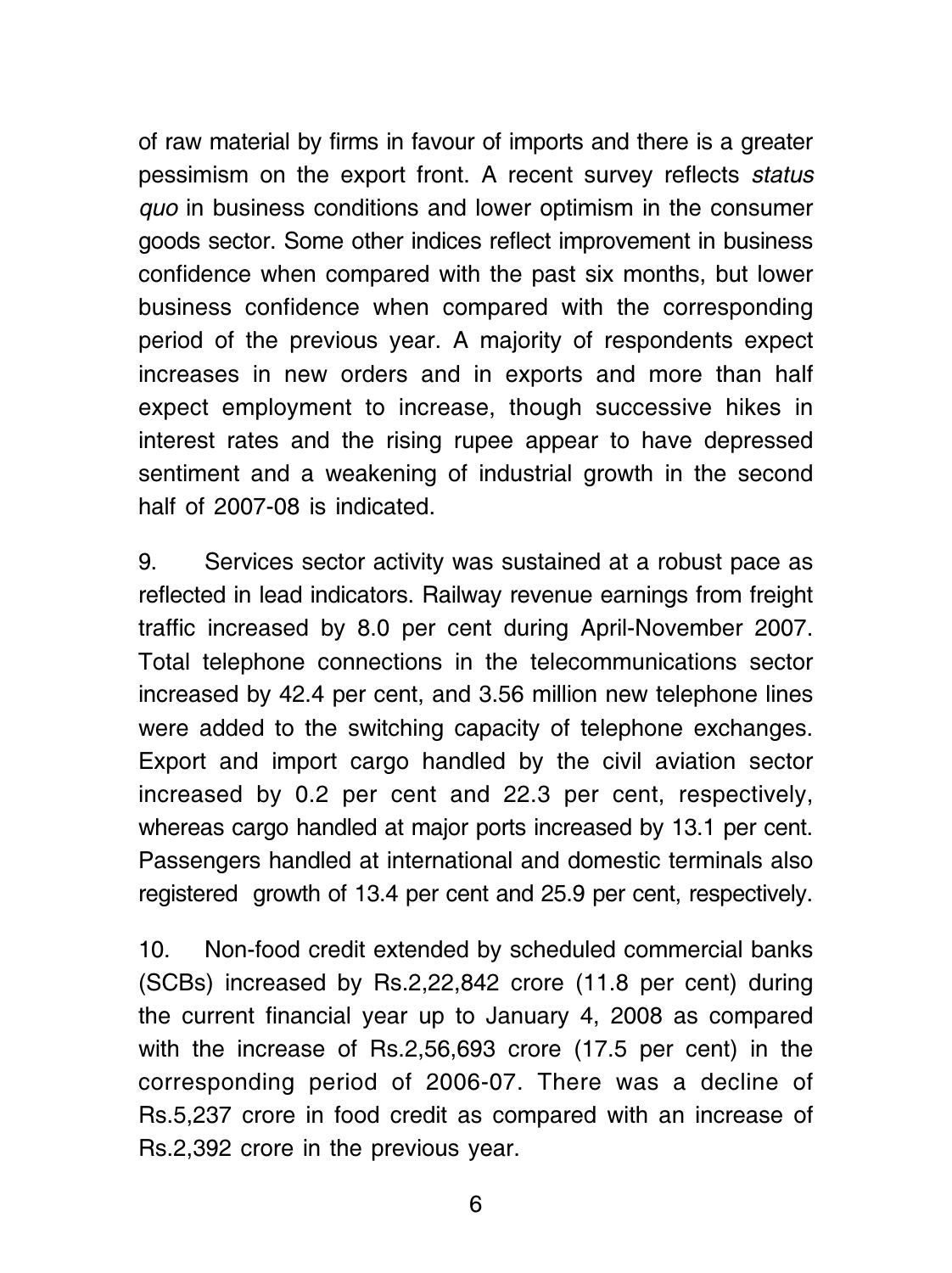11. On a year-on-year basis, non-food credit of SCBs expanded by Rs.3,82,155 crore (22.2 per cent) as on January 4, 2008 on top of the increase of Rs.4,16,418 crore (31.9 per cent) a year ago. Provisional information available from select SCBs up to November 2007 indicates that credit to the industrial sector recorded the highest growth of 25.3 per cent followed by credit to the agriculture sector (21.4 per cent), the services sector (20.8 per cent) and personal loans (20.0 per cent). The share of the services sector in outstanding credit declined from 23.7 per cent in November 2006 to 23.4 per cent in November 2007. Within the services sector, real estate loans continued to record a high growth of 33.0 per cent, although their share in total non-food bank credit was only 2.6 per cent. Growth in credit off-take by some other sub-sectors like computer software, professional services and transport operators was also high, although from a relatively lower base. Within the personal loans sector which accounted for 25.4 per cent in total outstanding non-food gross bank credit, housing loans recorded a year-on-year growth of 15.1 per cent. Industry's share in total non-food bank credit increased from 38.3 per cent to 39.2 per cent. This followed from a pick-up in credit flow to industries like infrastructure (34.5 per cent), textiles (24.4 per cent), metals (27.1 per cent), engineering (28.4 per cent), food processing (30.0 per cent), petroleum (17.8 per cent), vehicles (38.5 per cent) and construction (37.0 per cent). The share of infrastructure in total outstanding credit to industry increased from 20.2 per cent in November 2006 to 21.7 per cent in November 2007. The share of priority sector advances declined nominally from 34.9 per cent to 34.3 per cent.

12. Commercial banks' investments in shares, bonds/ debentures and commercial paper (CP) increased by Rs.4,679 crore (5.9 per cent) during the current financial year up to January 4, 2008 as against a marginal decline (Rs.32 crore) in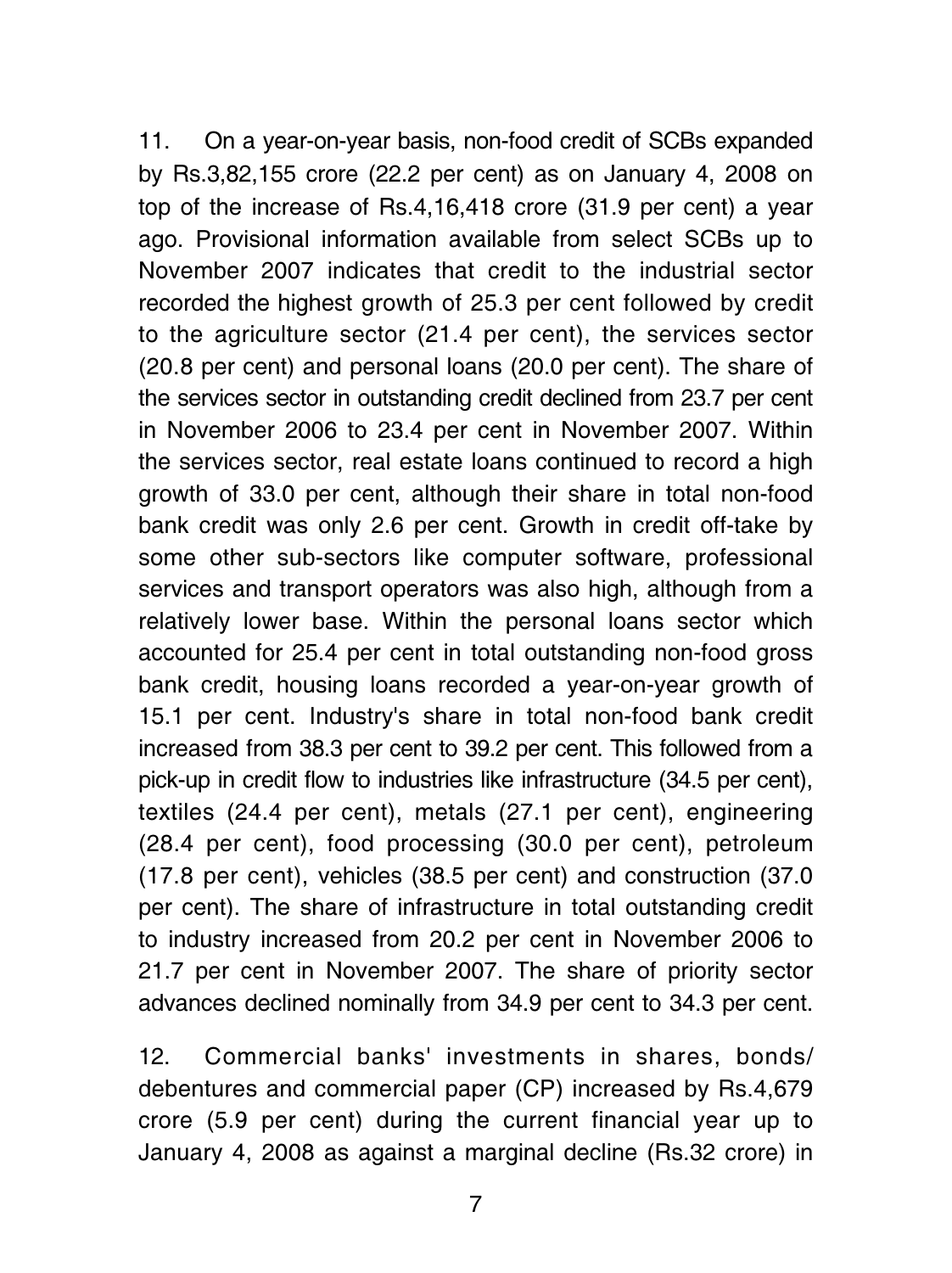the corresponding period of the previous year. Their investments in instruments of mutual funds was much higher at Rs.34,155 crore as against Rs.2,130 crore in the corresponding period of the previous year. The total flow of resources from SCBs to the commercial sector increased by Rs.2,27,522 crore (10.4 per cent) during the current financial year so far as compared with the increase of Rs.2,56,661 crore (16.6 per cent) in the corresponding period of the previous year. The year-on-year growth in total resource flow decelerated to 21.7 per cent from 30.1 per cent a year ago.

13. Aggregate deposits of SCBs increased by Rs.3,79,898 crore (14.6 per cent) in the current financial year up to January 4, 2008 as compared with an increase of Rs.2,78,398 crore (13.2 per cent) in the corresponding period of the previous year. On a year-on-year basis, the growth in aggregate deposits at Rs.6,00,761 crore (25.2 per cent) was higher than that of Rs.4,44,241 crore (22.9 per cent) a year ago. There has been a sizeable expansion in term deposits in the current financial year so far, indicative of migration from small savings schemes of the Government. The annual incremental non-food credit-deposit ratio declined to 63.6 per cent from 93.7 per cent a year ago.

14. Commercial banks invested Rs.1,64,458 crore in Government and other approved securities during the current financial year up to January 4, 2008, which was substantially higher than Rs.48,086 crore in the corresponding period of the previous year. Adjusted for banks' collateral securities under the liquidity adjustment facility (LAF), however, their investment in securities increased by Rs.1,02,999 crore during 2007-08 so far as against an increase of Rs.50,151 crore a year ago. Banks' holdings of Government and other approved securities at 29.1 per cent of their net demand and time liabilities (NDTL) as on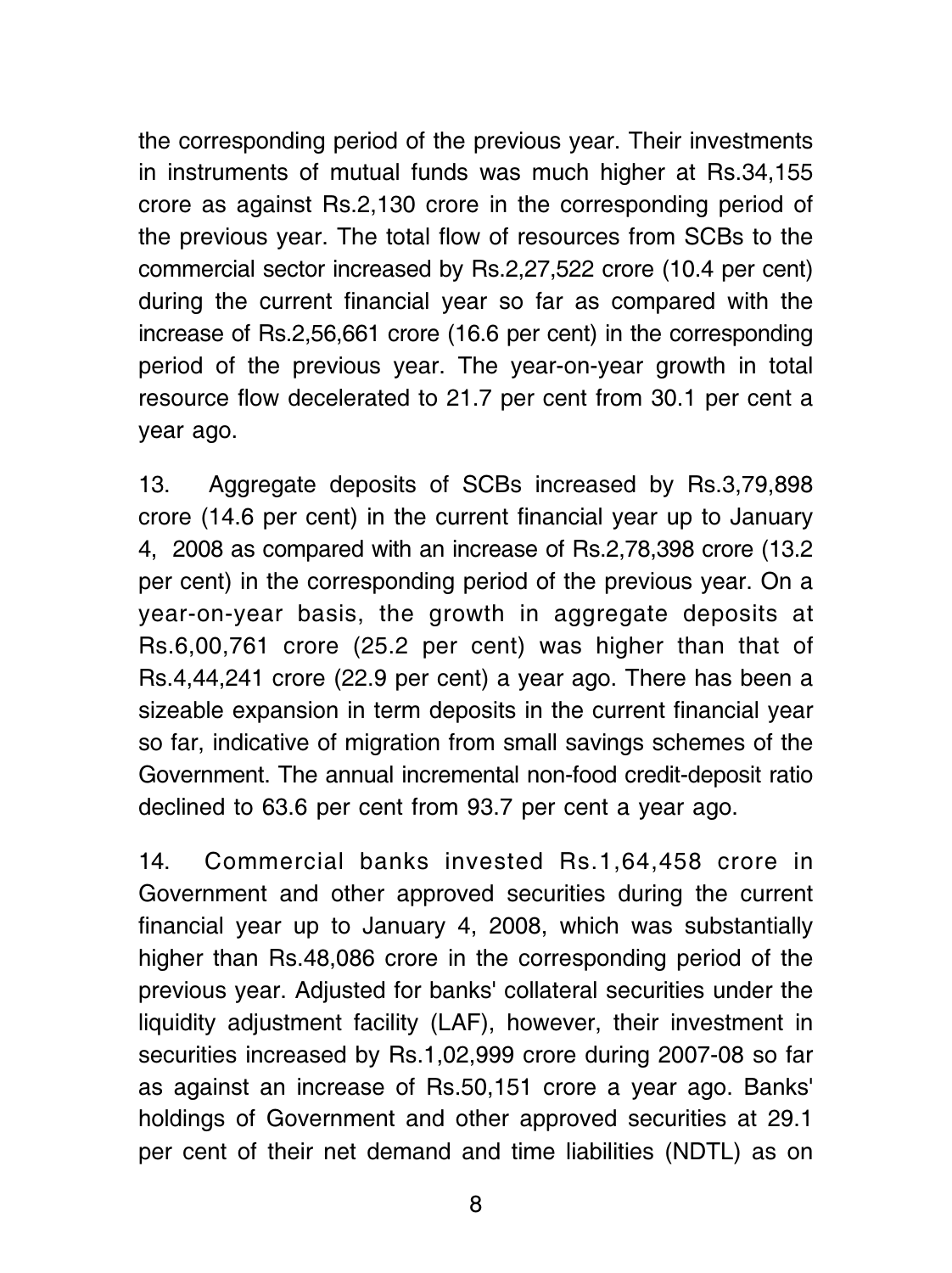January 4, 2008 was marginally higher than 28.6 per cent a year ago. SCBs' stock of such securities in excess of the prescribed statutory liquidity ratio (SLR) amounted to Rs.1,33,017 crore on January 4, 2008 and adjusted for LAF holdings, these holdings stood at Rs.99,128 crore or 3.0 per cent of NDTL. Adjusted for LAF collateral securities and the outstanding issuances under the market stabilisation scheme or MSS, investment in Government and other approved securities by SCBs are placed in the range of 23.0 per cent to 24.0 per cent of NDTL.

15. During the current financial year so far, money supply or  $M<sub>2</sub>$ (up to January 4, 2008) increased by Rs.4,40,056 crore (13.3 per cent) which was higher than the increase of Rs.3,33,864 crore (12.2 per cent) in the corresponding period of the previous year and reflected the sizeable deposit mobilisation by banks, including shifts out of small savings schemes of the Government. M3 increased by 22.4 per cent on a year-on-year basis, on January 4, 2008 which was higher than 20.8 per cent a year ago and well above the projected trajectory of 17.0-17.5 per cent indicated in the Annual Policy Statement for 2007-08.

16. On a financial year basis, reserve money increased by Rs.1,29,034 crore (18.2 per cent) up to January 18, 2008 as compared with the increase of Rs.68,764 crore (12.0 per cent) in the corresponding period of the previous year. Currency in circulation increased by Rs.61,964 crore (12.3 per cent) as compared with Rs.57,726 crore (13.4 per cent). With the increase in the cash reserve ratio (CRR), bankers' deposits with the Reserve Bank registered a higher growth of Rs.69,760 crore (35.4 per cent) as compared with an increase of Rs.12,319 crore (9.1 per cent) in the corresponding period of the previous year. Among the sources of reserve money, Reserve Bank's net credit to the Central Government declined by Rs.1,57,815 crore as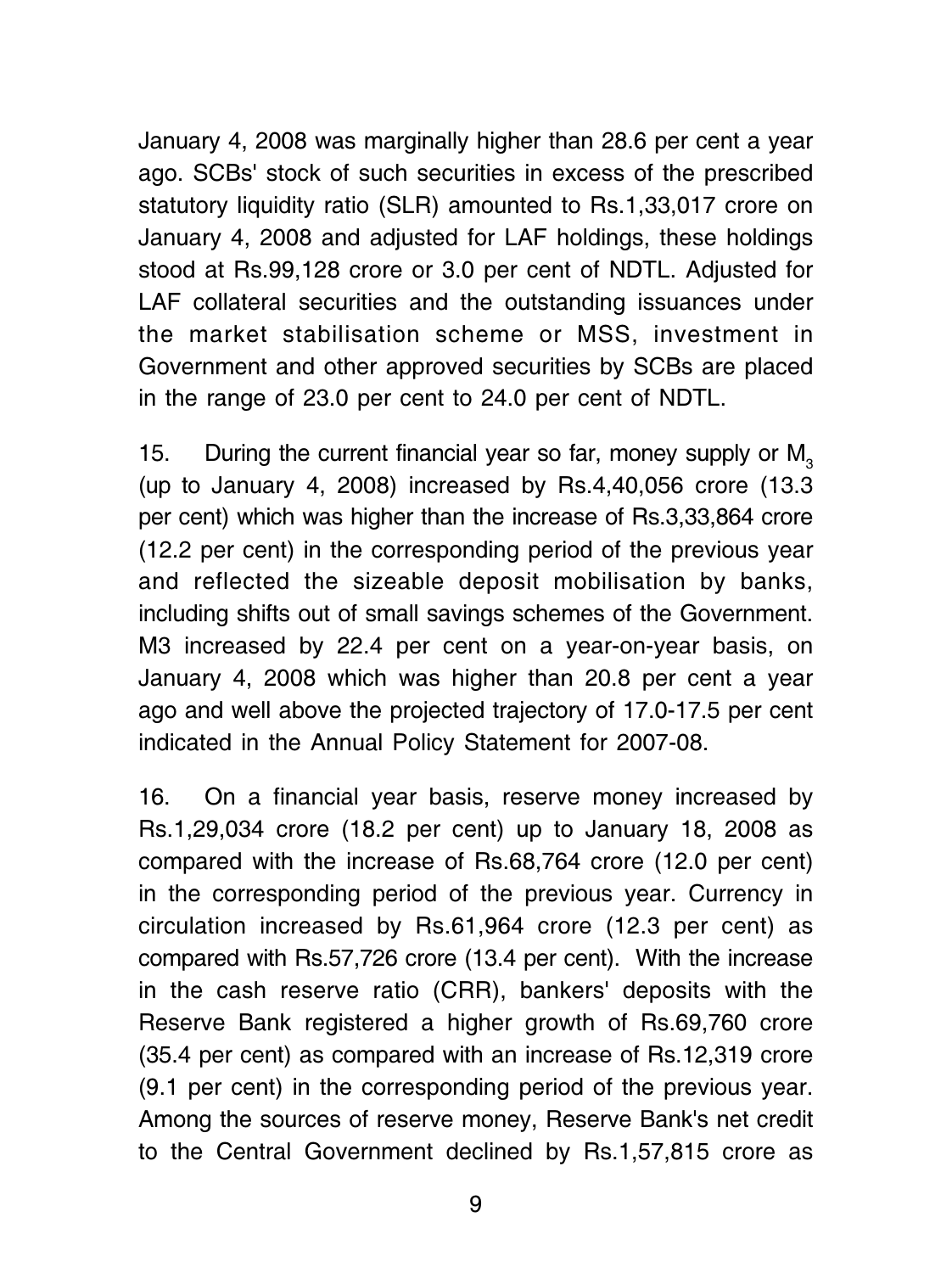against an increase of Rs.6,963 crore in the corresponding period of the previous year. Adjusted for issuances under the MSS, Reserve Bank's net credit to the Central Government showed a decline of Rs.59,731 crore as compared with an increase of Rs.18,392 crore a year ago and mainly reflected the exchange of collateral securities under the LAF and the changes in the Centre's cash balances (non-MSS) with the Reserve Bank. Due to sustained net capital inflows, the Reserve Bank's net foreign exchange assets (NFEA) increased by Rs.2,51,026 crore as against an increase of Rs.1,14,337 crore during the corresponding period of the previous year. The Reserve Bank's foreign currency assets, adjusted for revaluation, increased by Rs.3,11,941 crore as compared with an increase of Rs.80,166 crore during the corresponding period of the previous year. Reserve money increased by 30.6 per cent on a year-on-year basis as on January 18, 2008 as compared with 20.0 per cent a year ago. Adjusted for the first round effect of the increases in the CRR, reserve money growth was 21.5 per cent as compared with 17.5 per cent a year ago. The ratio of NFEA to currency increased from 171.8 per cent on March 31, 2007 to 197.3 per cent by January 18, 2008.

17. Over the third quarter of 2007-08, movements in the key monetary and banking aggregates were reflected in generally easy conditions of liquidity till November 11, 2007. Up to that period, the banking system experienced conditions of surplus liquidity on account of substantial deposit mobilisation relative to credit demand. During November 1-11, 2007 average daily net absorption under the LAF was Rs.10,384 crore, despite an additional amount of Rs.3,000 crore absorbed under the MSS. Thereafter, the system switched to a tighter liquidity mode. With effect from the fortnight beginning November 10, 2007 the CRR was raised to 7.50 per cent which implied a liquidity reduction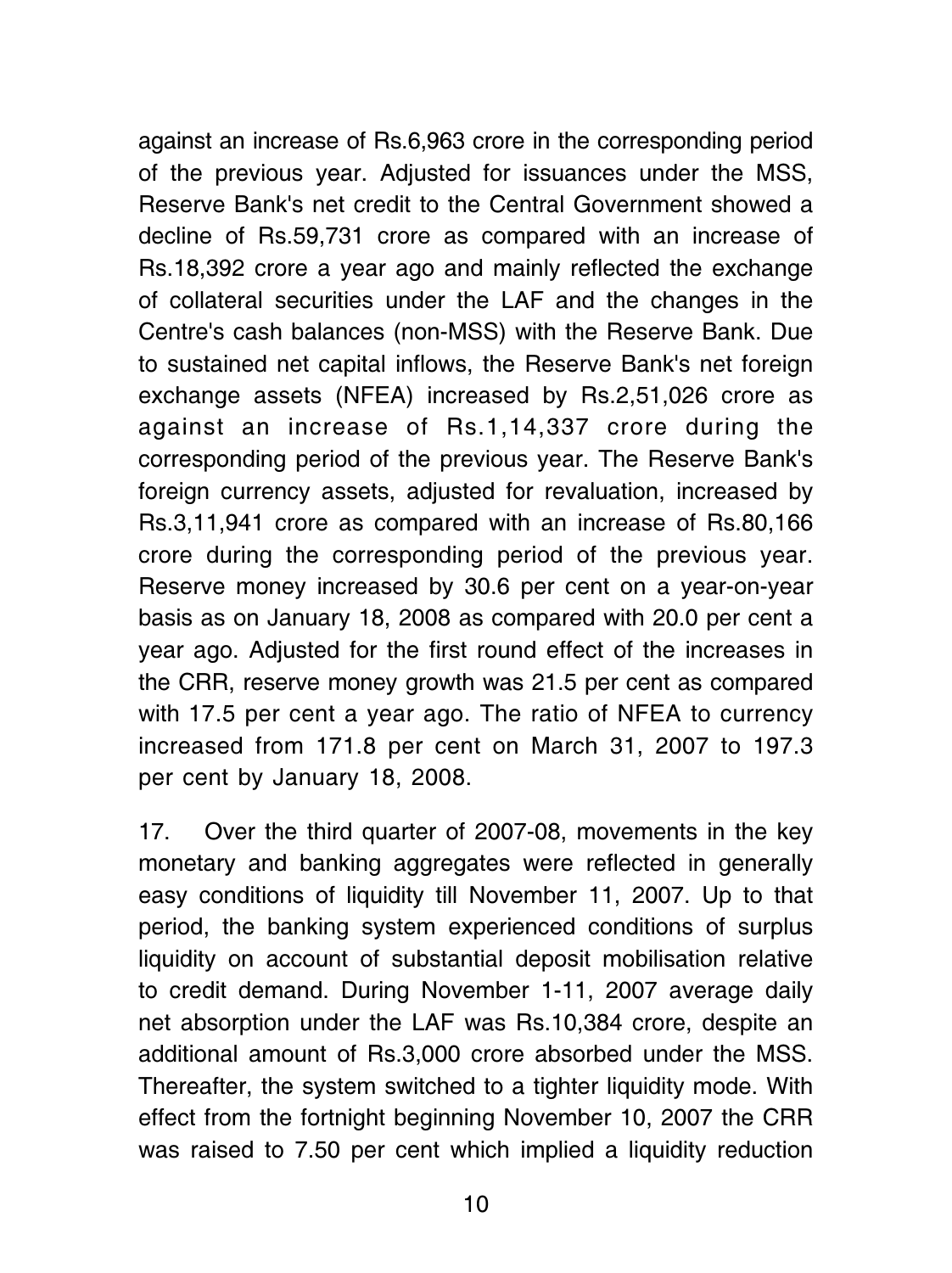of about Rs. 16,000 crore in the banking system. Between November 12-22, 2007 there was net injection of liquidity at the LAF auctions, with repos averaging Rs. 17,911 crore as liquidity remained tight on account of the increased reserve requirements. From November 23, 2007 net issuances under the MSS were halted in view of the prevailing liquidity situation and redemptions of a cumulative amount of Rs.20,000 crore up to January 11, 2008 released funds to the system. The Centre's cash balances moved in a steady range between Rs.28,000 crore - Rs.44,000 crore during this period. However, infusions of liquidity through repo gradually declined in the subsequent period and there were intermittent absorptions under the LAF as well.

18. During the first half of December 2007 liquidity conditions improved, money market rates eased and the LAF returned to absorption mode; however, liquidity tightened in the second half of December amidst substantial outflows towards payment of advance tax. The Centre's cash balances moved up from levels of Rs.30,000 crore - Rs.40,000 crore in the first half of December to around Rs.85,000 crore during December 20-27, 2007 exacerbating the liquidity situation. The LAF shifted to injection mode, with daily repo volumes rising to a peak of Rs.47,665 crore on December 26, 2007. Liquidity conditions began to ease towards end-December 2007 through mid-January 2008 with the LAF returning to absorption mode and the Centre's cash balances stabilising in the range of Rs.35,000 crore-Rs.60,000 crore. The outstanding issuances under the MSS fell to Rs.1,58,155 crore by January 4, 2008 before rising to Rs.1,69,194 crore on January 25, 2008 within the overall ceiling of Rs.2,50,000 crore for 2007-08 as revised on November 7, 2007. The overhang of liquidity as reflected in the sum of LAF, MSS and the Central Governments' cash balances increased from Rs.85,770 crore at end-March 2007 to Rs.2,58,187 crore on January 17, 2008 before declining to Rs.2,32,809 crore on January 24, 2008.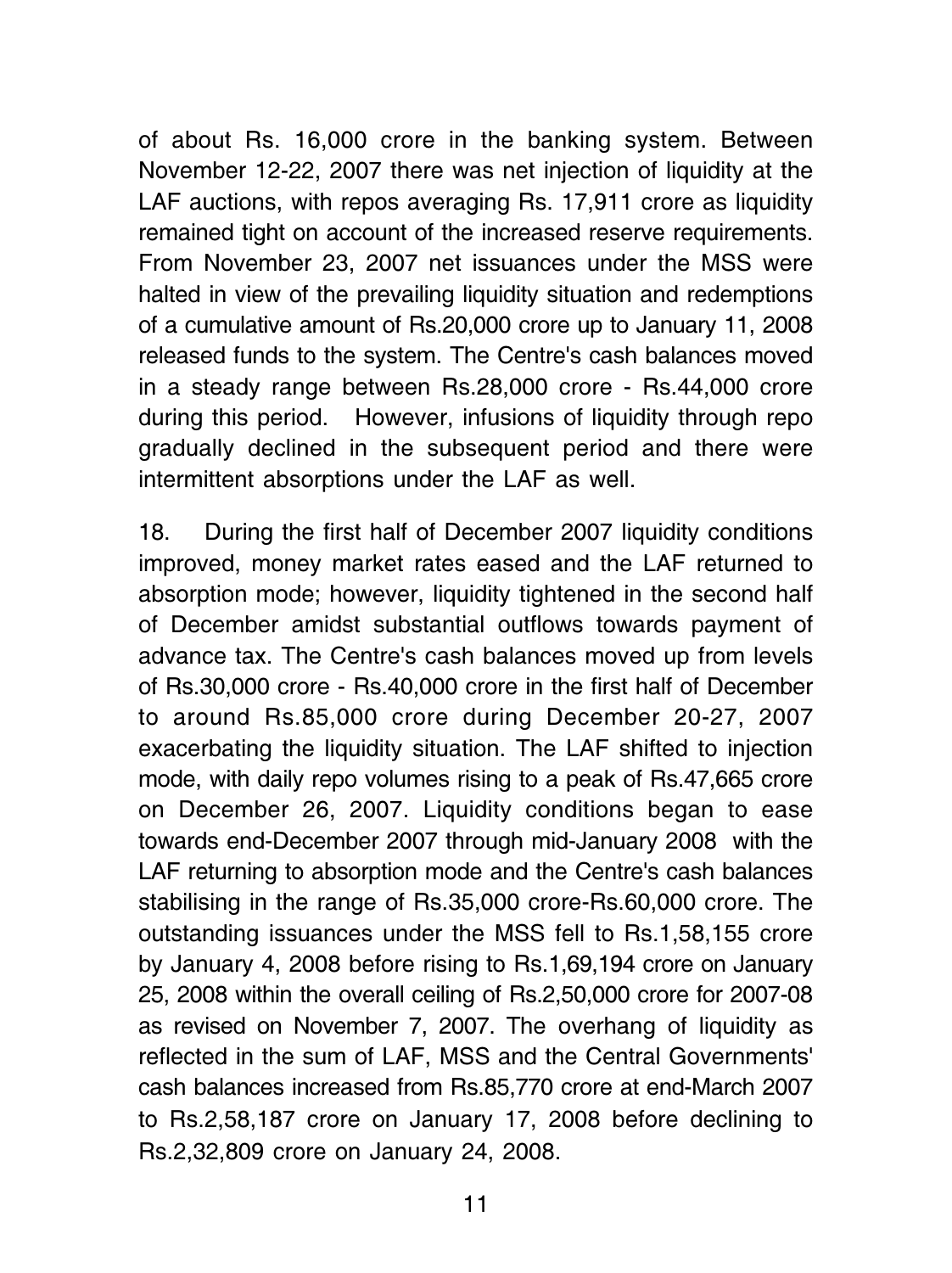19. Inflation, based on variations in the wholesale price index (WPI) on a year-on-year basis, eased to 3.8 per cent as on January 12, 2008 from its peak of 6.4 per cent at the beginning of the financial year and from 6.2 per cent a year ago. On an annual average basis, inflation at 4.7 per cent was lower than 4.9 per cent a year ago.

20. At a disaggregated level, prices of primary articles (weight: 22.0 per cent in the WPI basket) registered a year-on-year increase of 3.9 per cent as on January 12, 2008 as compared with 9.5 per cent a year ago. The relatively lower increase in prices of primary articles during 2007-08 was mainly due to food articles; however, prices of non-food primary articles like cotton and oilseeds went up sharply. Manoeuverability in supply conditions has been reduced considerably due to the existence of a relatively low level of stocks and high price increases in respect of foodgrains in the international markets. The stock of foodgrains with public agencies was lower than buffer stock norms during July-October 2007. The stock of foodgrains with public agencies stood at 19.7 million tonnes in November 2007 as against the norm of 20.0 million tonnes for January 1, 2008 (16.2 million tonnes for November 1, 2007).

21. Inflation in terms of prices of manufactured products (weight: 63.8 per cent) eased to 3.9 per cent from 5.8 per cent a year ago, largely on account of the decline in prices of textiles, sugar and non-ferrous metals and deceleration in prices of non-electrical machinery, wood and paper. On the other hand, prices of edible oils, oil cakes, rubber products, cement, iron and steel and their products and electrical machinery increased on a year-on-year basis.

22. Inflation in terms of the prices of the 'fuel, power, light and lubricants' group (weight: 14.2 per cent) was 3.7 per cent as on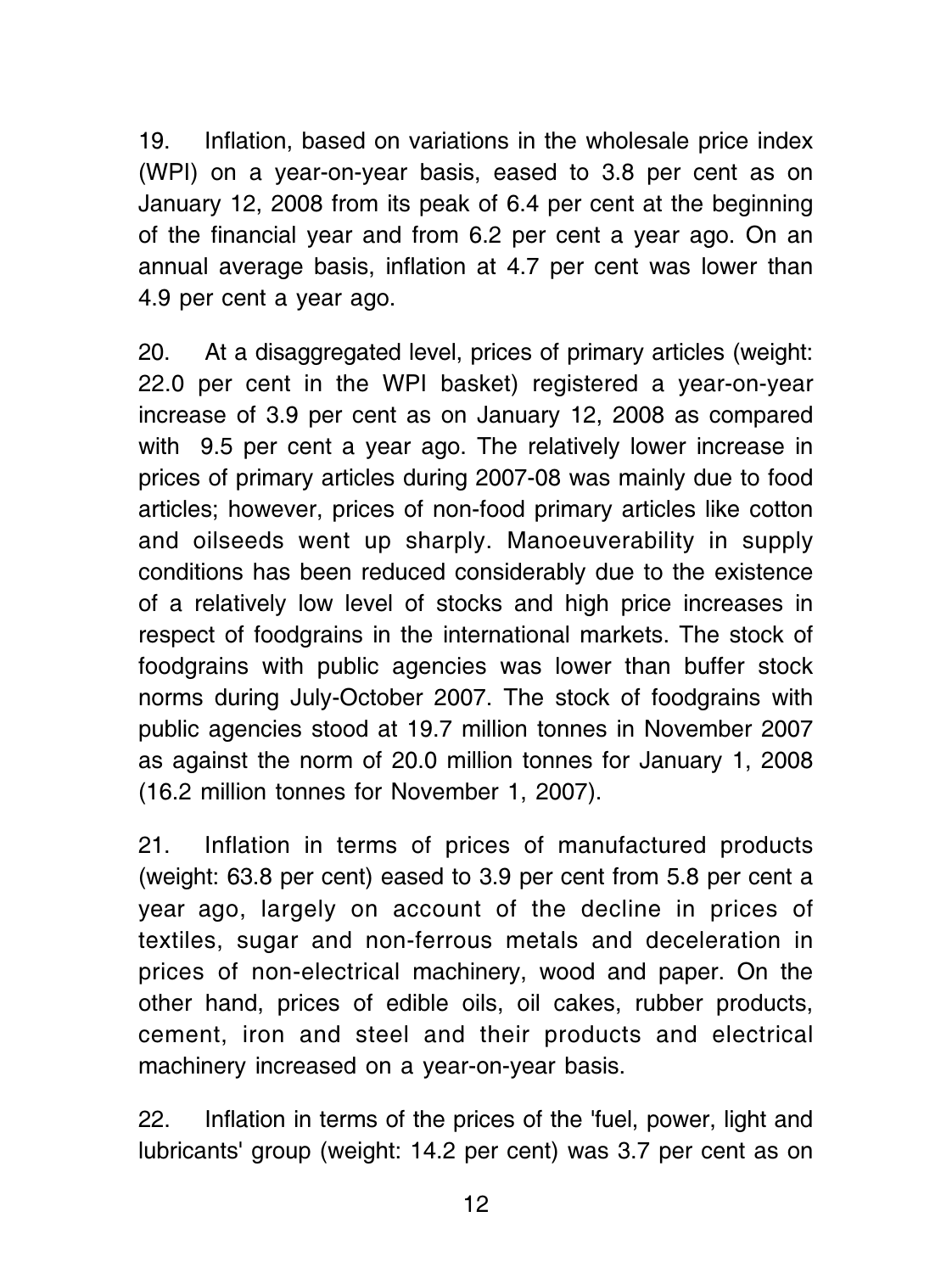January 12, 2008 the same as a year ago. Excluding the fuel group, inflation was at 3.9 per cent (6.9 per cent a year ago). The price of the Indian basket of international crude has registered a sustained increase during 2007 from US \$ 56.6 per barrel during January-March to US \$ 66.4 in April-June, US \$ 72.7 in July-September, US \$ 85.7 in October-December 2007 and US \$ 88.9 per barrel as on January 25, 2008. While the subsidy schemes for kerosene and domestic LPG have been extended till March 2010, domestic retail prices of petrol and diesel have remained unchanged since February 2007 thereby increasing the magnitude of incomplete pass-through. Since the last revision of domestic retail prices of petrol and diesel in February 2007, the price of the Indian crude basket has increased by about 56 per cent in US dollar terms and about 39 per cent in rupee terms (up to December 2007). Prices of the freely priced petroleum products, on the other hand, have increased substantially, as for instance, for aviation turbine fuel (36.5 per cent), naphtha (35.0 per cent), bitumen (28.4 per cent) and furnace oil (36.9 per cent) by January 12, 2008. While the issuance of oil bonds and burden sharing by upstream oil public sector units would mitigate a part of the under-recoveries, the fiscal costs of such operations have associated monetary implications.

23. In the light of the spurt in international crude oil prices, public authorities in many countries have taken initiatives to protect domestic consumers and to minimise the adverse effects of the pass-through of oil prices to domestic inflation. As against a four-fold rise in average international crude prices over the period 2003-2007, domestic prices of major petroleum products have risen by only 50 per cent in India (LPG and kerosene prices have remained unchanged), by 70 per cent in China and by 150 per cent in Indonesia. Cross-country analysis of end-user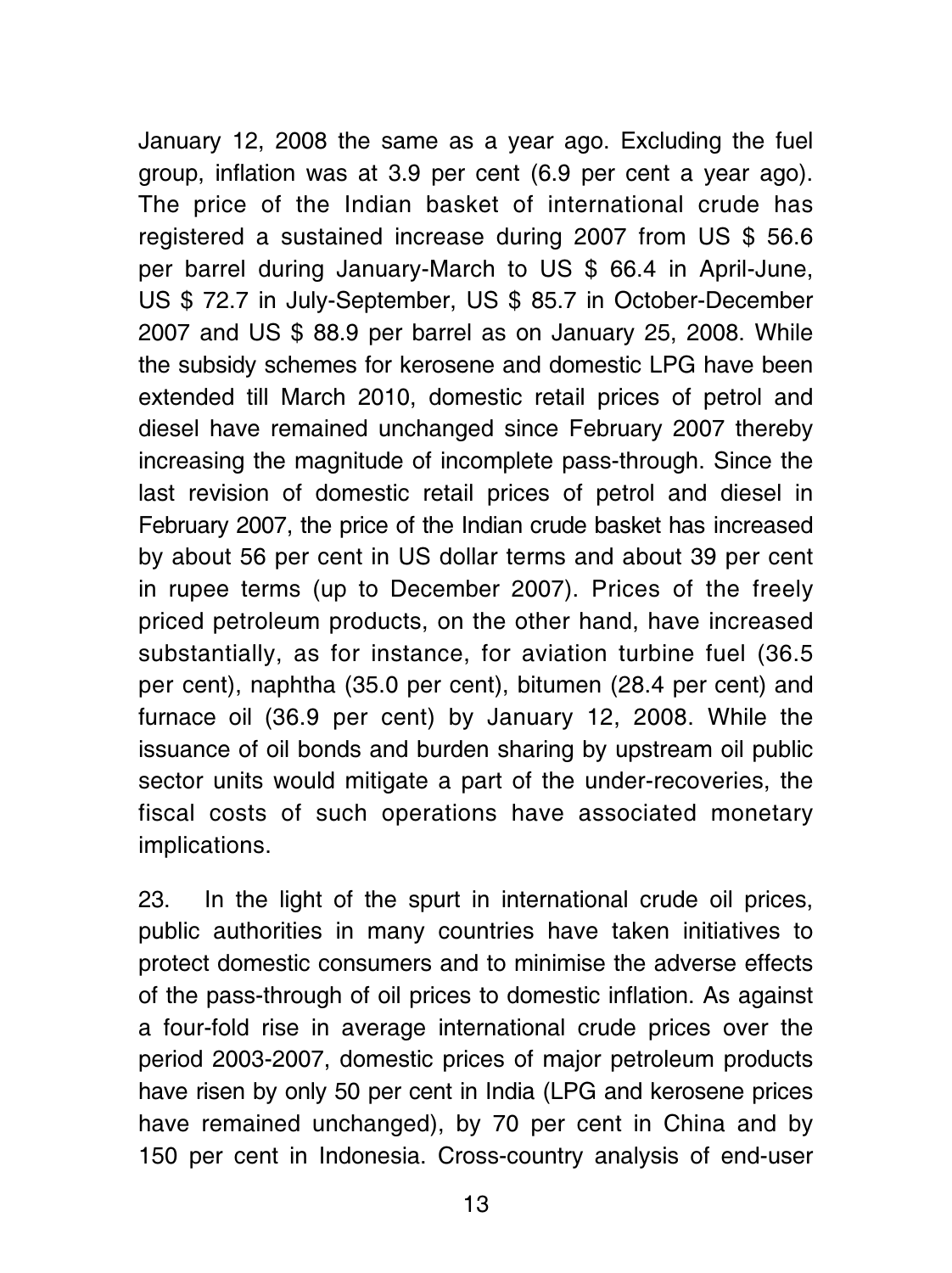prices of the pass-through, however, needs to adjust for the wedge created by the tax components which ranges from high in European countries to low in the US where the retail prices are determined in a competitive market with an efficient refining industry and can be considered as an approximate benchmark for assessing the pass-through for countries with low taxes. An analysis of the tax component in composite barrel price across countries indicates that the tax component has been brought down substantially by both high-tax and low-tax countries in the recent years in the wake of hardening of crude prices. According to the Organisation of Petroleum Exporting Countries (OPEC), the share of taxes has come down during 1999-2006 from 70 per cent to 53 per cent in France, from 69 per cent to 56 per cent in Italy, from 63 per cent to 57 per cent in Germany, from 68 per cent to 62 per cent in the UK, from 38 per cent to 29 per cent in Canada and from 31 per cent to 25 per cent in the US.

24. Inflation based on the consumer price index (CPI) for industrial workers (IW) declined to 5.5 per cent on a year-on-year basis in November 2007 from 6.3 per cent a year ago. The CPI for urban non-manual employees (UNME), agricultural labourers (AL) and rural labourers (RL) also declined to 5.1 per cent, 5.9 per cent and 5.6 per cent, respectively, in December 2007 as compared with 6.9 per cent, 8.9 per cent and 8.3 per cent a year ago. Prices of food items, which have a higher weightage in the CPI basket relative to the WPI, are the major cause of CPI inflation consistently ruling above WPI inflation during the current year. Average inflation based on CPI for IW was 6.5 per cent in November 2007 as compared with 6.1 per cent a year ago. On an annual average basis, inflation based on CPI for UNME, AL and RL increased to 6.5 per cent, 8.2 per cent and 7.8 per cent, respectively, in December 2007 as compared with 6.0 per cent, 6.7 per cent and 6.4 per cent a year ago.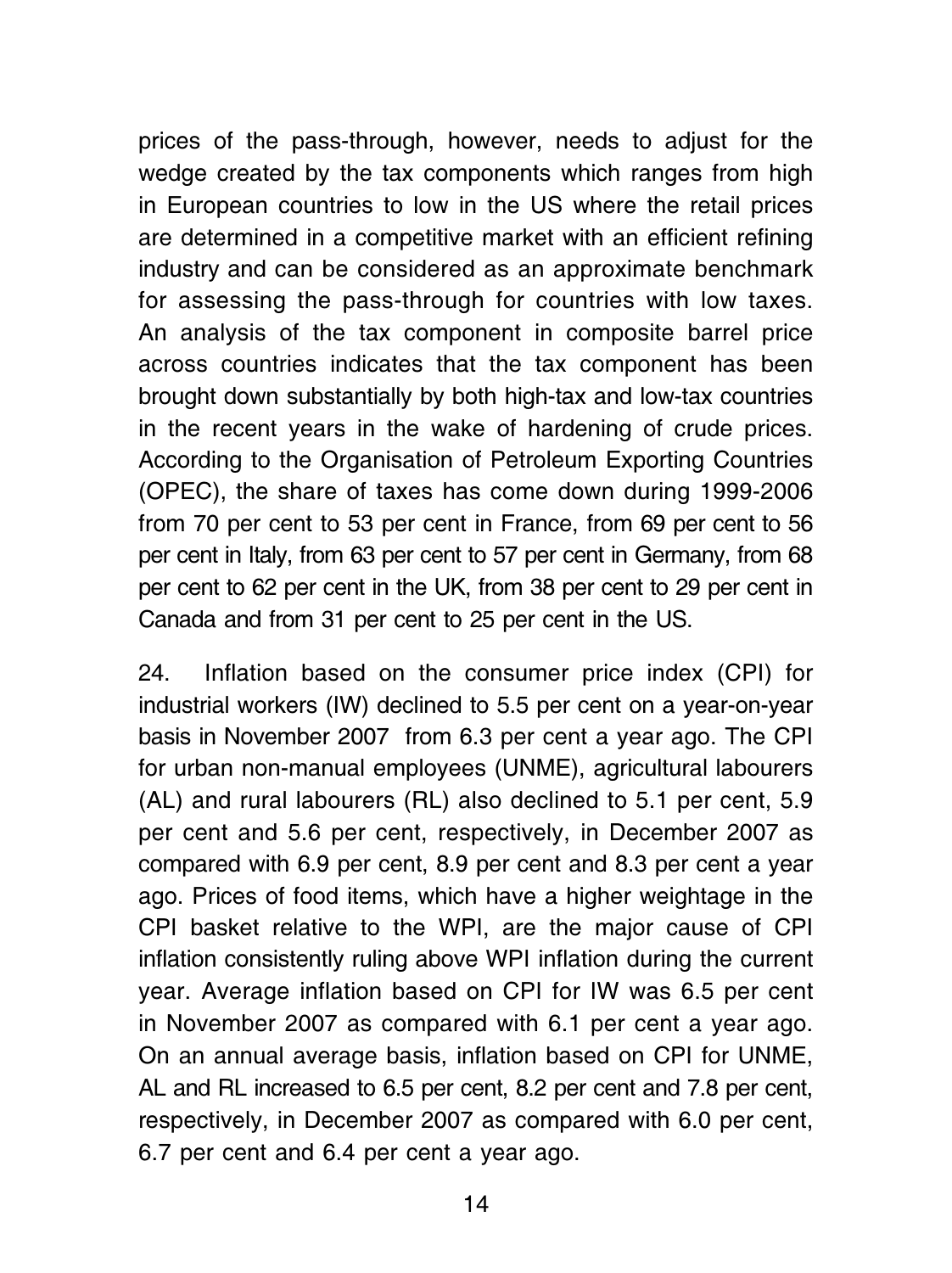25. Revenue receipts of the Union Government improved to 56.5 per cent of the budget estimates (BE) in April-November 2007 from 54.8 per cent in April-November 2006. As a proportion to BE, revenue expenditure at 61.8 per cent was comparable with 62.6 per cent a year ago. Within capital expenditure, Plan and non-Plan expenditure were 67.0 per cent and 20.5 per cent (net of transactions relating to transfer of the Reserve Bank's stake in the State Bank of India to the Government) of BE, respectively, as compared with 53.9 per cent and 32.6 per cent in the corresponding period of the previous year. As a proportion to BE, the revenue deficit was 97.9 per cent as compared with 99.7 per cent in the corresponding period of the previous year whereas the gross fiscal deficit decelerated to 63.8 per cent from 72.8 per cent a year ago. In recent months, there has been deceleration in mobilisation under small savings. On December 7, 2007 it was announced that the five-year post office time deposit accounts and the senior citizen savings scheme would enjoy the same tax treatment as bank deposits. The element of bonus on post office monthly income accounts has also been restored.

26. The gross market borrowings of the Central Government through dated securities at Rs.1,47,000 crore (Rs.1,30,000 crore a year ago) during 2007-08 so far (up to January 25, 2008) constituted 94.6 per cent of the BE. Net market borrowings at Rs.1,03,092 crore (Rs.91,432 crore a year ago) constituted 94.1 per cent of the BE. The weighted average yield and weighted average maturity of Central Government securities issued during 2007-08 so far were at 8.15 per cent and 14.57 years, respectively, as compared with 7.89 per cent and 14.72 years for those issued during 2006-07 (full year). In addition, securities amounting to Rs.15,147 crore have been issued by the Central Government (excluding MSS) beyond the regular market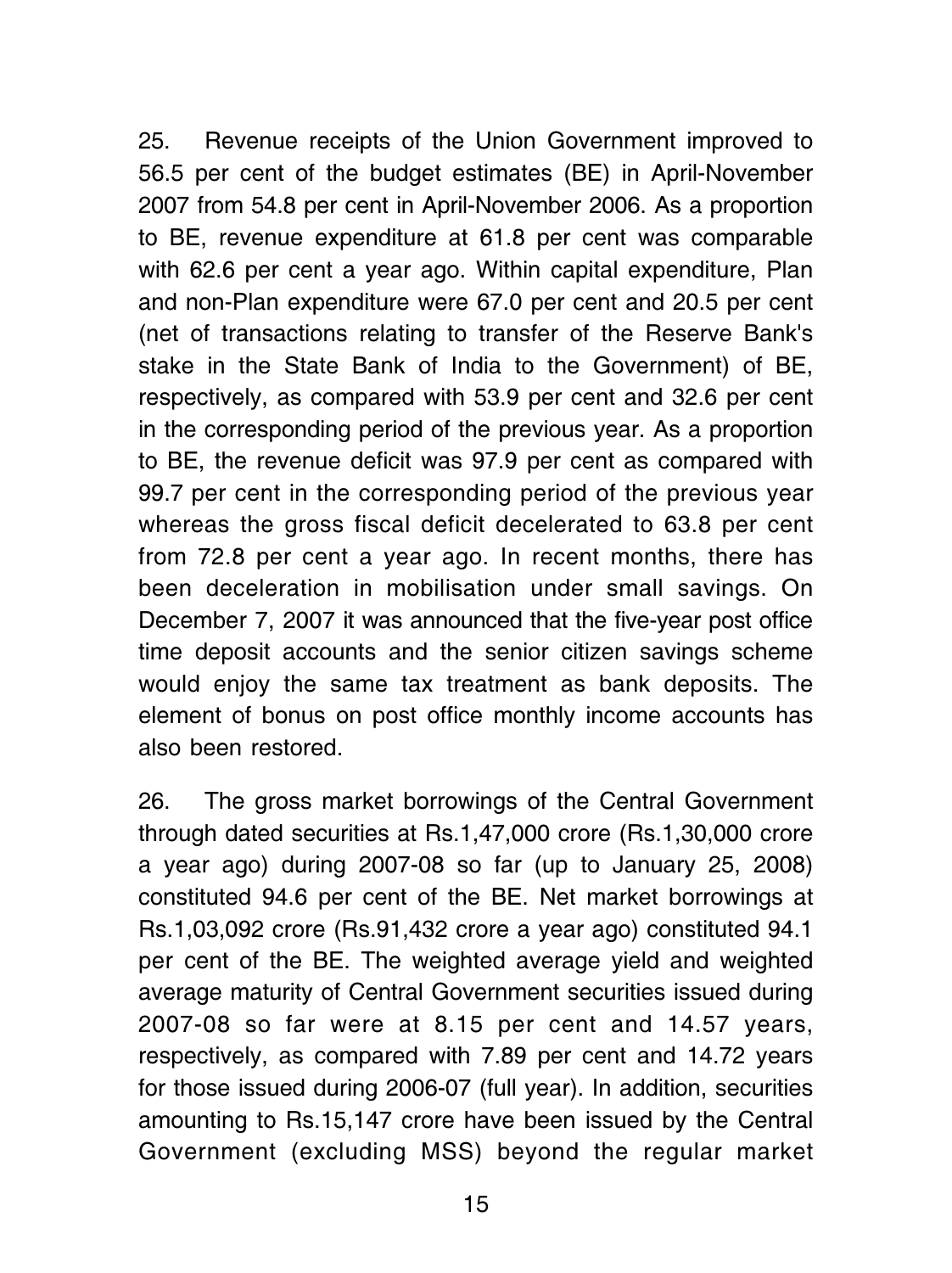borrowing programme for 2007-08 to fertiliser companies and to oil companies for partial compensation of under-recoveries, over and above issuances of such securities to the tune of Rs.40,321 crore during 2006-07. In addition to provisional net allocation of Rs.28,781 crore for 2007-08, additional allocations of Rs.2,834 crore were made to certain States and Rs.35,518 crore was allocated to meet the shortfall in receipt from the national small savings fund (NSSF). Accordingly, total net allocation for States stood at Rs.67,133 crore (gross Rs.78,687 crore) for 2007-08 against which they raised a net amount of Rs.35,895 crore (gross Rs.47,449 crore) during the current year up to January 25, 2008.

27. During the third quarter of 2007-08, money, debt and foreign exchange markets remained generally stable, despite large movements in liquidity conditions. Overnight interest rates, which averaged around 6.0 per cent in the first eleven days of November, rose to the upper end of the LAF corridor by mid-December and hardened further in the second half of December on account of reduction in liquidity with the banking system due to sizeable tax outflows and build-up of the Centre's cash balances. Thereafter, overnight rates have softened. The call money rate, which had declined from 14.07 per cent in March 2007 to 6.03 per cent in October, rose to 6.98 per cent in November and to a peak of 7.95 on December 26, averaging 7.50 per cent in December 2007. Thereafter, call rates remained within the informal LAF corridor and averaged 6.57 per cent in January 2008 (up to January 25, 2008). Overnight rates in other segments, viz., market repo and collateralised borrowing and lending obligations (CBLO) ruled around the call money rate during the period. Market repo (other than LAF) declined from 8.13 per cent in March 2007 to 5.87 per cent in October 2007 and increased to 7.36 per cent in December 2007, before declining to 6.33 per cent in January 2008 (up to January 25,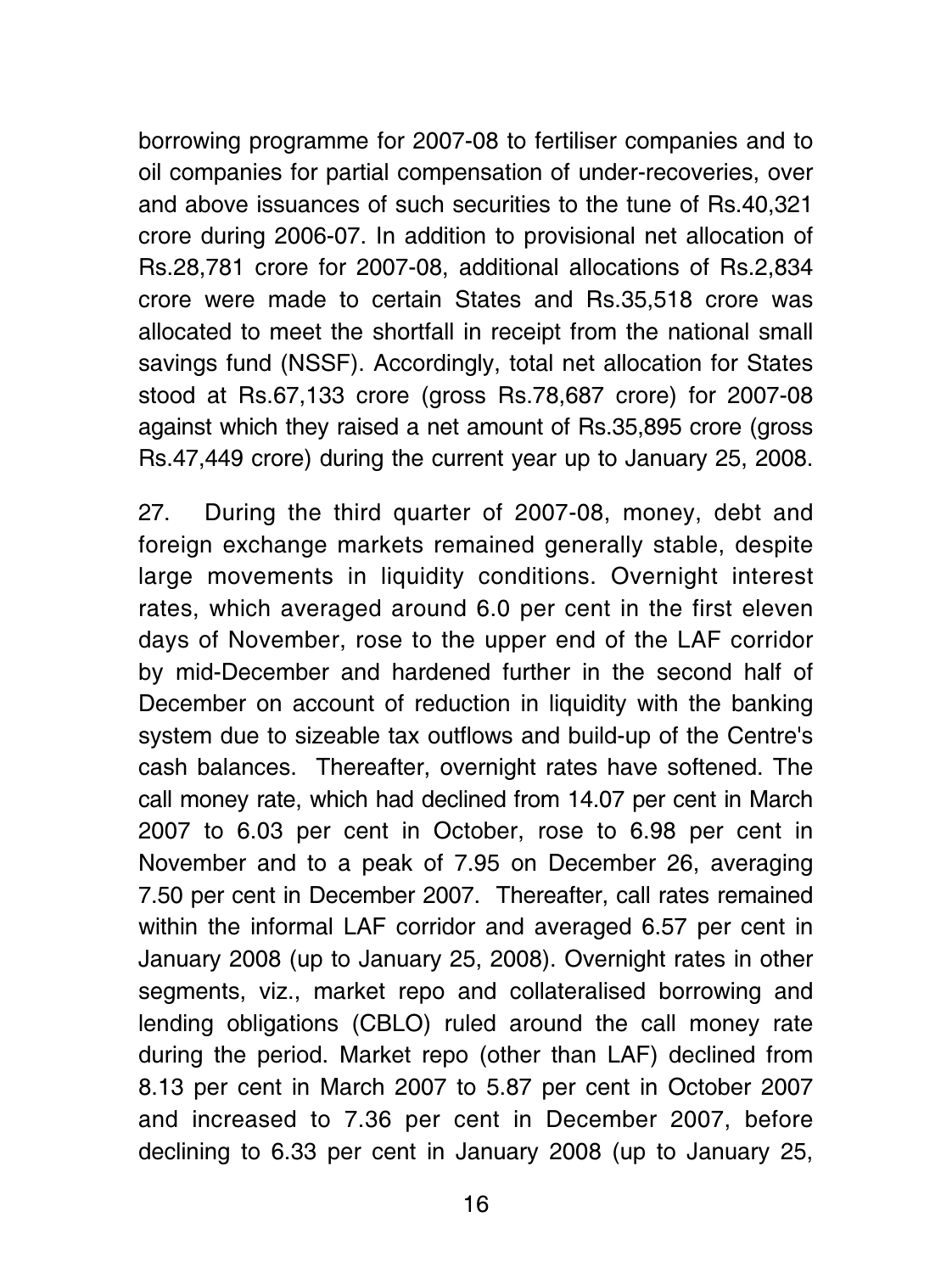2008). CBLO rates moved from 7.73 per cent in March 2007 to 5.61 per cent in October 2007, before increasing to 7.18 per cent in December 2007. However, they declined to 6.17 per cent in January 2008 (up to January 25, 2008). The daily average volume (one leg) in the call money market decreased from Rs.11,608 crore in March 2007 to Rs.8,124 crore in December 2007. The corresponding volumes in the market repo and CBLO segments increased from Rs.8,687 crore and Rs.17,662 crore, respectively, in March 2007 to Rs.13,354 crore and Rs.30,087 crore in December 2007. As on January 25, 2008, call, market repo and CBLO rates were 7.37 per cent, 7.40 per cent and 4.41 per cent, respectively.

28. The primary yields on 91-day Treasury Bills decelerated to 7.10 per cent on January 25, 2008 from 7.98 per cent at end-March 2007 and 7.31 per cent in end-October 2007. Yields on 364-day Treasury Bills moved to 7.39 per cent on January 25, 2008 from 7.98 per cent at end-March 2007 and 7.36 per cent in end-October 2007. The weighted average discount rate (WADR) on CP declined to 9.20 per cent by end-December 2007 from 11.33 per cent at end-March and the outstanding amount of CP increased from Rs.17,688 crore to Rs.40,231 crore over this period. In the market for certificates of deposit (CDs) also, WADR declined from 10.75 per cent at end-March 2007 to 8.81 per cent by December 21, 2007 accompanied by an increase of 32.4 per cent in the outstanding amount (i.e., from Rs.93,272 crore to Rs.1,23,466 crore).

29. Rapid growth in turnover in the foreign exchange market was sustained by large surplus conditions in the spot market as average daily turnover increased to US \$ 50.1 billion for the quarter ended December 2007 from US \$ 27.6 billion in the corresponding quarter of the previous year. With increasing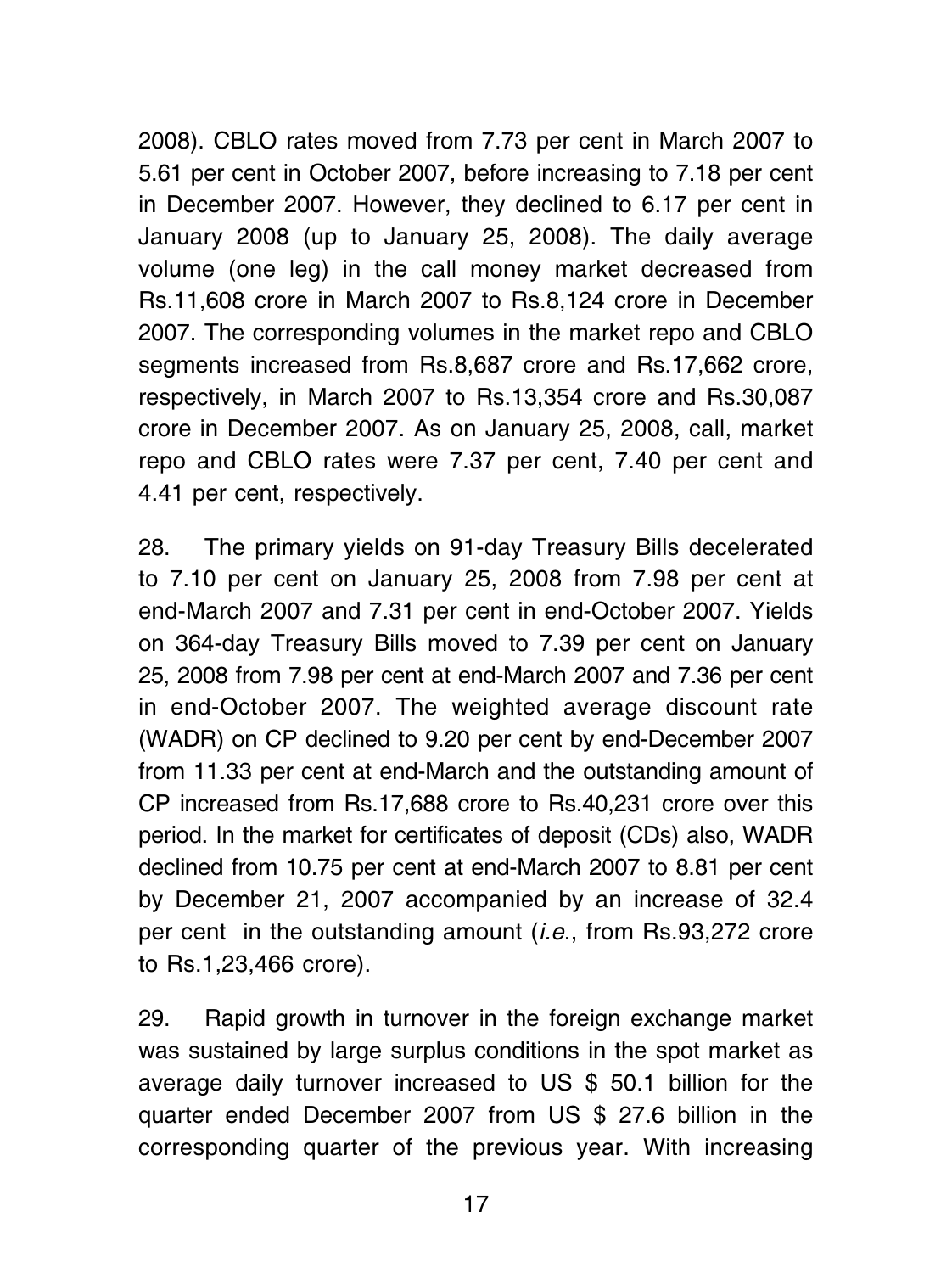volumes of current and capital account transactions, the merchant turnover increased to US \$ 15.5 billion from US \$ 7.8 billion while the inter-bank turnover increased to US \$ 34.6 billion from US \$ 19.8 billion. There has been a general softening in forward premia across all maturities over end-March 2007 but some hardening was witnessed after October 2007. The six-month forward premia eased from 3.60 per cent in March 2007 to 2.53 per cent by end-June 2007 and further to 1.67 per cent by end-October before it increased to 2.12 per cent on January 25, 2008.

30. The yield on Government securities with one-year residual maturity declined from 7.55 per cent at end-March 2007 to 7.30 per cent as on January 25, 2008. The yield on Government securities with 10-year and 20-year residual maturity also declined from 7.97 per cent and 8.23 per cent, respectively, to 7.46 per cent and 7.66 per cent. The yield spread between 10-year and one-year Government securities narrowed from 42 basis points to 16 basis points and the spread between 20-year and one-year Government securities reduced from 68 basis points to 36 basis points during this period.

31. During March 2007-January 2008, pubic sector banks (PSBs) that were earlier paying higher interest rates on longer term deposits, readjusted their interest rates downwards by 25-50 basis points, while those offering lower deposit rates for similar maturity earlier increased their deposit rates by 50-75 basis points. Similarly, PSBs paying higher interest rates earlier on shorter term deposits of up to one year maturity also revised their deposit rates downwards by 25 basis points. In particular, the interest rates offered by the PSBs on deposits of above one year maturity moved from the range of 7.25-9.50 per cent in March 2007 to 8.00-9.25 per cent in January 2008, while deposit rates for shorter term deposits of up to one year maturity decreased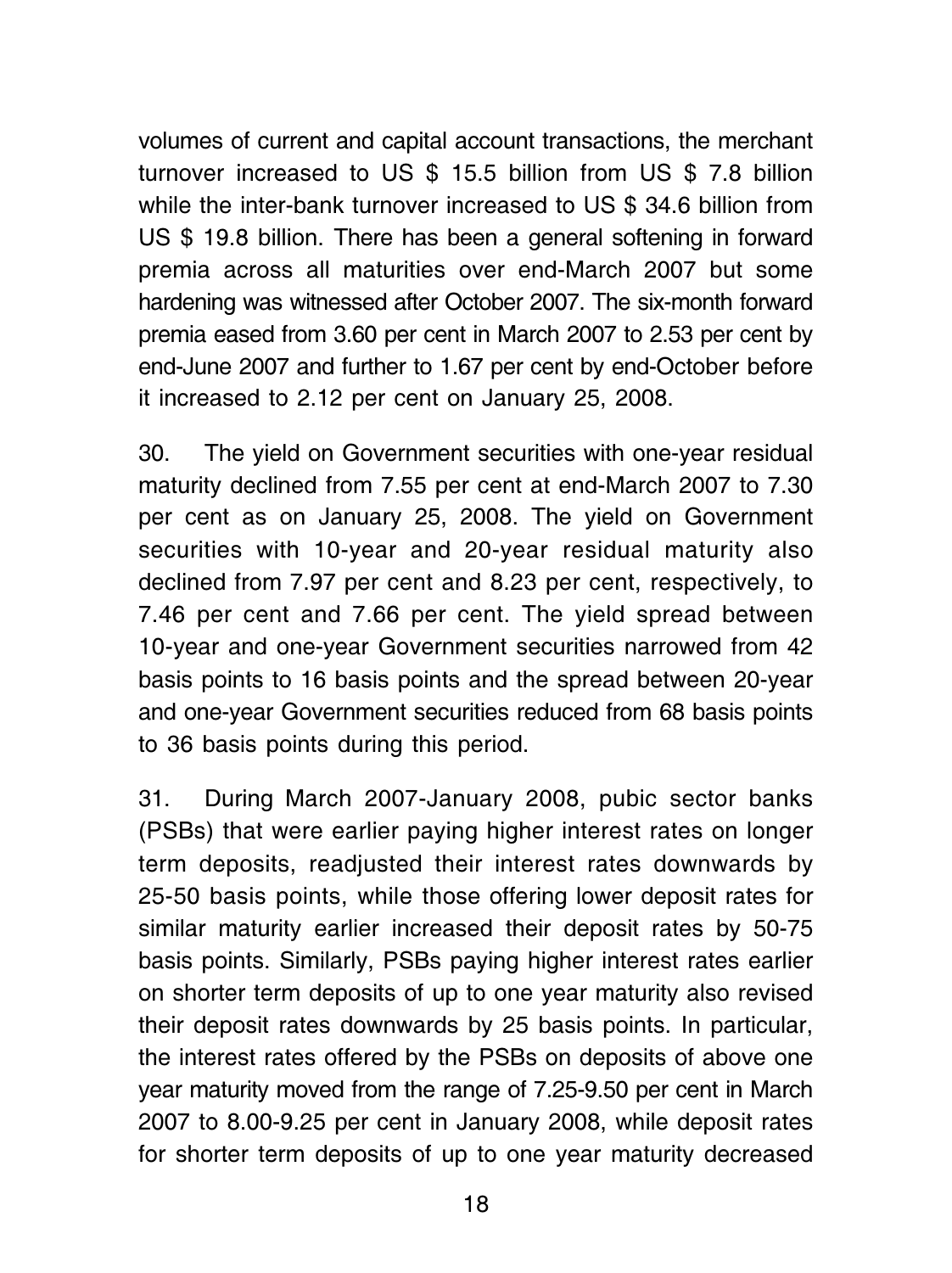from the range of 2.75-8.75 per cent to 2.75-8.50 per cent during the same period. On the other hand, private sector banks increased their interest rates for long term deposits of above one year maturity from a range of 6.75-9.75 per cent to 7.25-10.00 per cent during the same period. On the lending side, the benchmark prime lending rates (BPLRs) of PSBs increased by 25-75 basis points from a range of 12.25-12.75 per cent to 12.50-13.50 per cent. The private sector banks increased their BPLR from a range of 12.00-16.50 per cent to a range of 13.00-16.50 per cent, in the same period. The range of BPLRs for foreign banks, however, remained unchanged at 10.00-15.50 per cent during the same period.

32. Buoyancy in the equity market continued in terms of large issuances in the domestic primary segment as well as in international stock exchanges. The secondary market witnessed high volatility despite positive sentiments. The BSE Sensex (1978-79=100) increased from 13,072 at end-March 2007 to cross the 15,000 level on July 9, 2007, the 20,000 level on December 11, 2007 and closed at 18,362 on January 25, 2008 registering an increase of 40.5 per cent over end-March 2007. According to data released by the Securities and Exchange Board of India (SEBI), net investments by foreign institutional investors (FIIs) in the equity market were significantly higher at Rs.50,201 crore (US \$ 12.1 billion) during the current financial year up to January 25, 2008 as compared with Rs.19,161 crore (US \$ 4.1 billion) in the corresponding period of the previous year. In October 2007, SEBI made changes in FII registration criteria by modifying the broad-based criteria considering the track record of the applicant, limiting the issuance of offshore derivative instruments/ participatory notes (ODIs/PNs) to only "regulated" entities instead of "registered" entities and giving a road-map for gradual phasing out of existing ODIs/PNs. Also, FII and sub-account registration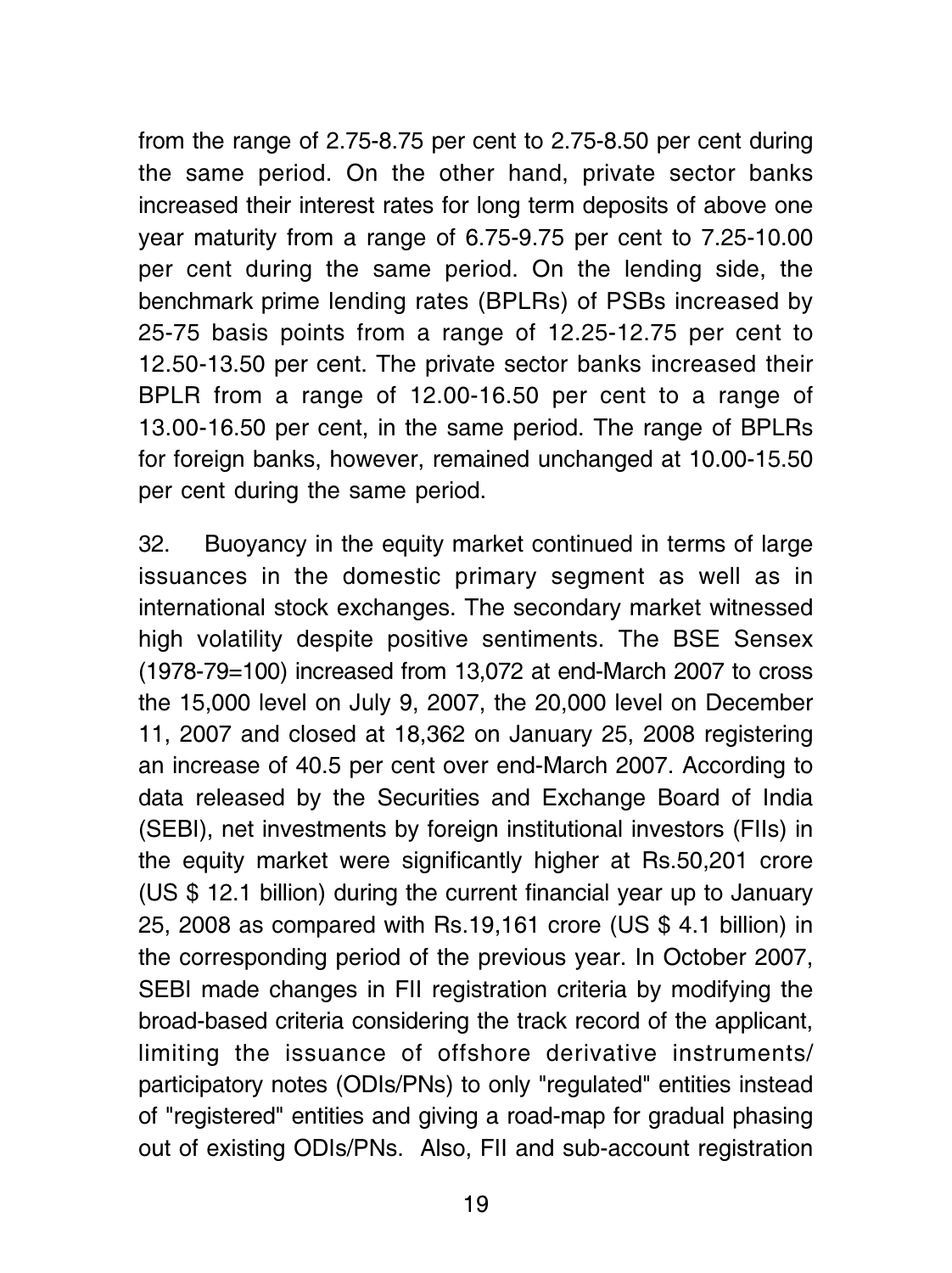has been made perpetual, subject to fee payment. Despite these regulatory measures, there has been considerable volatility in portfolio flows which has been reflected in large movements in stock prices. During April-December 2007, mutual funds mobilised net funds of the order of Rs.1,23,993 crore as against Rs.79,708 crore a year ago.

#### Developments in the External Sector

33. Balance of payments data released by the Reserve Bank at the end of December 2007 indicate some widening of the merchandise trade deficit in the first half of 2007-08. External financing requirements were comfortably met by the sustained buoyancy in invisibles and sizeable net capital inflows which also enabled a build-up of international reserves. In US dollar terms, merchandise export growth was 19.9 per cent during April-September 2007 as against 25.4 per cent in the first half of the previous year. Commodity-wise data available from the Directorate General of Commercial Intelligence and Statistics (DGCI&S) for April-September 2007 indicate that the growth of exports of primary products moderated to 15.3 per cent from 18.4 per cent. Exports of manufactures registered a lower growth of 14.1 per cent in April-September 2007 as against 18.3 per cent a year ago. While exports of iron ore showed a turnaround, increasing by 22.7 per cent from a decline of 8.2 per cent a year ago, growth of exports of chemicals and related products moderated to 11.4 per cent as compared with 22.0 per cent and growth of exports of textiles and related products moderated to 1.3 per cent as against an increase of 11.6 per cent. Exports of chemicals and related products, petroleum products, engineering goods and gems and jewellery together contributed around three-fourth of overall export growth. Merchandise import payments rose by 21.9 per cent during April-September 2007 as compared with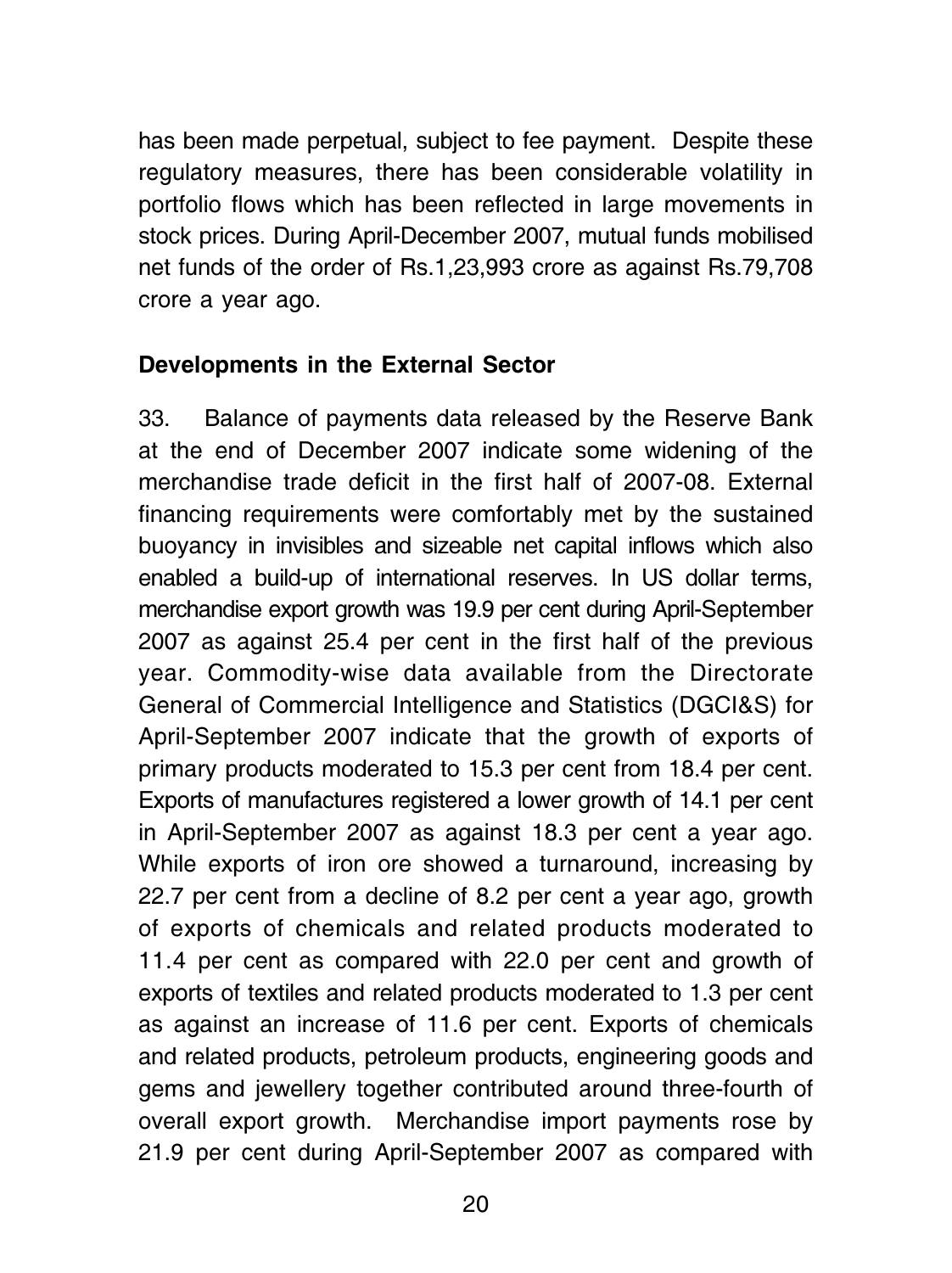24.7 per cent a year ago. As per DGCI&S data, oil imports increased by 16.9 per cent in the first half of the current financial year as against 41.2 per cent in April-September 2006, although the average price of the Indian basket of international crude rose from US \$ 67.4 per barrel to US \$ 69.3 per barrel over this period. Non-oil import growth at 33.2 per cent was substantially higher than 16.1 per cent a year ago and mainly attributable to imports of capital goods, export-related items and gold and silver vis-à-vis the previous year. China remained the major source of imports accounting for 11.2 per cent of total imports and 16.3 per cent of non-oil imports in April-September 2007. On a payments basis, the merchandise trade deficit widened to US \$ 42.4 billion in the first half of 2007-08 from US \$ 33.8 billion a year ago.

34. Gross invisible receipts comprising services, current transfers and income are gaining importance in India's external transactions in recent years. At US \$ 61.6 billion in April-September 2007, gross invisible receipts were equivalent to 83.6 per cent of merchandise exports as against 81.2 per cent a year ago. Software exports, travel earnings, other professional and business services and remittances from overseas Indians buttressed invisible receipts which increased by 23.4 per cent during April-September 2007 as against 31.0 per cent a year ago. On the other hand, invisible payments increased by 13.0 per cent, mainly on account of a surge in payments related to travel, business and management consultancy, engineering and other technical services and dividend and profit payments. On a net basis, the invisible account recorded a surplus of US \$ 31.7 billion during the first half of 2007-08 as against US \$ 23.4 billion in the corresponding period of the previous year. The current account deficit (CAD) at US \$ 10.7 billion in the first half of 2007-08 was comparable to US \$ 10.3 billion during the first half of 2006-07.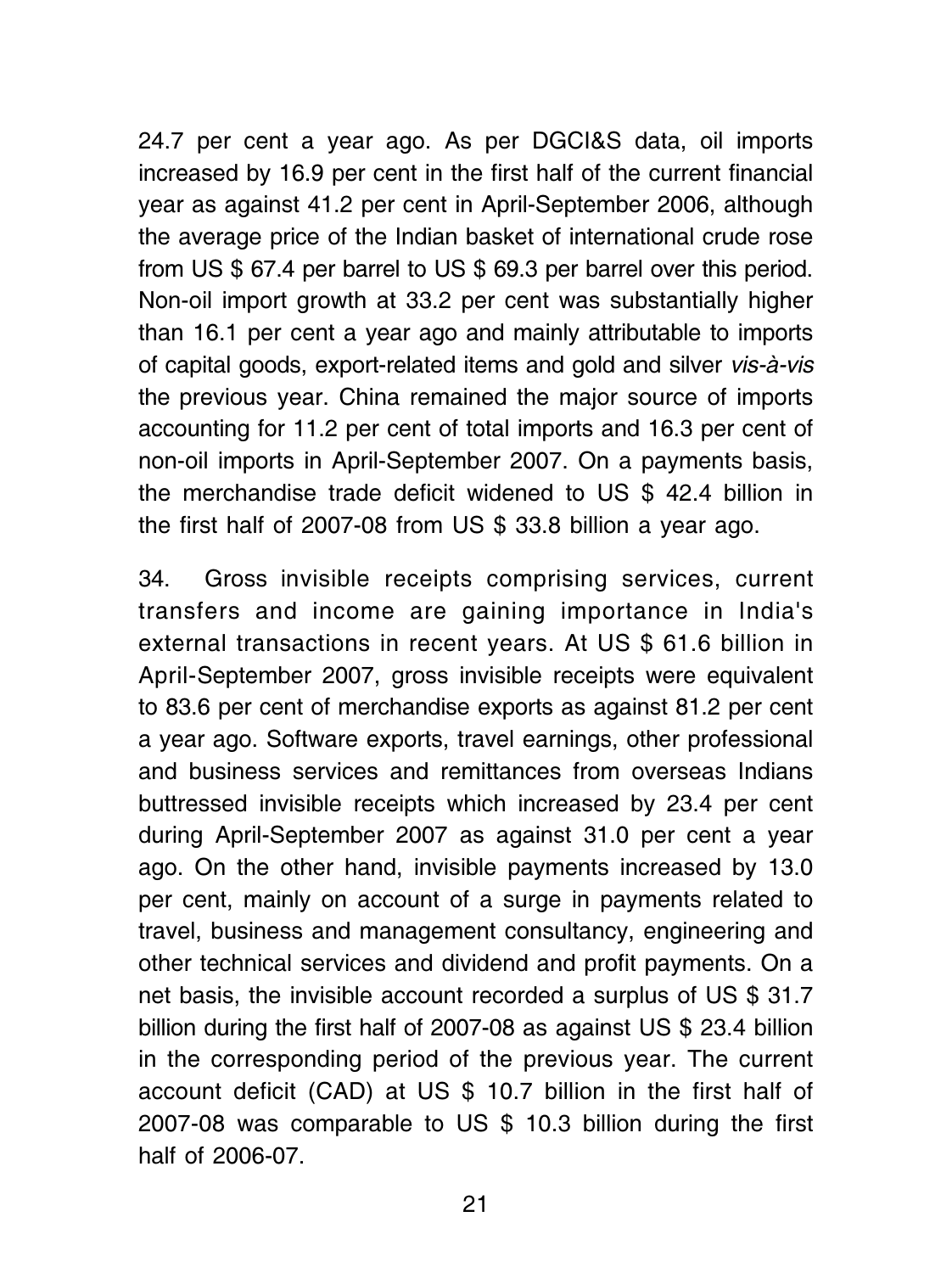35. Net capital flows surged to US \$ 50.4 billion during April-September 2007 from US \$ 19.2 billion a year ago. Among its components, net external commercial borrowings (ECB) inflows at US \$ 10.6 billion were higher than US \$ 5.7 billion in the first half of the previous year. Net portfolio investment including FIIs at US \$ 18.3 billion during the first half of 2007-08 was also higher than US \$ 1.6 billion during April-September 2006. Net foreign direct investment (FDI) into India was higher at US \$ 9.9 billion during the first half of the current year against US \$ 7.3 billion a year ago. Outward FDI from India showed a significant increase to US \$ 6.0 billion in the first half of 2007-08 on account of global expansion of Indian companies as compared with US \$ 2.8 billion a year ago. Reflecting the drawdown of assets held abroad by the banking system, net inflow from other banking capital showed a higher increase of US \$ 5.3 billion as compared with US \$ 3.3 billion a year ago. On the back of growing trade volumes, net short-term trade credit (inclusive of suppliers' credit up to 180 days) increased by US \$ 5.7 billion in the first half of 2007-08 as compared with US \$ 3.9 billion in April-September 2006. On the other hand, there was a net outflow of US \$ 0.1 billion from deposits of non-resident Indians (NRI) in the first half of 2007-08 as against net inflows of US \$ 2.2 billion in the first half of 2006-07, mainly on account of the reduction in the ceiling on interest rates during February and April 2007.

36. The foreign exchange reserves (excluding valuation) increased by US \$ 40.4 billion during April-September 2007 which was much higher than the accretion of US \$ 8.6 billion in the first half of 2006-07 and reflected the overall movements in current and capital accounts of the balance of payments. Taking into account the valuation gain of US \$ 8.2 billion, foreign exchange reserves increased by US \$ 48.6 billion during April-September 2007 as against US \$ 13.7 billion in the first half of 2006-07.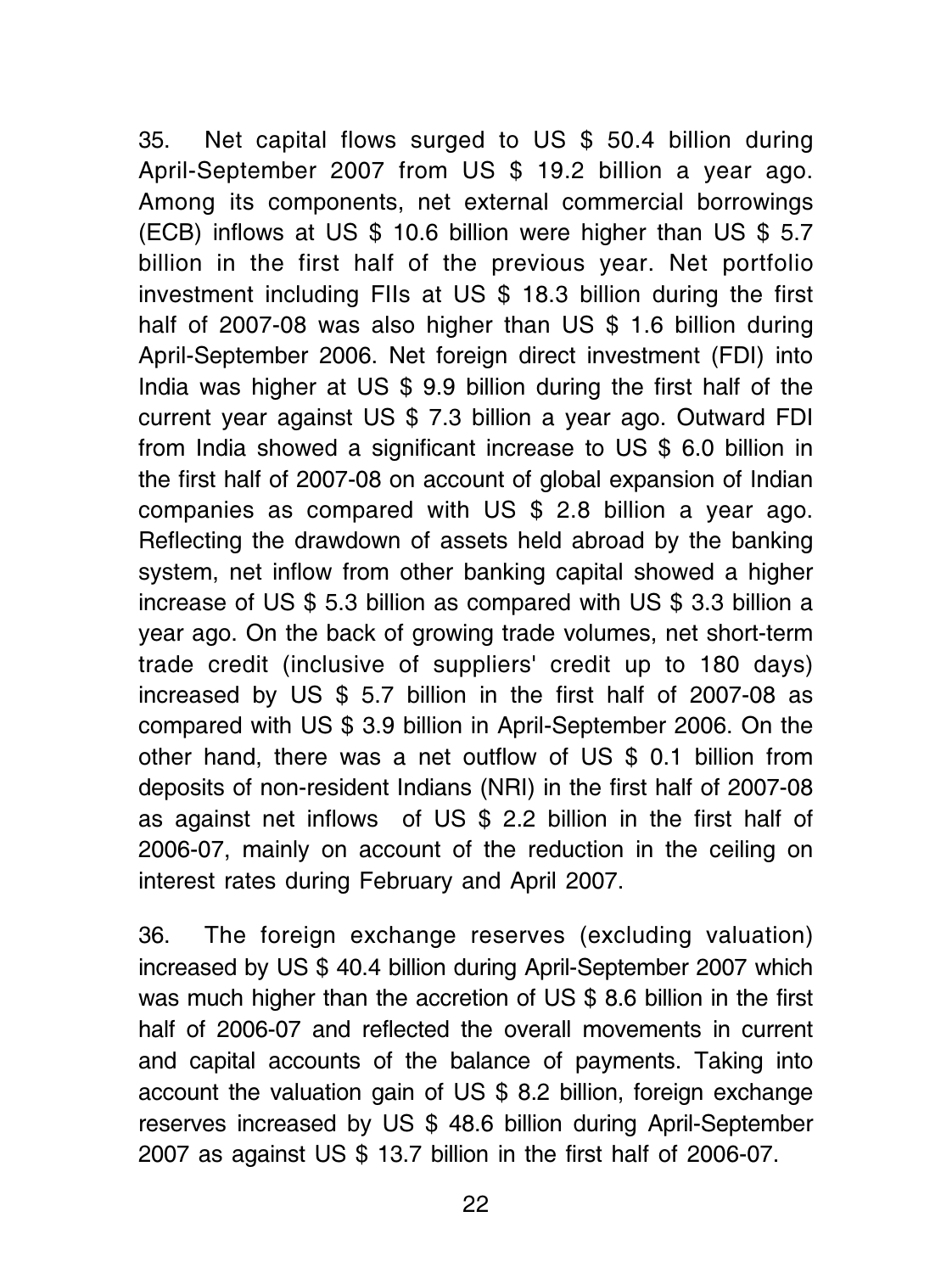37. India's external debt increased by US \$ 20.9 billion during April-September 2007 and amounted to US \$ 190.5 billion at end-September 2007. ECB increased by US \$ 10.0 billion while there was an increase of US \$ 4.6 billion in short-term debt, essentially brought about by a rise in trade credits. There were moderate increases in multilateral and bilateral debt to the tune of US \$ 1.7 billion and US \$ 0.6 billion. Valuation changes arising on account of the weakening of the US dollar vis-à-vis other major international currencies added US \$ 7.0 billion to the stock of external debt and explained one-third of the increase in external debt. Commercial borrowings accounted for the highest share (27.2 per cent) in the total debt stock, followed by NRI deposits (22.9 per cent), multilateral debt (19.5 per cent) and bilateral debt (8.7 per cent). The US dollar had a dominant share of 52.8 per cent in India's external debt whereas rupee-denominated debt had a share of 17.6 per cent. The ratio of short-term debt to total debt increased to 16.2 per cent at end-September 2007 from 15.5 per cent at end-March 2007. The ratio of foreign exchange reserves to external debt increased to 130.0 per cent at end-September 2007 as compared with 117.4 per cent at end-March 2007.

38. In the second half of 2007-08, these developments have gained strength. According to the DGCI&S, merchandise exports rose by 21.9 per cent in US dollar terms during April-November 2007 as compared with 26.2 per cent in the corresponding period of the previous year. Import growth was lower at 26.9 per cent as compared with 27.4 per cent in the previous year mainly on account of a lower growth of 9.8 per cent in oil imports as compared with 42.0 per cent a year ago, despite a rise of 12.5 per cent in the price of the Indian basket of crude oil over this period. Non-oil imports, on the other hand, increased by 35.3 per cent as compared with 21.3 per cent a year ago and accounted for nearly 88.0 per cent of the growth of total imports. As a result, the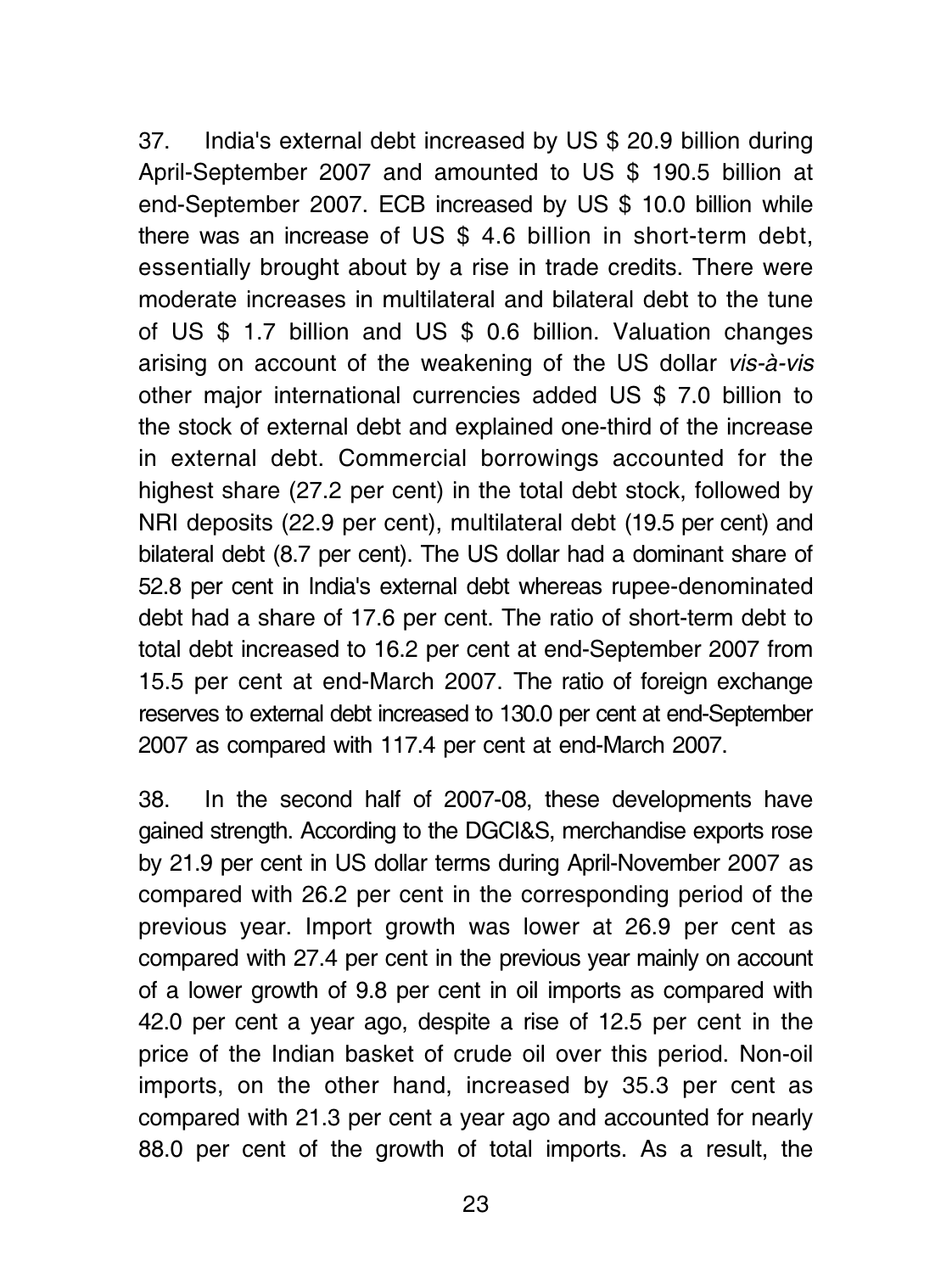merchandise trade deficit widened to US \$ 52.8 billion during April-November 2007 from US \$ 38.5 billion in April-November 2006.

39. Available information also points to a further increase in various elements of capital flows in relation to their levels a year ago and in the first half of 2007-08. Portfolio flows have picked up strongly on account of FIIs, amounting to US \$ 26.8 billion during 2007-08 (up to January 11, 2008) as compared with an inflow of US \$ 2.5 billion in the corresponding period of 2006-07. Gross FDI inflows during April-November 2007 were placed at US \$ 13.8 billion as compared with US \$ 10.8 billion a year ago. ECB approvals, including under the automatic route, amounted to US \$ 23.3 billion during April-December 2007 as compared with US \$ 15.3 billion in the corresponding period of the previous year. On the other hand, there were net outflows under NRI deposits of US \$ 0.4 billion in April-November 2007 as compared with inflows of US \$ 3.0 billion during April-November 2006. ADR/GDR issues by Indian companies amounted to US \$ 5.7 billion during April-November 2007 as against US \$ 1.9 billion in the corresponding period in the previous year. The foreign exchange reserves increased by US \$ 85.7 billion during the current financial year so far and stood at US \$ 284.9 billion on January 18, 2008.

40. The exchange rate of the rupee against the US dollar, which was Rs.43.59 at end-March 2007, appreciated thereafter to reach Rs.40.96 at end-August 2007 and strengthened further to Rs.39.40 per US dollar as on January 25, 2008. During September 29, 2007-January 25, 2008, the movements of the rupee vis-à-vis the US dollar generally remained range-bound in the band of Rs.39-40 per US dollar. By January 25, 2008, the rupee appreciated by 9.61 per cent against the US dollar, by 8.85 per cent against the pound sterling and by 0.95 per cent against the Japanese yen over the end-March 2007 level.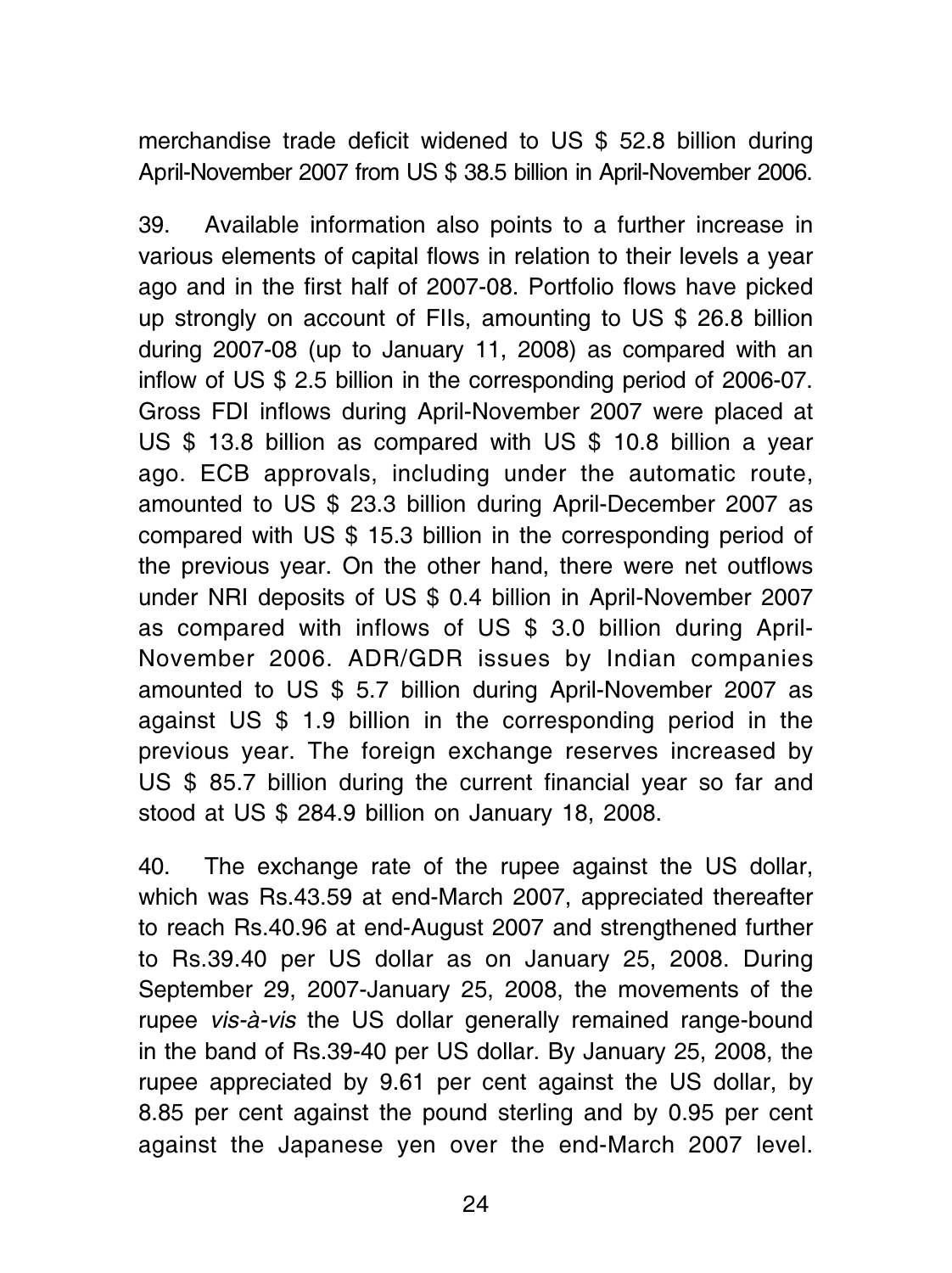Against the euro, the rupee remained at its end-March 2007 level as on January 25, 2008. Over the end-September 2007 level, however, the rupee appreciated by 0.86 per cent against the US dollar and by 2.96 per cent against the pound sterling, whereas it depreciated by 3.27 per cent against the euro and by 6.29 per cent against the Japanese yen.

41. The exchange rate policy in recent years has been guided by the broad principles of careful monitoring and management of exchange rates with flexibility, without a fixed target or a pre-announced target or a band, coupled with the ability to intervene, if and when necessary. The overall approach to the management of India's foreign exchange reserves takes into account the changing composition of the balance of payments and endeavours to reflect the 'liquidity risks' associated with different types of flows and other requirements.

#### Developments in the Global Economy

42. During the fourth quarter of 2007, financial markets in developed economies experienced tight conditions following the turbulence witnessed since July 2007 in response to the US subprime mortgage crisis. Reduced financial leverage, lower credit availability and negative wealth effects have emerged as risks to consumption and growth, especially in the US. Firm inflationary pressures from food prices and high and volatile crude prices are other risks to the outlook. Substantial downside risks continue to be associated with respect to housing developments in the US and Europe and the fall-out on financial institutions/markets in an environment of heightened systemic risks and high volatility. According to the World Economic Outlook (WEO) of the International Monetary Fund (IMF) released in October 2007, the forecast for global real GDP growth on a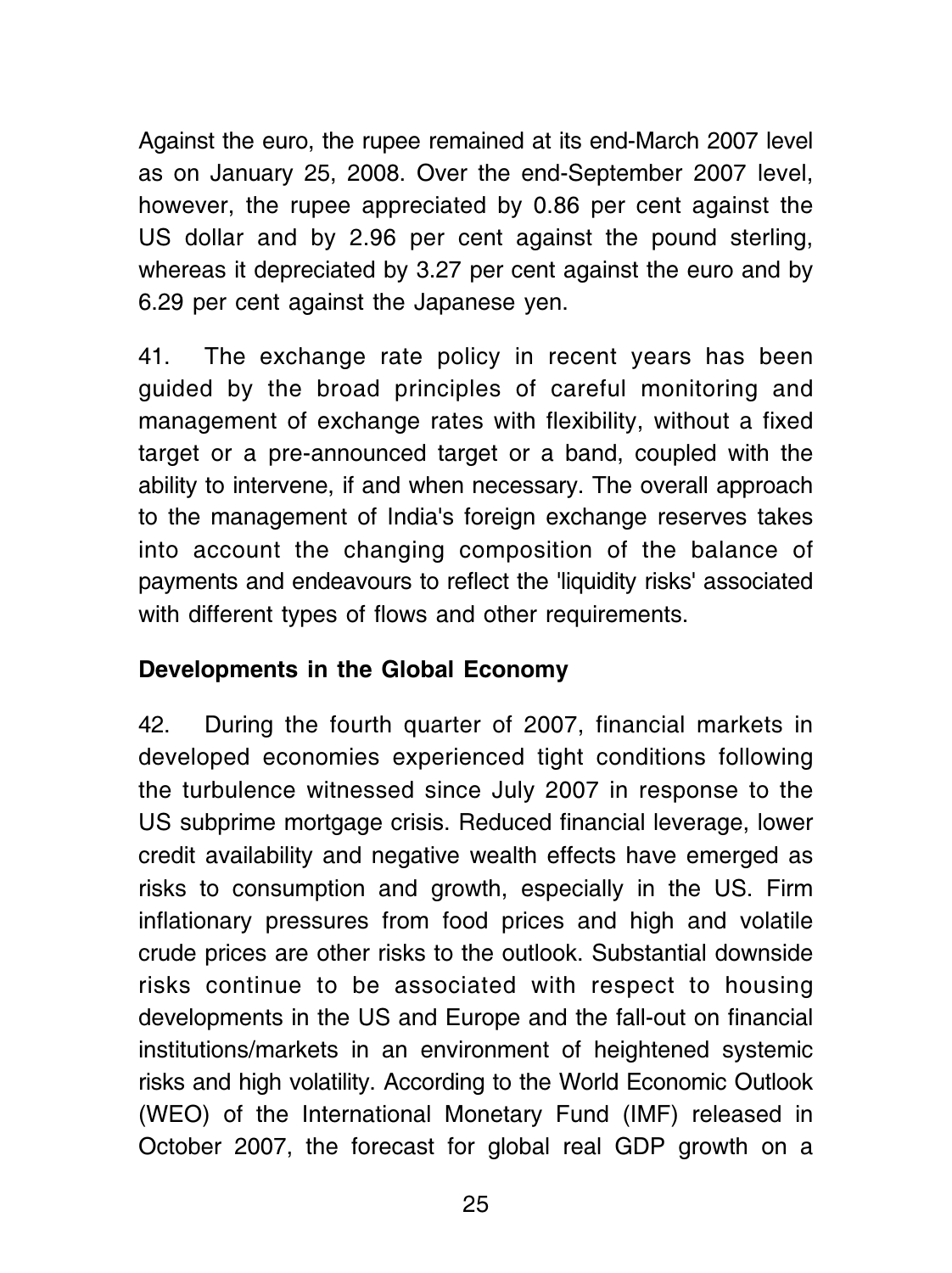purchasing power parity basis is placed at 5.2 per cent for 2007 as compared with 5.4 per cent in 2006, and is expected to decelerate further to 4.8 per cent in 2008.

43. In the US, real GDP growth had risen to 4.9 per cent in the third quarter of 2007 as compared with 1.1 per cent a year ago. In the fourth quarter, labour markets weakened with the unemployment rate rising to 5.0 per cent in December 2007 and job growth the weakest since August 2003. The home builders' housing market index stayed at a 22-year low for the fourth straight month in January 2008 with mortgage delinquencies rising to the highest level since 1986. Real GDP growth is expected to slow down from the fourth quarter of 2007 onwards as the deepening housing market correction and ongoing financial market turmoil are expected to curb growth more severely, although exports could play a mitigating role. Industrial production declined by one per cent in the fourth quarter and capacity utilisation declined further in December 2007 from the peak reached in August 2007. Durable goods orders were weak reflecting sluggish investment spending. The IMF's October 2007 WEO expects the US economy to grow at a slower pace of 1.9 per cent in 2007 and 2008 as against 2.9 per cent in 2006.

44. Real GDP in the euro area grew by 2.7 per cent in the third quarter of 2007 on a year-on-year basis as compared with 2.8 per cent a year ago. Unemployment fell in November 2007 to a record low of 7.2 per cent. In the German economy  $-$  the largest in the euro area  $-$  however, the business climate has worsened in December after a brief improvement in November and the cyclical dynamics are seen as weakening for the next six months. With rising defaults on consumer loans, the credit crisis appears to be adversely impacting financial conditions in Europe. A more restrictive credit policy by banks is likely to affect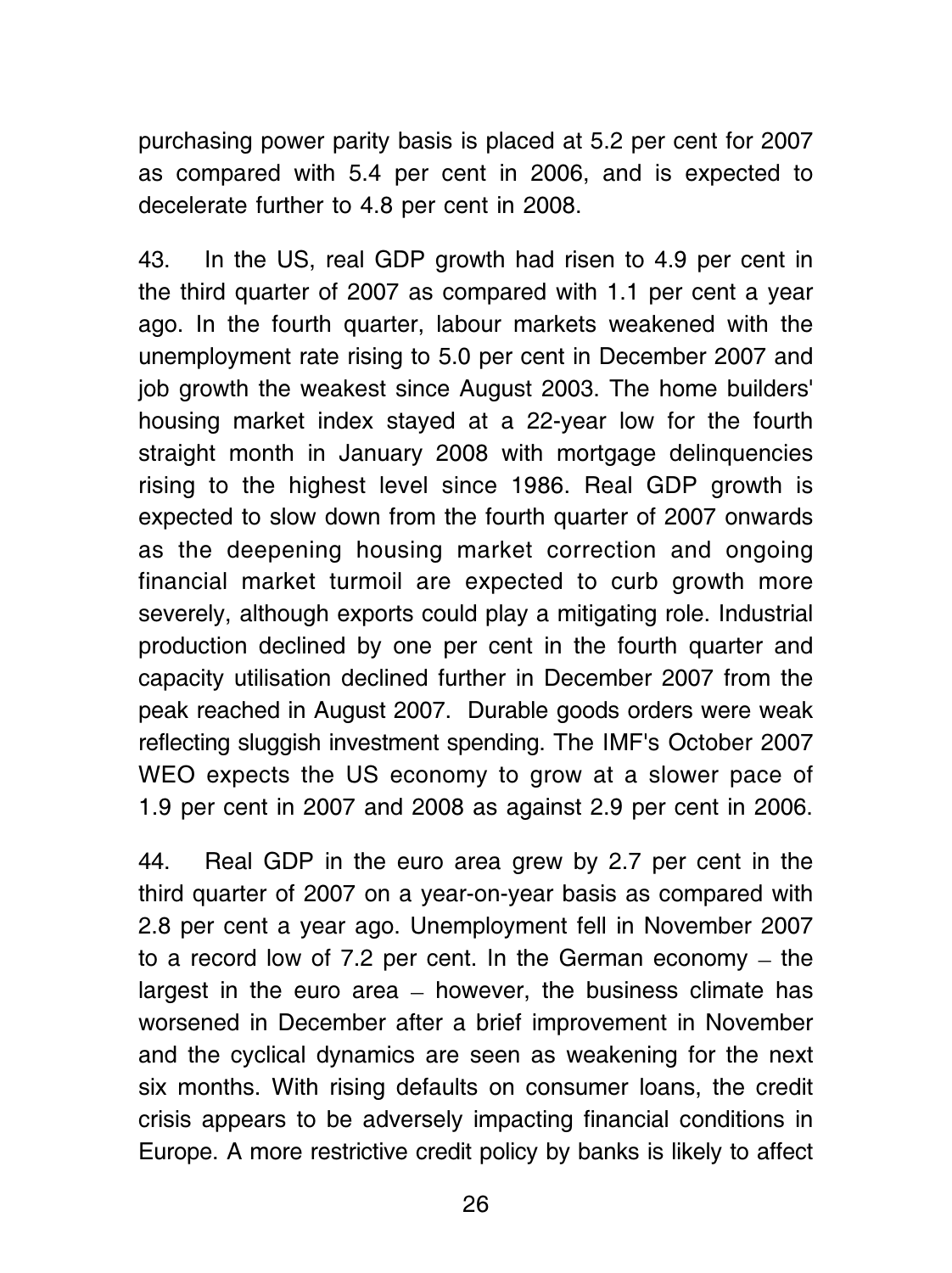companies with weak credit ratings. The October 2007 update of the IMF's WEO has placed average annual real GDP growth of the euro area at 2.5 per cent in 2007 and 2.1 per cent in 2008.

45. The Japanese economy grew by 2.6 per cent in the third quarter of 2007 as compared with 1.4 per cent a year ago. Surveys reveal that the business sentiment of large Japanese manufacturers was worse than expected during the quarter ending December 31, and is forecast to deteriorate further in the coming quarter. The Bank of Japan expects the pace of Japan's economic growth to decelerate due to a big drop in housing investment and the slowdown is likely to persist for some time. Consumer sentiment in Japan has been worsening with higher crude oil prices and the rising prices of daily necessities. The October 2007 WEO of the IMF has projected real GDP growth in Japan at 2.0 per cent in 2007 and 1.7 per cent in 2008.

46. In emerging Asia, economic activity has continued to expand at a sustained pace, especially in the largest economies of the region, despite the volatile global setting. The Chinese economy grew by 11.4 per cent in 2007 as compared with 11.1 per cent recorded in 2006, despite policy efforts to curb growth by controlling high-polluting, energy-intensive industries as well as monetary tightening policies, reduction of export rebates and restrictions on processing exports. Inflation accelerated to 6.9 per cent in November 2007 as compared with 1.9 per cent in November 2006. In 2008, the Chinese economy is expected to moderate to a growth of 10.0 per cent as tightening policies take effect. The impact of losses of China's financial institutions and the transmission of financial turmoil to China's markets seems to be limited. Deceleration of export growth reflecting weaker demand from the Organisation for Economic Cooperation and Development (OECD) countries and China's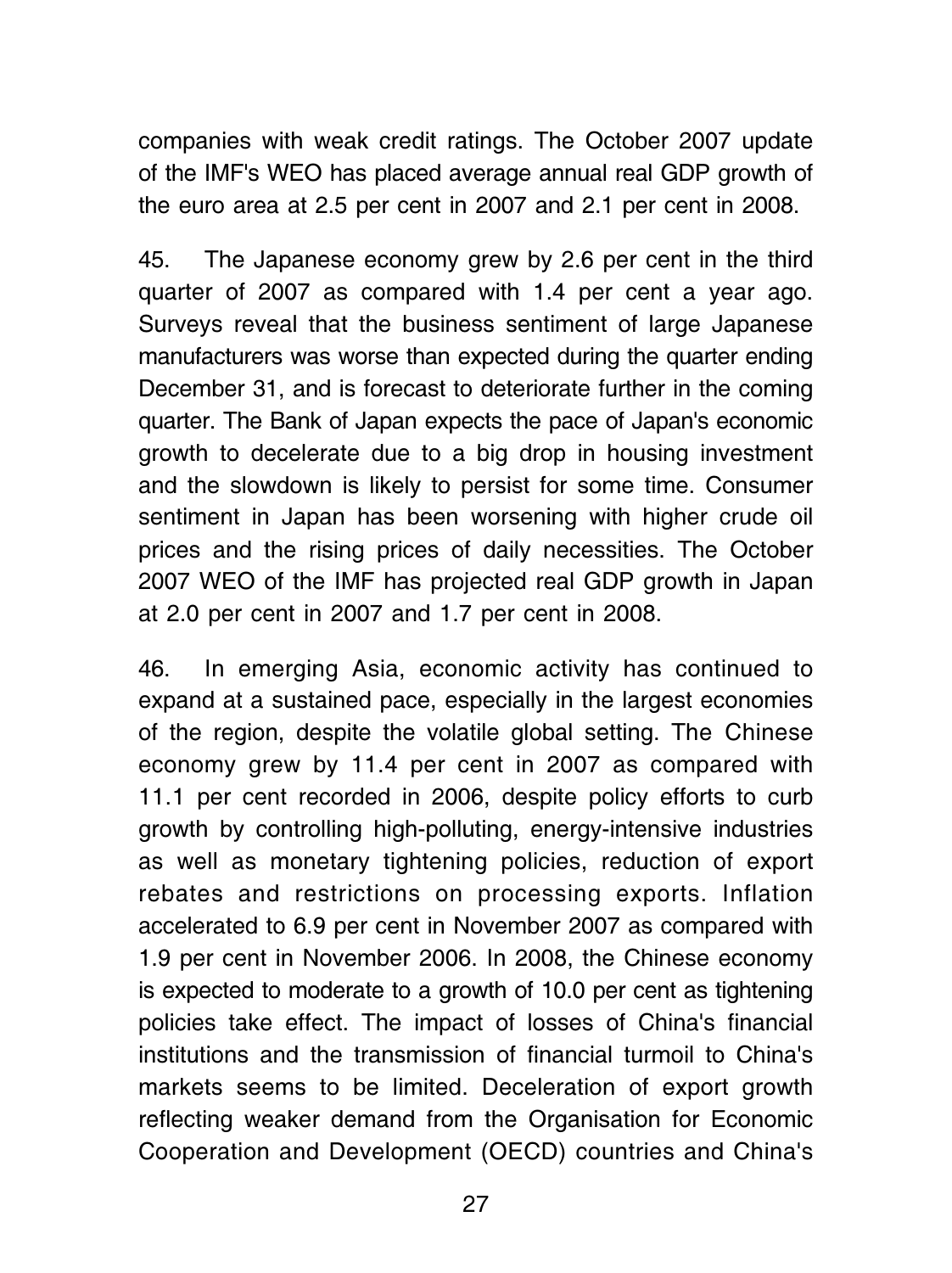domestic policies restraining low-end exports could reduce GDP growth.

47. In recent months, the Chinese authorities have cut the rebate on value added taxes (VAT) and have increased export taxes on some products to discourage balance of payment surpluses and reduce funds flow to the stock markets which have reached elevated levels. China ran a record US \$ 262.2 billion trade surplus in 2007, despite slowdown in export growth and the negative impact of the US subprime crisis, which is 48.0 per cent higher than in the preceding year, contributing to the overhang of liquidity in the economy. China's foreign exchange reserves reached US \$ 1.53 trillion at the end of 2007.

48. Among other major Asian economies, the Korean economy grew by 5.5 per cent in 2007, higher than 5.0 per cent in 2006, led by exports, due to higher sales in emerging markets such as China. Consumer price inflation had accelerated to 3.6 per cent in December 2007 from 3.0 per cent in October 2007. In Thailand, the economy is expected to grow at 4.8 per cent in 2007, driven by robust export growth and expansionary public expenditures that support the economy at the time when private expenditures have been slowing down. In 2008, the Thai economy is forecast to grow in the range of 4.5-6.0 per cent. Inflation decelerated to 3.2 per cent in 2007 from 3.50 per cent in 2006.

49. In the US, consumer prices increased from 2.5 per cent in 2006 to 4.1 per cent in 2007. In the euro area, inflation increased to 3.1 per cent in 2007 from 1.9 per cent a year ago. In Japan, inflation increased to 0.7 per cent in 2007 from 0.3 per cent a year ago. In the UK, CPI inflation declined to 2.1 per cent in 2007 from 3.0 per cent in 2006. At the retail level (in terms of retail prices index or RPI), inflation rose to 4.8 per cent in the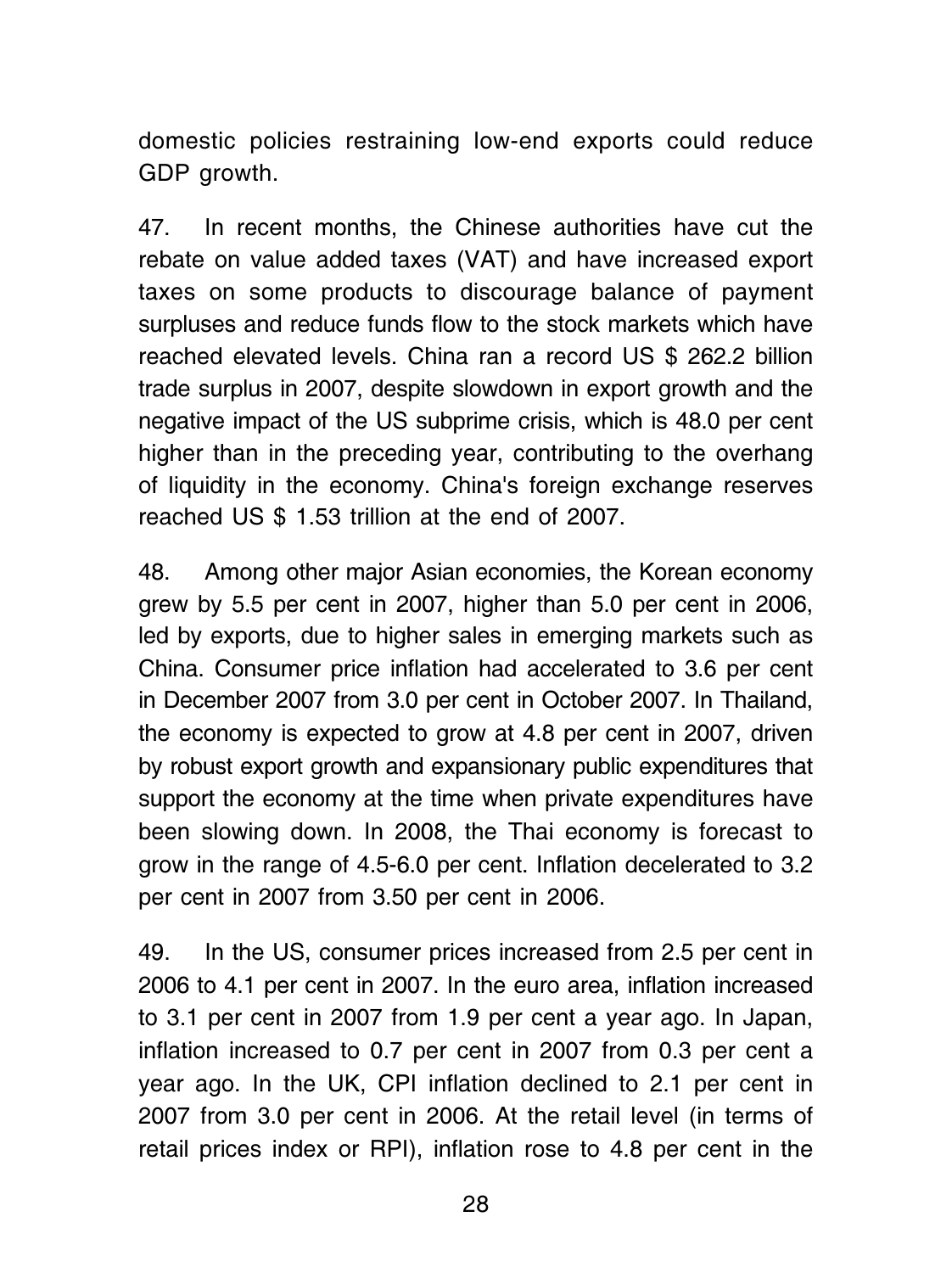UK in March 2007  $-$  the highest since 1991  $-$  but declined thereafter to 3.8 per cent in July 2007 before increasing to 4.0 per cent in December 2007. Inflation pressures have also raised concerns in some of the emerging market economies (EMEs) such as China, Malaysia, Indonesia and Chile.

50. Core CPI inflation in the US increased to 2.4 per cent in December 2007 from 2.3 per cent in November 2007. In the UK, core CPI inflation has been declining in tandem with the headline rate and stood at 1.4 per cent in December, down from 1.5 per cent in October 2007. In the euro area, core CPI inflation increased to 1.9 per cent in October-December 2007 from 1.8 per cent in September 2007. Core inflation in Japan remained negative (-0.1 per cent) in November-December 2007 as compared with (-0.3 per cent) in October 2007. Overall, the persistence of high food prices, oil prices sustained at elevated levels and continued high prices of other commodities pose significant inflation risks for the global economy and challenges for monetary policy worldwide.

51. Globally, inflationary pressures have re-emerged as a key risk to global growth. In the global foodgrains market, prices of major crops such as corn, soyabeans and wheat have increased by 22.4 per cent, 75.2 per cent and 87.7 per cent, respectively, from a year ago in response to surging demand. The rally has swept up prices of other food items as well. The increase in prices has gained momentum from higher energy and fertiliser prices, low levels of inventories, shortfalls in certain crops mainly caused by weather-related factors such as the ongoing drought in Australia and strong increases in the demand for crops. According to the Food and Agriculture Organisation (FAO), 37 countries are facing food crises due to conflict and disasters. The FAO's global food price index rose 40 per cent in 2007 to the highest level on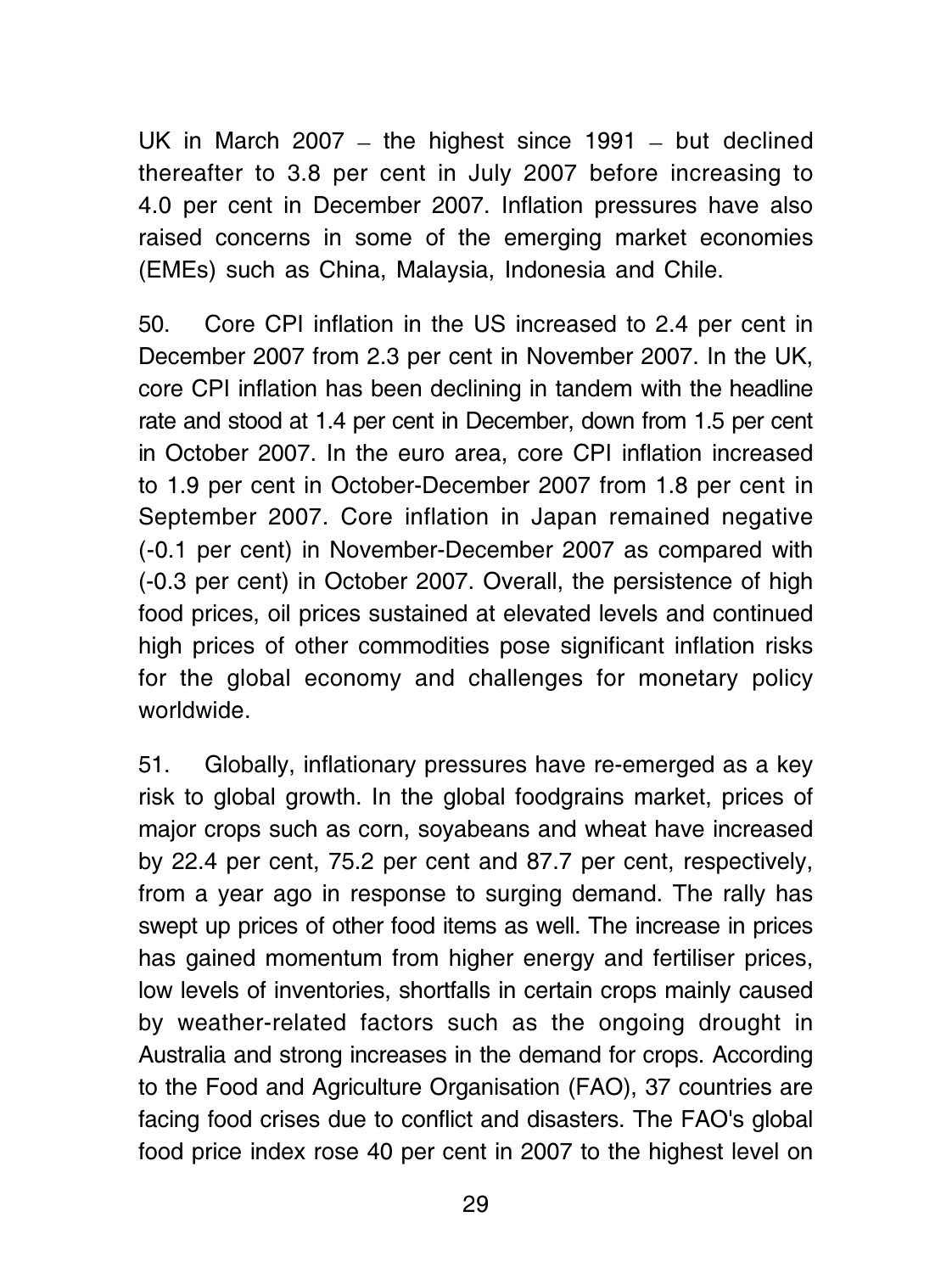record. Food costs in the world's poorest countries – including Iraq, Afghanistan, Nepal, Pakistan, and 20 African countries rose 25 per cent to US \$ 107 billion in 2007.

52. Wheat prices remained generally firm and volatile in October 2007-January 2008 and reached a record high in December 2007 on account of repeated downward revisions of production forecasts in a number of major exporting countries, most notably Australia. World wheat output is now estimated to have risen by only 1.3 per cent in 2007. One month wheat futures at the Chicago Board of Trade (CBOT) rose from US \$ 9.53 per bushel on October 1, 2007 to US \$ 9.74 on December 19, 2007 before falling to US \$ 9.36 on January 25, 2008. Trade is expected to contract because of high and volatile prices, coupled with soaring freight rates.

53. Strong demand for animal feed as well as for ethanol is the main driver in global coarse grain markets but supply tightness in several exporting countries is also providing support to prices. International prices have declined in recent months but they still remain well above the previous season's levels. Trade is expected to increase despite high prices caused by import demand and shortages of feed wheat that have encouraged importers to switch to major coarse grains, especially maize and sorghum. The futures prices of corn on CBOT, which had moderated somewhat up to July 2007, started moving up thereafter and reached US \$ 5.12 per bushel on January 14, 2008 before declining to US \$ 4.99 on January 25, 2008.

54. According to FAO's All Rice Price Index, international rice prices continued to increase for most of 2007. Rice inventories in the five major exporting countries indicate that world market conditions may remain tight in 2008. The futures prices of rice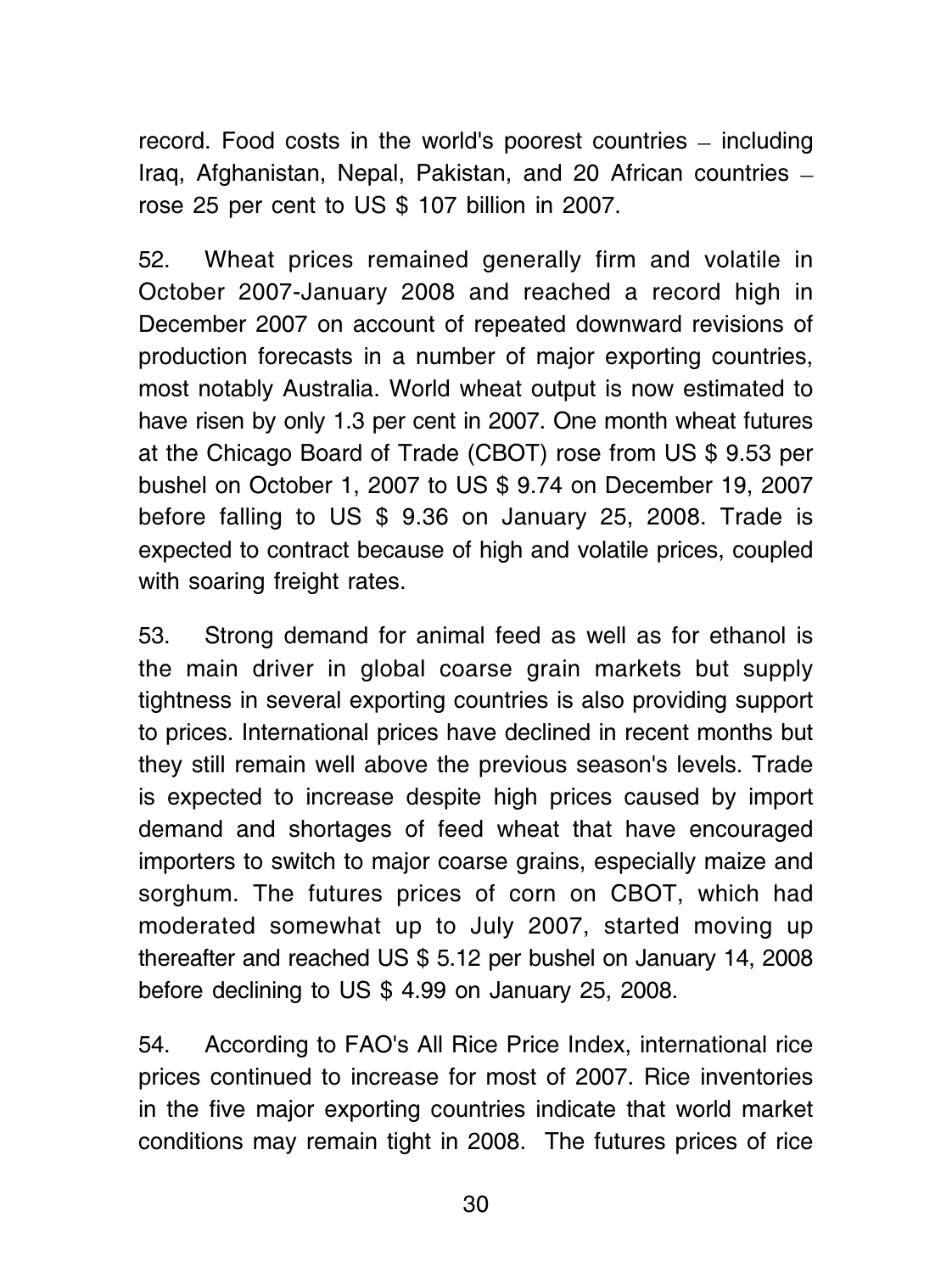on CBOT rose from US \$ 11.71 per hundredweight on October 1, 2007 to US \$ 14.53 on January 25, 2008. Sugar prices have firmed up in recent months due to a shortfall in supply and expanding investor interest. The futures prices of sugar increased from US cents 9.93 per pound on October 1, 2007 to US cents 12.45 on January 17, 2008 before declining to US cents 11.94 on January 25, 2008.

55. Metal prices have declined by 8.1 per cent during 2007 after increasing by 53.6 per cent in 2006 and 36.3 per cent in 2005. In the futures markets, aluminium, zinc and lead prices are showing a downward trend since October 2007. Copper prices have been buoyed up by the depreciating US dollar and high demand. Futures price of copper on the New York Mercantile Exchange (Nymex) increased to a record level of US \$ 3.75 per pound on July 20, 2007 but moderated subsequently to US \$ 3.18 on January 25, 2008. Spot gold rose to US \$ 923.73 an ounce on January 25, 2008  $-$  the highest since January 1980  $$ as the dollar fell to a record low against the euro and on concerns about declining supply on mine shutdowns in South Africa.

56. Prices of crude oil have increased by 69 per cent up to January 25, 2008 from a year ago and futures prices have risen to US \$ 90.33 per barrel, somewhat lower than the peak of US  $$ 99.29$  on November 21, 2007 – the highest since trading began on the Nymex in 1983. Crude oil prices, which softened to around US \$ 53 per barrel in January 2007, have rebounded since July 2007 to close at a record level of US \$ 99.6 on January 2, 2008 on account of disturbances in Nigeria before declining to US \$ 90.39 on January 25, 2008 over concerns about global growth prospects. According to the Energy Information Administration (EIA), the main drivers of recent oil price movements are fundamentals such as strong world economic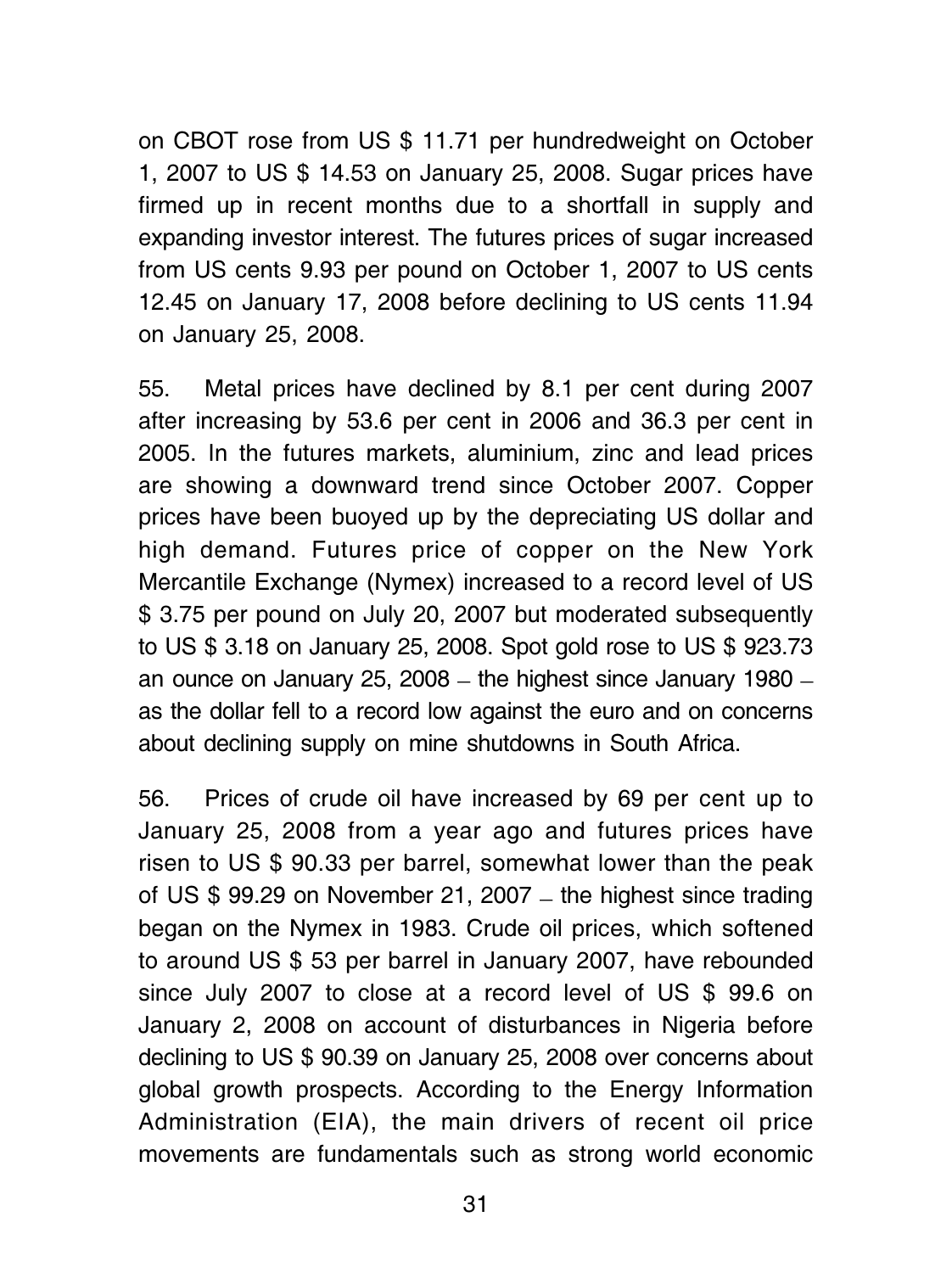growth, moderate production increase by the OPEC, low spare production capacity, inventory tightness in developed countries, worldwide refining bottlenecks, ongoing geopolitical risks and concerns about supply availability. Continued high demand and low surplus capacity leave the crude oil scenario vulnerable to unexpected supply disruptions through 2008. According to the EIA, the price of West Texas Intermediate (WTI) crude oil is expected to be at US \$ 87.21 per barrel in 2008 and US \$ 81.67 per barrel in 2009.

57. The turbulence in the international financial markets since July 2007, triggered by massive payment defaults in the US subprime mortgage market, appears to have deepened in subsequent months. Payment defaults were felt worldwide by financial institutions which consequently undertook high write-offs, with some of the largest international banks recording considerable declines in profits. These unusual developments indicated heightened uncertainties and emerging challenges for the conduct of monetary policy, especially for EMEs.

58. Concerns about write-offs and uncertainty surrounding the health of large financial institutions have imparted considerable volatility in the US equity markets. The Dow Jones Industrial Average, Standard and Poor's (S&P) 500 and Nasdaq Composite exhibited considerable volatility and posted declines of 2.4 per cent, 6.4 per cent and 4.4 per cent, respectively, by January 25, 2008 over their levels a year ago. On January 21, 2008 equity markets across the world experienced sharp declines over concerns about the US slowdown. While the Dow Jones Industrial Average declined by about 1.0 per cent on the following day, Asian stocks fell more sharply. Crude oil prices declined to a five-week low on the Nymex. Confronted by the deep panic in global financial markets, the US Federal Reserve lowered its policy rates in the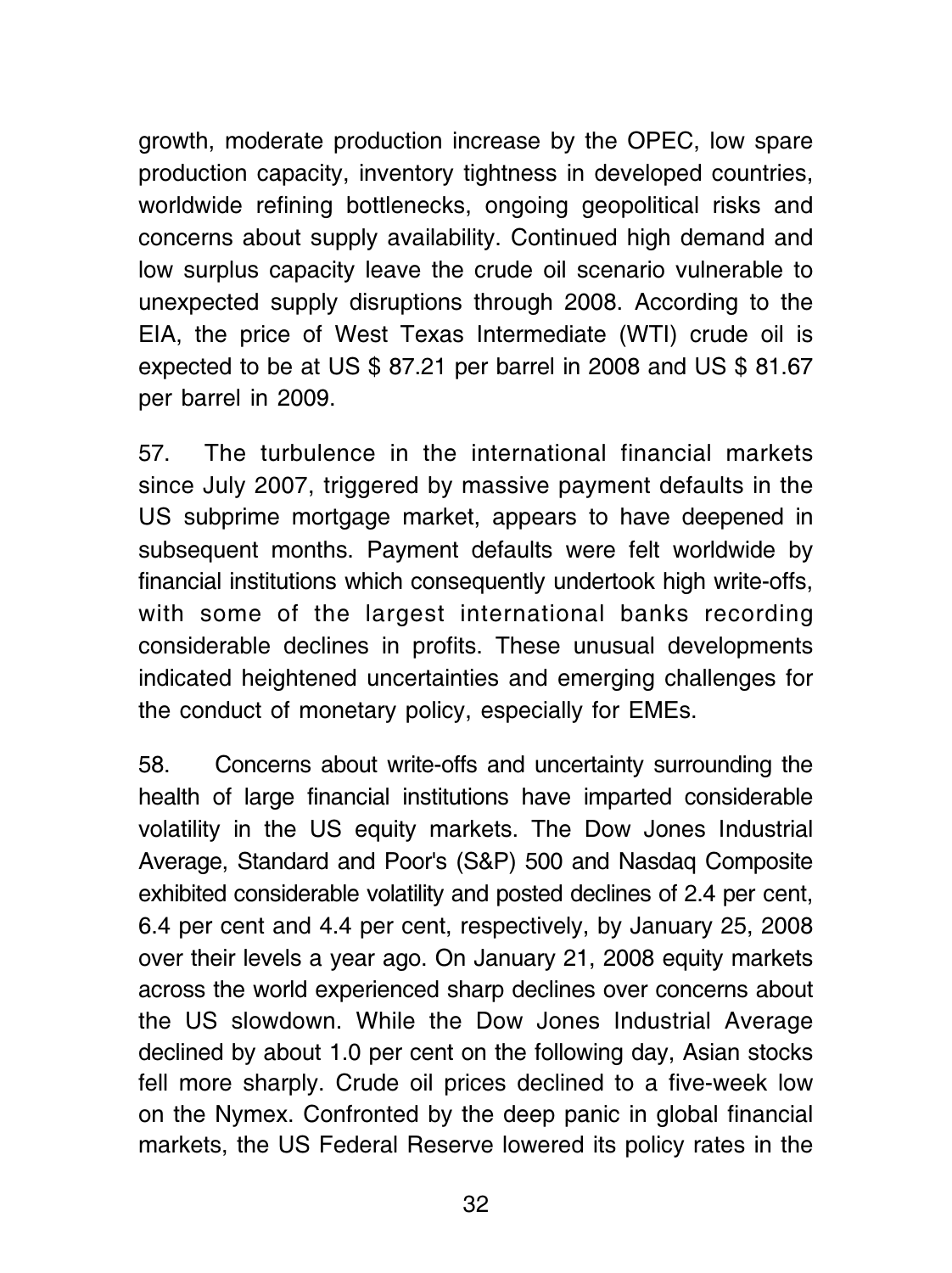inter-meeting period by 75 basis points to 3.50 per cent on January 22, 2008. The Fed indicated that it has taken the decision in view of a weakening of the economic outlook and increasing downside risks to growth. While strains in short-term funding markets have eased somewhat, broader financial market conditions have continued to deteriorate and credit has tightened further for some businesses and households. Moreover, incoming information indicates a deepening of the housing contraction as well as some softening in labour markets. On the same day, the Bank of Canada reduced its policy rate. Other major central banks have, however, maintained their rates.

59. Government bond yields in the major economies, which had until recently firmed up, have softened more recently. The US 10-year bond yield increased from 4.70 per cent at end-December 2006 to 5.29 per cent on June 12, 2007 before falling to 3.56 per cent on January 25, 2008. The 10-year bond yields in the euro area increased from 3.95 per cent at end-December 2006 to 4.68 per cent on July 9, 2007 before falling to 3.97 per cent. The Japanese 10-year bond yield has increased from 1.68 per cent at end-December 2006 to 1.97 per cent on June 13, 2007 before falling to 1.48 per cent. These recent developments are indicative of evolving uncertainties in international financial markets with implications for EMEs.

60. On a trade-weighted basis, the US dollar has been depreciating since 2006 with intermittent fluctuations. After the cuts in the Fed funds rates since September 2007, the US dollar has weakened against other currencies. The pound sterling moved to the level of US \$ 1.98 on January 25, 2008 - lower than the 26-year high of US \$ 2.11 reached on November 8, 2007 - amidst concerns relating to the US subprime mortgage market. The euro, which has also been strengthening against the US dollar since June 2007, rose to US \$ 1.47 on January 25, 2008, albeit lower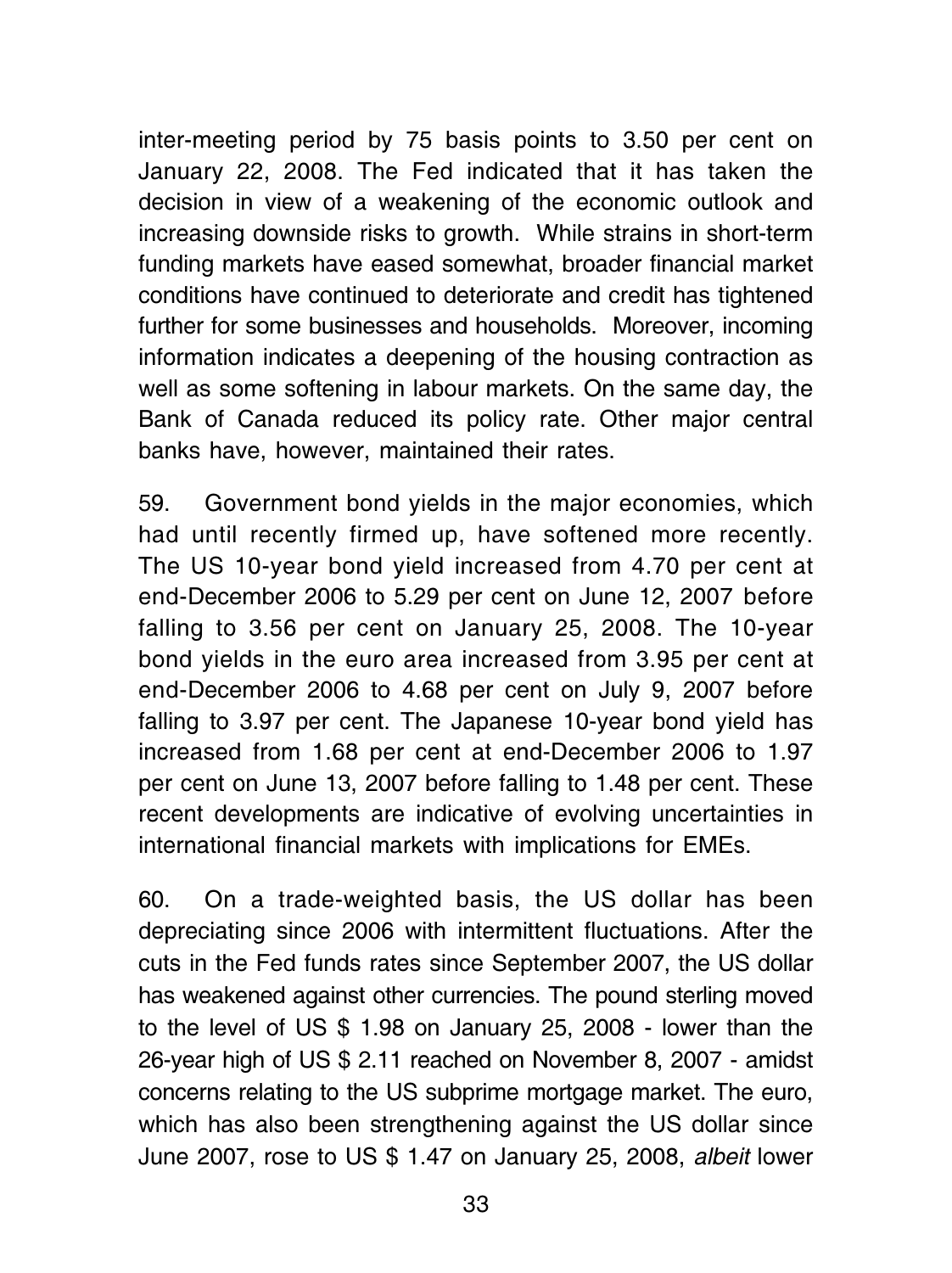than the peak of US \$ 1.49 reached on November 26, 2007. The Canadian dollar appreciated against the US dollar to a 33-year high to reach US \$ 1.09 on November 6, 2007 before declining to US \$ 0.99 on January 25, 2008. Turkey experienced a sharp appreciation in its currency vis-a-vis the US dollar to reach the level of 86.95 cents on January 10, 2008 before moving to 84.27 cents on January 25, 2008. The New Zealand dollar had appreciated to 81.10 cents to reach a 22-year peak against the US dollar on July 24, 2007 before declining to 76.96 cents on January 25, 2008.

61. With the beginning of the turbulence, central banks of advanced economies undertook an increasingly expansive monetary policy course by cutting policy rates (US Federal Reserve) and also supplying financial markets with additional liquidity. On December 12, 2007 the Federal Reserve, the Bank of Canada, the Bank of England, the European Central Bank and the Swiss National Bank (SNB) announced measures to alleviate elevated pressures in short-term funding markets. Actions taken by the Federal Reserve include the establishment of a temporary Term Auction Facility (TAF) against a wide variety of collateral that can be used to secure loans at the discount window, and the establishment of foreign exchange swap lines with the ECB and the SNB which will provide dollars in amounts of up to US \$ 20 billion and US \$ 4 billion to the ECB and the SNB, respectively, for use in their jurisdictions. Four auctions have been conducted by the US Federal Reserve so far and it may conduct additional auctions in subsequent months, depending in part on evolving market conditions. The other four central banks have also conducted several auctions.

62. During December 2007 and January 2008, the US Federal Reserve injected about US \$ 70 billion (up to January 14, 2008)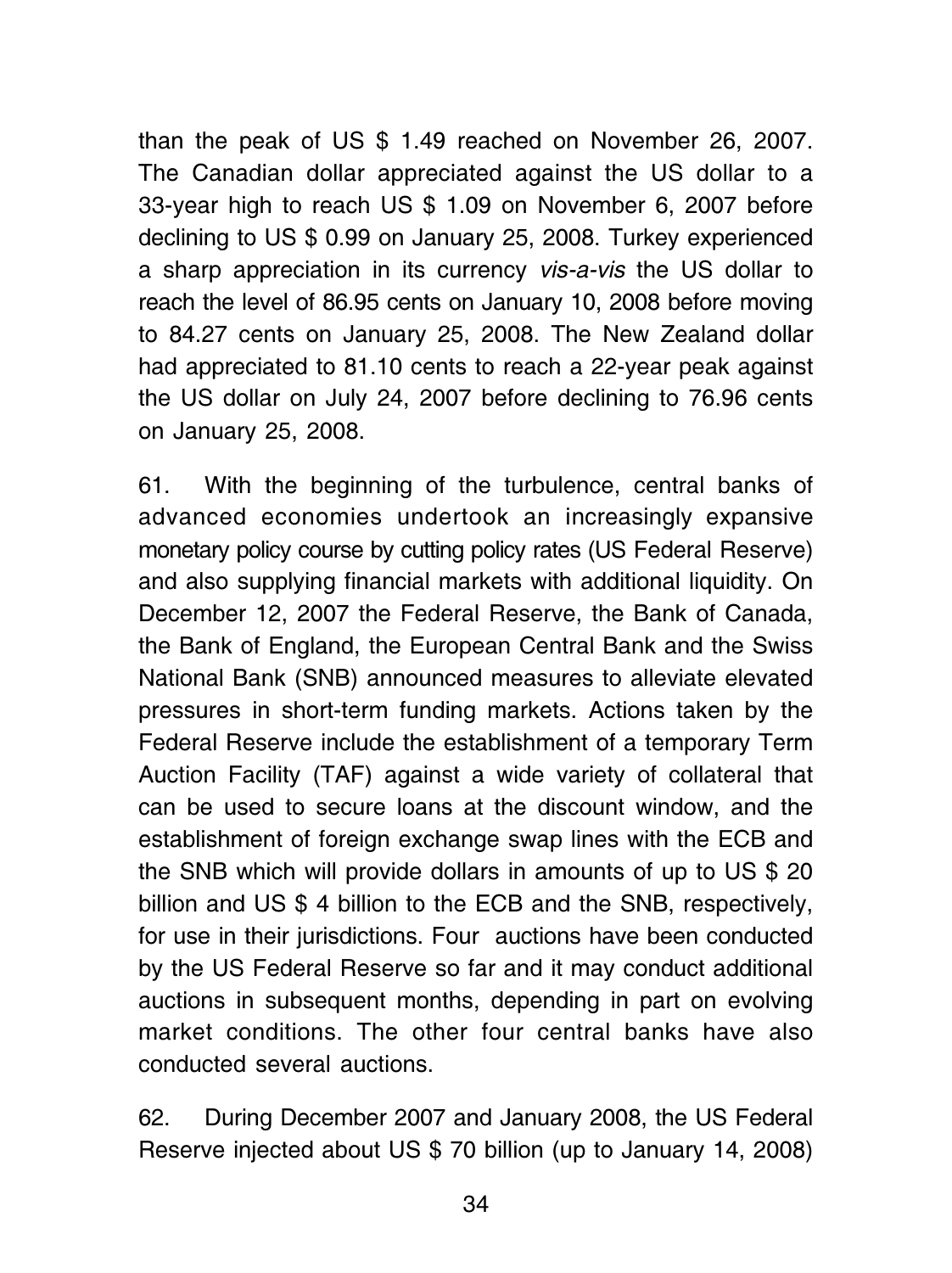through three auctions. The ECB provided 648.6 billion euros through four auctions for 5-16 days; the Bank of England injected 11.35 billion pounds through two auctions; the Bank of Canada released 4 billion Canadian dollars through two auctions and the SNB injected US \$ 4 billion in one auction. The US Federal Reserve has announced an auction of US \$ 30 billion on January 28, 2008. Since the announcement and subsequent auctions, pressures in short-term money markets have eased considerably from their earlier peaks, although spreads have not yet returned to historical levels.

63. Some central banks have cut policy rates during the third and fourth quarters of 2007 after financial markets were significantly affected by turbulence. During September 18, 2007 to January 22, 2008 the US Federal Reserve cut its policy rate by 175 basis points to 3.50 per cent after seventeen increases to 5.25 per cent between June 2004 and June 2006. The Bank of England reduced its repo rate by 25 basis points to 5.50 per cent on December 6, 2007. The Bank of Canada reduced its rate to 4.0 per cent by two 25 basis points reductions on December 4, 2007 and January 22, 2008.

64. Central banks of several countries, including the euro area, New Zealand, Japan, Korea, Malaysia, Thailand and Brazil have not changed their rates in the last quarter of 2007.

65. The central banks that have tightened their policy rates in recent months include the Reserve Bank of Australia (Cash Rate raised by 25 basis points in November 2007 to 6.75 per cent); the People's Bank of China (lending rate raised to 7.47 per cent in December 2007 from 7.29 per cent in September 2007); the Banco Central de Chile (benchmark lending rate raised to 6.25 per cent in January 2008 from 5.75 per cent in October 2007) and Banco de Mexico (policy rate raised by 25 basis points to 7.50 per cent in October 2007).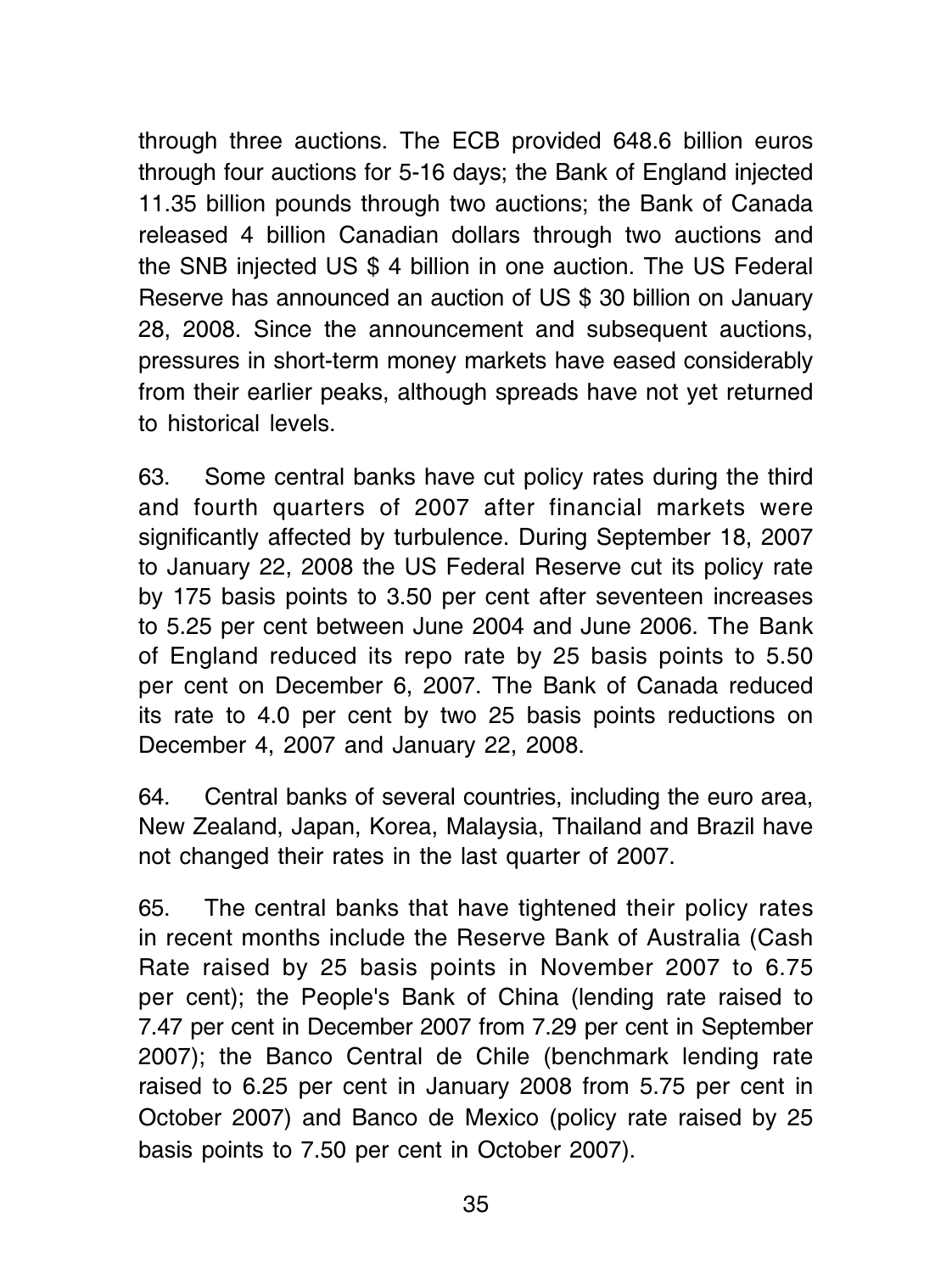66. Several central banks that have been confronted with volatile and large capital flows have employed a variety of measures to manage and stabilise these flows with a view to reducing overheating, currency appreciation and the economy's vulnerability to sharp reversals of flows. A common feature among the policies adopted by most of them is monetary tightening involving either hikes in policy rates or hikes in reserve requirements or both. In China, the required reserve ratio was raised from 8 per cent in July 2006 to 15 per cent in January 2008. After a gap of 17 years, the Bank of Korea raised reserve requirements from 5 per cent to 7 per cent for local currency deposits and short-term foreign currency deposits in November and December 2006, respectively. Meanwhile, in several EMEs including China and Korea, central bank bonds have continued to absorb liquidity from the banking system.

67. Measures directly aimed at managing capital flows are also in evidence in many EMEs. On December 18, 2006 Thailand imposed unremunerated reserve requirements (URR) of 30 per cent on most capital inflows, requiring them to be deposited with the central bank for one year. These controls have been substantially relaxed since their inception by (a) providing a fully hedged option as an alternative to the reserve requirement, particularly for loans and for investment in fixed income securities and mutual fund units, and (b) waiving the reserve requirement on investments in equity-like securities, namely, warrants and exchange-traded fund units. In addition, regulations on foreign currency deposit and transfer have been relaxed. In May 2007, Colombia introduced a package of measures, including a 40 per cent URR on external borrowing to be held for six months in the central bank. Additionally, a new ceiling on the foreign exchange position of banks, including gross positions in derivative markets, was stipulated to limit circumvention of the URR and banks'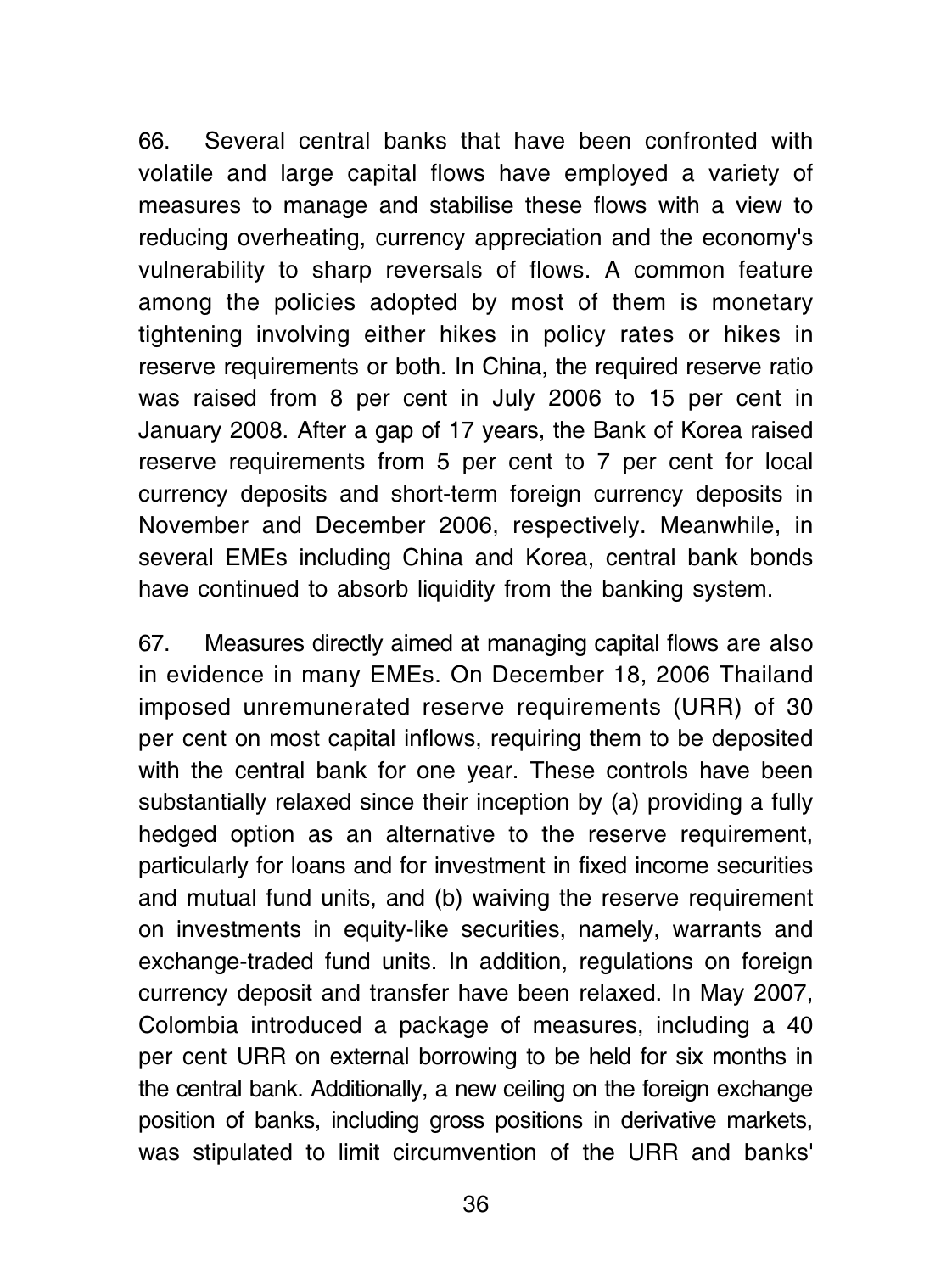exposure to counterparty risk. The PBC raised the amount of foreign currencies that lenders must keep as reserves to 5 per cent from 4 per cent of their foreign-currency deposits from May 15, 2007. The Bank of Korea is investigating large volume trading of currency forward contracts by exporters and financial companies to limit gains in the won, which appreciated to a 10-year high in 2007. Brazil's central bank has bought up substantial amount of inflows from the spot market to add to reserves and also conducted sizeable operations in the forward markets.

### Overall Assessment

68. Real GDP originating in agriculture and allied activities has accelerated in the first half of 2007-08 in comparison with April-September 2006. Advance estimates of kharif output have been placed somewhat higher than a year ago, which augurs well for the prospects of growth in agriculture in the third and also the fourth quarters of 2007-08. The outlook on rabi output is somewhat mixed and unclear at this juncture. While there has been some initial slack in rabi sowing, a catch-up appears to be underway. In the face of shortfalls in the spread and intensity of North-East monsoon rainfall, reasonable levels of water storage in major reservoirs across the country provide some cushion against inclement weather conditions. These developments seem to confirm the positive outlook for agriculture envisioned in the Annual Policy Statement of April 2007 and in subsequent Reviews. By current indications, growth in agriculture in 2007-08 is poised to return to trend.

69. Industrial activity appears to have moderated in the third quarter of 2007-08 with manufacturing and electricity generation impacted by 'high base' effects. A positive aspect of industrial performance is the continuing capacity expansion that is driving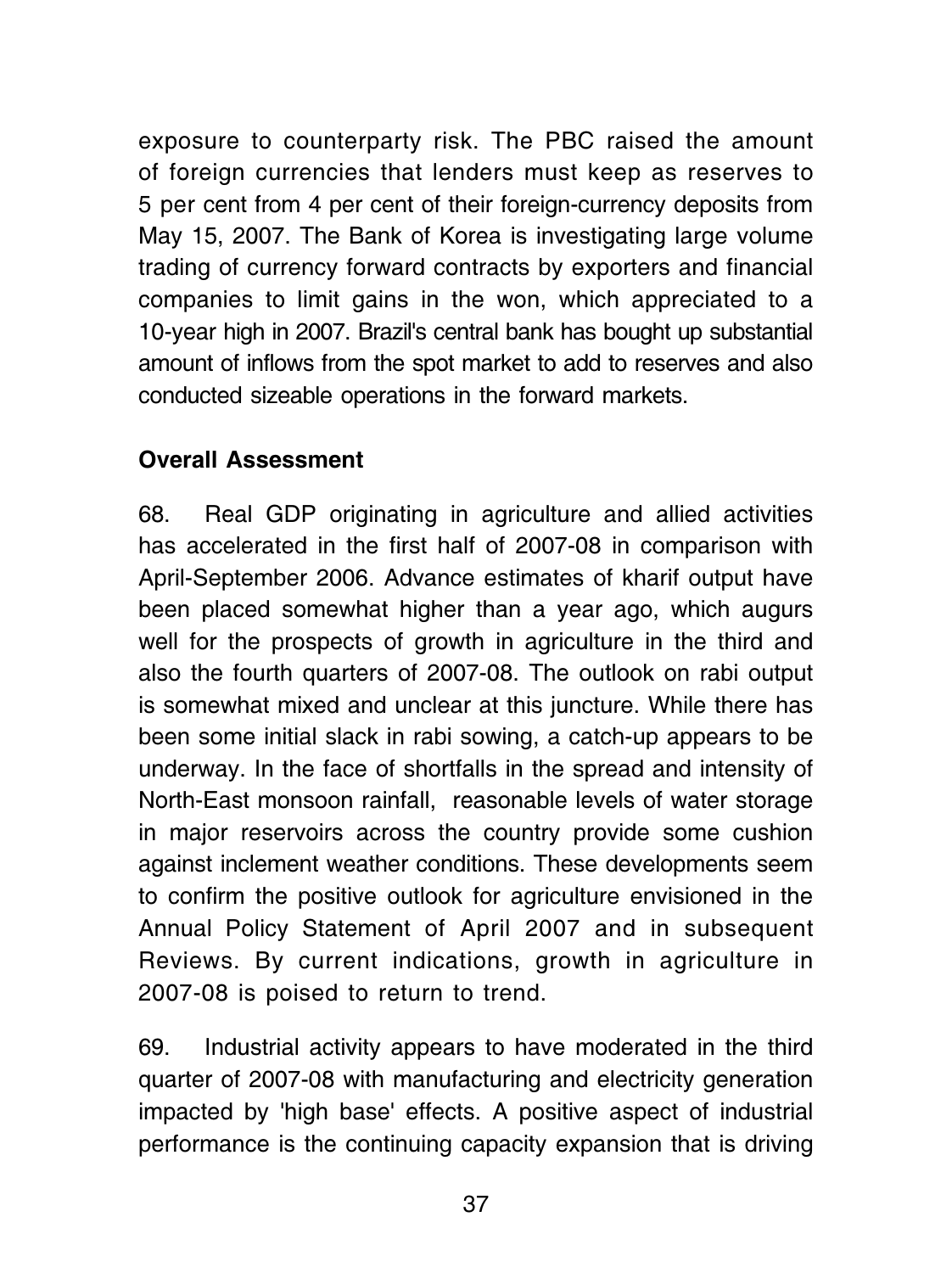growth in manufacturing, supported by electricity generation and mining activity. Industries such as chemicals and chemical products, wood and wood products, jute textiles, leather and leather products and food products recorded acceleration in April-November, 2007, contributing about 30 per cent of the growth of overall industrial production. Industries such as basic metals and alloys, machinery and equipment, transport equipment and parts which together contributed over 30 per cent of industrial production are set to catch up although, on a cumulative basis, their growth rates appear somewhat moderated in relation to a year ago. There are downside risks emanating from high international crude prices, rising input costs and the uncertain global environment wherein the possibility of some slowdown in economic activity and, consequently, in export demand seems to be gaining ground. Under the circumstances and recognising that the high base effects may be reflected in the relevant indices, moderation in the rate of industrial growth over the remaining part of 2007-08 needs to be reckoned. On balance, assuming that there are no exogenous shocks, either global or domestic, the prospects for the industrial sector over the rest of 2007-08 remain reasonably positive at this juncture.

70. In the services sector, all constituent sub-sectors except community, social and personal services have recorded double-digit growth in the first half of 2007-08. The outlook for the services sector has improved with lead indicators such as the growth in railway revenue earning freight traffic, sales of passenger and commercial vehicles, cargo handled at major ports, telephone connections, tourist arrivals and civil aviation traffic indicating a pick-up in the pace of growth of transport and communication services in coming months. Headline indicators also suggest continuing high growth in financial and business services while construction activity is expected to continue to expand strongly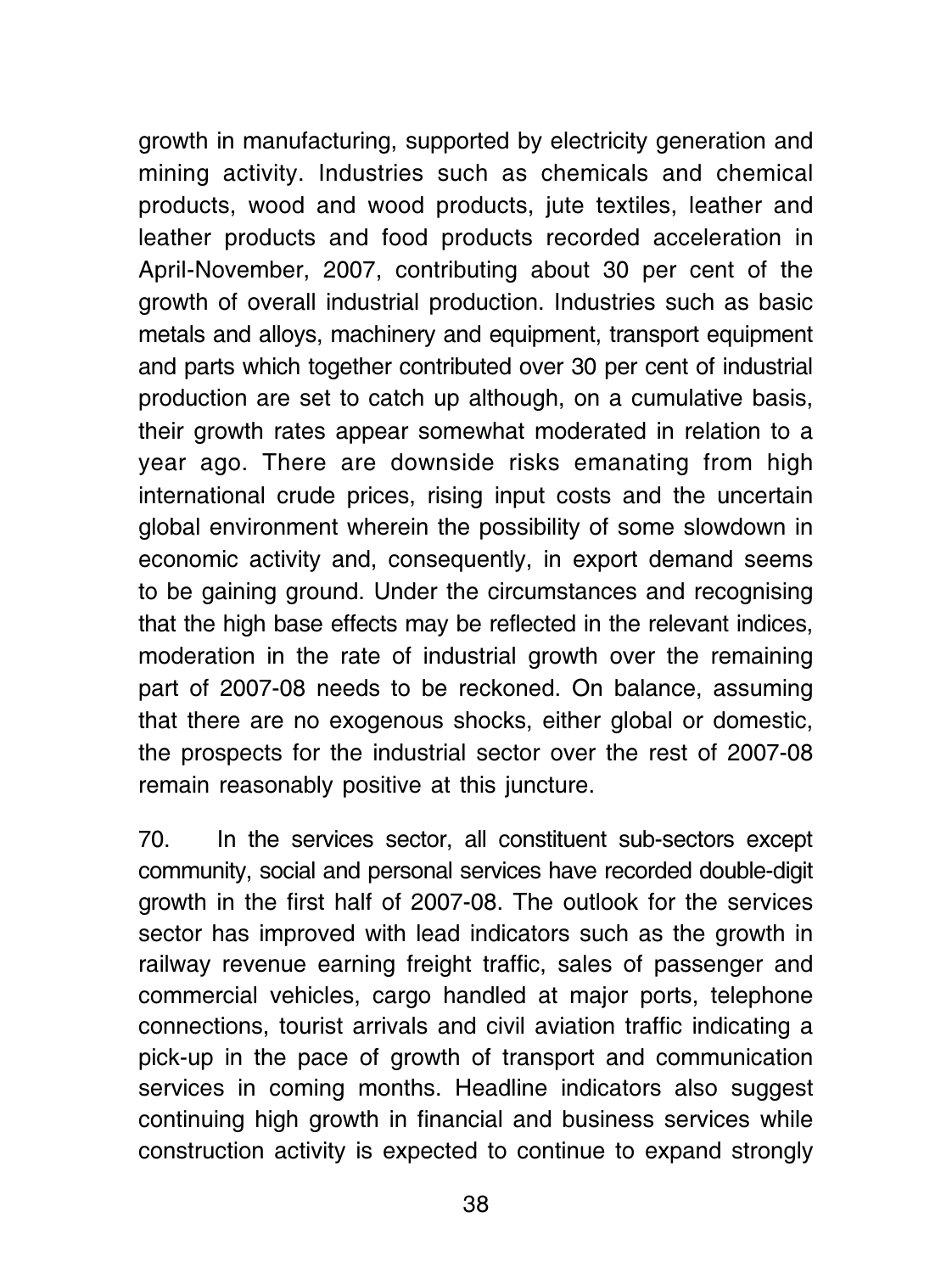on the back of investment demand. On the other hand, activity relating to trade, hotels and restaurants and community, social and personal services has recorded some slackening in the second quarter of 2007-08. On balance, therefore, the prospects for services continue to be favourable at this juncture; however, uncertainties surrounding the evolution of global developments cloud the outlook as noted in the Mid-Term Review of October 2007.

71. Key indicators point to the persistence of aggregate demand pressures, including into the near-term. First, the disposition of GDP by expenditure in the first half of 2007-08 indicates that there has been a distinct step-up in fixed capital formation as a proportion to GDP at constant market prices. On the other hand, private final consumption expenditure has moderated. The strength of investment demand is also reflected in the growth of capital goods production - at its highest for April-November since 1993-94 - the continuing high growth in imports of capital goods and the increase in intermediate goods production - highest for April-November since 1995-96. The sustained pace of construction activity is also reflective of the driving force of investment demand. Furthermore, resources raised through public issues have increased sizeably. Second, since the time of the Mid-Term Review, both reserve money and money supply have accelerated, reflecting the significant expansionary effects of large capital inflows embodied in the Reserve Bank's foreign currency assets (adjusted for revaluation) being 289 per cent higher than the increase in the corresponding period of the previous year. Non-food credit, which had been slowing down in the first half of 2007-08, appears to have picked up, which may restrain any slowdown in aggregate deposit growth that has been running well above indicative projections throughout 2007-08 so far. Third, with non-oil imports recording a sharp acceleration in growth in October and November, the merchandise trade deficit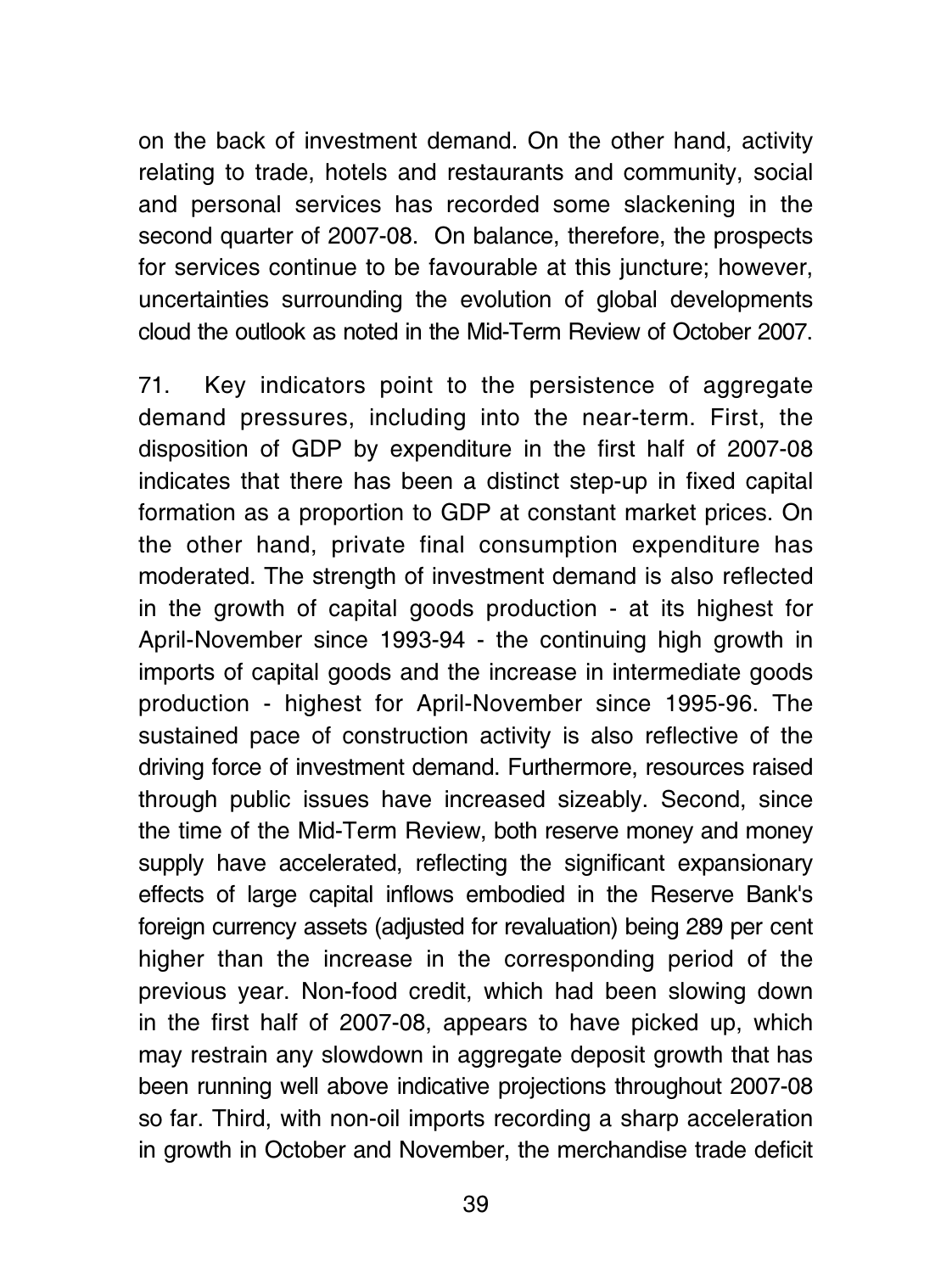has expanded in spite of the pace of export growth, pointing to the pressure from domestic demand. Fourth, inflation in terms of wholesale prices, has started to rise since December after a prolonged trough beginning in mid-July 2007. With the wholesale prices of key food articles firming up in recent weeks along with prices of some manufactures, further softening of inflation in terms of consumer prices may not accrue, going forward. Fifth, the incomplete pass-through of the indeterminate permanent component of the increase in international oil prices is indicative of potential upward pressure on inflation. Finally, escalated and volatile levels of equity, gold and real estate prices are visibly reflecting the strain imposed by aggregate demand conditions.

72. Headline WPI inflation has been edging up moderately since early December 2007, coming out of the mid-October-end-November trough that started to form in mid-July. The upturn is largely attributable to the onset of base effects that could prevail up to mid-February 2008. The main contributors to the recent rise in headline inflation are milk, rice, raw cotton and oilseeds in the primary articles category, non-administered petroleum products in the fuel group and edible oil, oilcakes, iron and steel, cement, drugs and medicines and electrical machinery in the category of manufactured products which together accounted for nearly 100 per cent of WPI inflation. Consumer prices continue to rule at elevated levels, despite some softening in the third quarter of 2007-08.

73. It is important to note that indications are getting stronger of upside inflationary risks in the period ahead. First, exclusion-based measures, i.e., WPI excluding food and energy, place inflation higher than the headline, indicative of the underlying aggregate demand pressures. Second, disaggregated analysis suggests that the favourable effects of the cuts in petrol/diesel prices in 2006-07,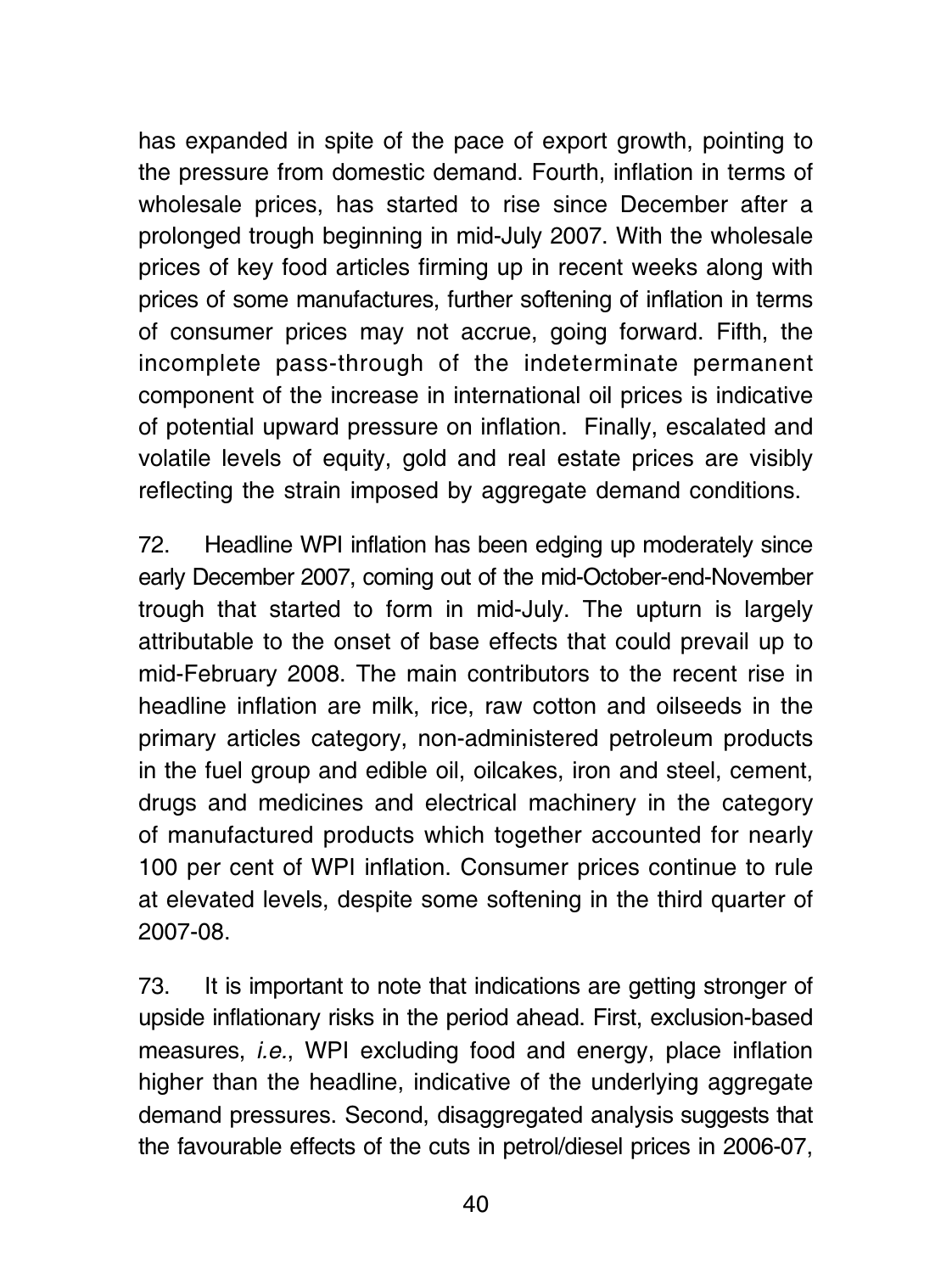which facilitated benign inflation conditions over the greater part of 2007-08, have ceased since December 2007. Prices of non-administered petroleum products (naphtha, furnace oil, aviation fuel and the like) have increased in the range of 28-37 per cent. Accordingly, fuel prices, even if unchanged, are set to drive up headline inflation going forward, in contrast to their dampening role hitherto. In view of the new highs to which international crude prices have recently been lifted, the threats to domestic price stability have risen and turned extremely volatile, representing a serious risk to inflation expectations. It is difficult to differentiate, ex ante, the permanent and temporary components of the elevated international crude prices but, in any case, at current levels, it is necessary to recognise the need for some more pass-through from international crude prices and implications for domestic inflation conditions.

74. The softening of inflation in terms of manufactures through the year and primary food articles since mid-July 2007 is increasingly becoming vulnerable to the adverse global developments in the period ahead. International foodgrain prices, which have escalated to historic peaks, are poised to enter a prolonged period of hardening, with demand projected to run well ahead of supply and historically low stocks, exacerbated by bio-fuel diversion. The weighted average price paid on wheat import tenders during June-November 2007 were significantly higher than a year ago. In the primary non-food category, the upside inflation risks emanating from the oilseeds/edible oil group have increased substantially, both domestically and globally. The outlook on international metal prices remains uncertain with demand pressures from Asia continuing to be sustained by robust growth in the region.

75. While CPI inflation has moderated by about 200 basis points between August and November due to the easing of food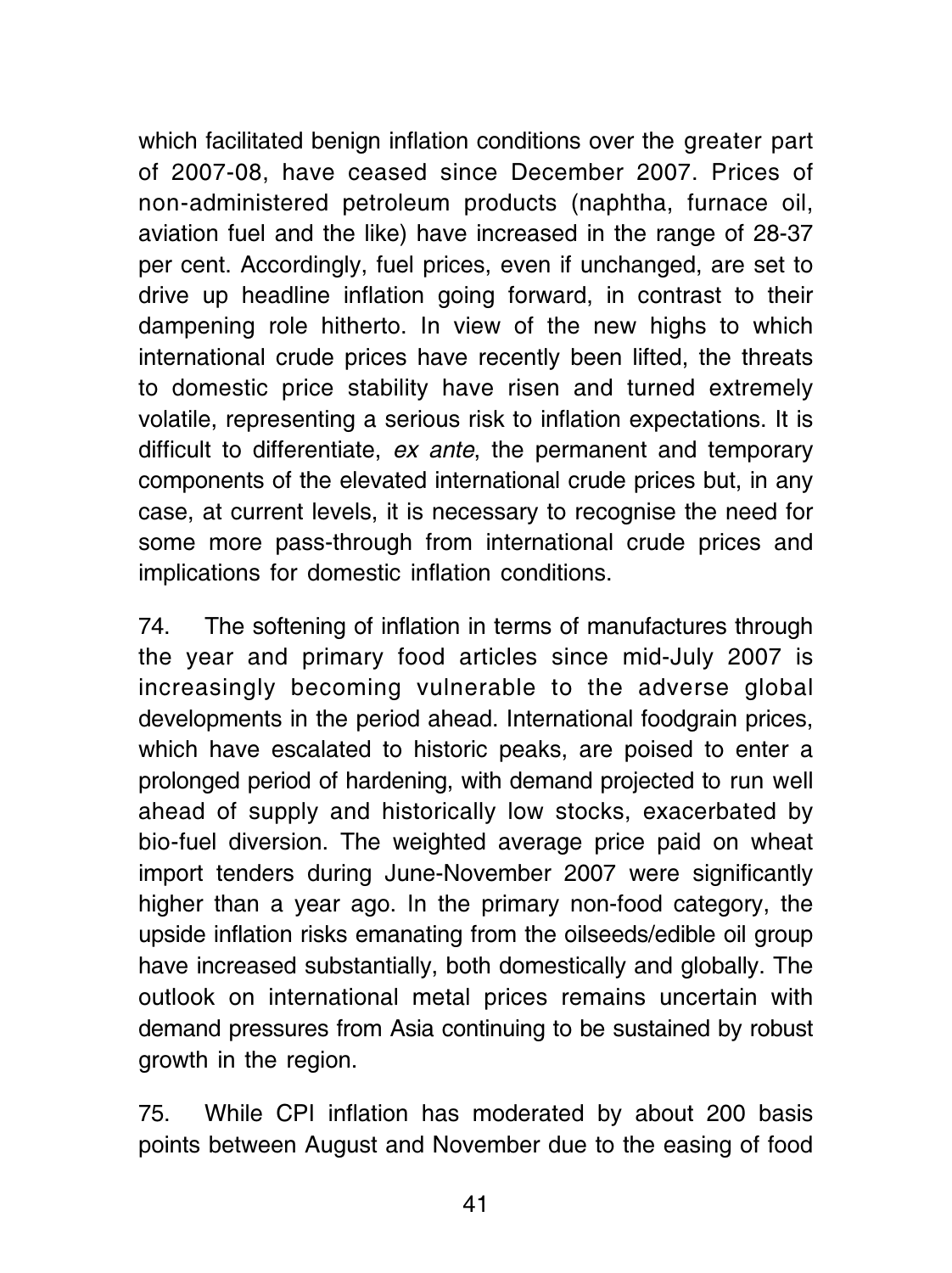price inflation, this could be a short-lived phenomenon in view of the uncertainty surrounding rabi output and the deteriorating international environment. Furthermore, domestic monetary and liquidity conditions continue to be more expansionary than before and are likely to be amplified by global factors, particularly, the recent massive injections of liquidity by major central banks to activate frozen money markets. It is also necessary to recognise that despite the turmoil in international financial markets, asset prices continue to rule at escalated levels, fuelled by the abundance of liquidity.

76. A sizeable swing in liquidity was experienced towards the middle of the third quarter of 2007-08. With the 50 basis point increase in the CRR announced in the Mid-Term Review becoming effective from November 10, 2007 and aided by festival demand for cash, a build-up of the Government's cash balances and advance tax outflows, the large daily LAF reverse repo absorptions that characterised August-October 2007, ceased. Daily injections through the LAF repos commenced through November 2007-December 2007 with brief interruptions and reversion to the absorption mode in the last week of December 2007 and early January 2008. Liquidity injections reached a peak on December 26, 2007. The Central Government's cash balances exhibited a generally unidirectional upward movement, rising to a peak on December 22, 2007 coincident with advance tax payments, and further constricted liquidity although in the following weeks these balances have been drawn down, augmenting market liquidity. In view of the liquidity conditions, maturing securities under the MSS were allowed to be redeemed during November 23, 2007 to January 11, 2008. Notwithstanding these contrasting movements in components, there was a large increase in the total overhang of liquidity (LAF, MSS and Government cash balances taken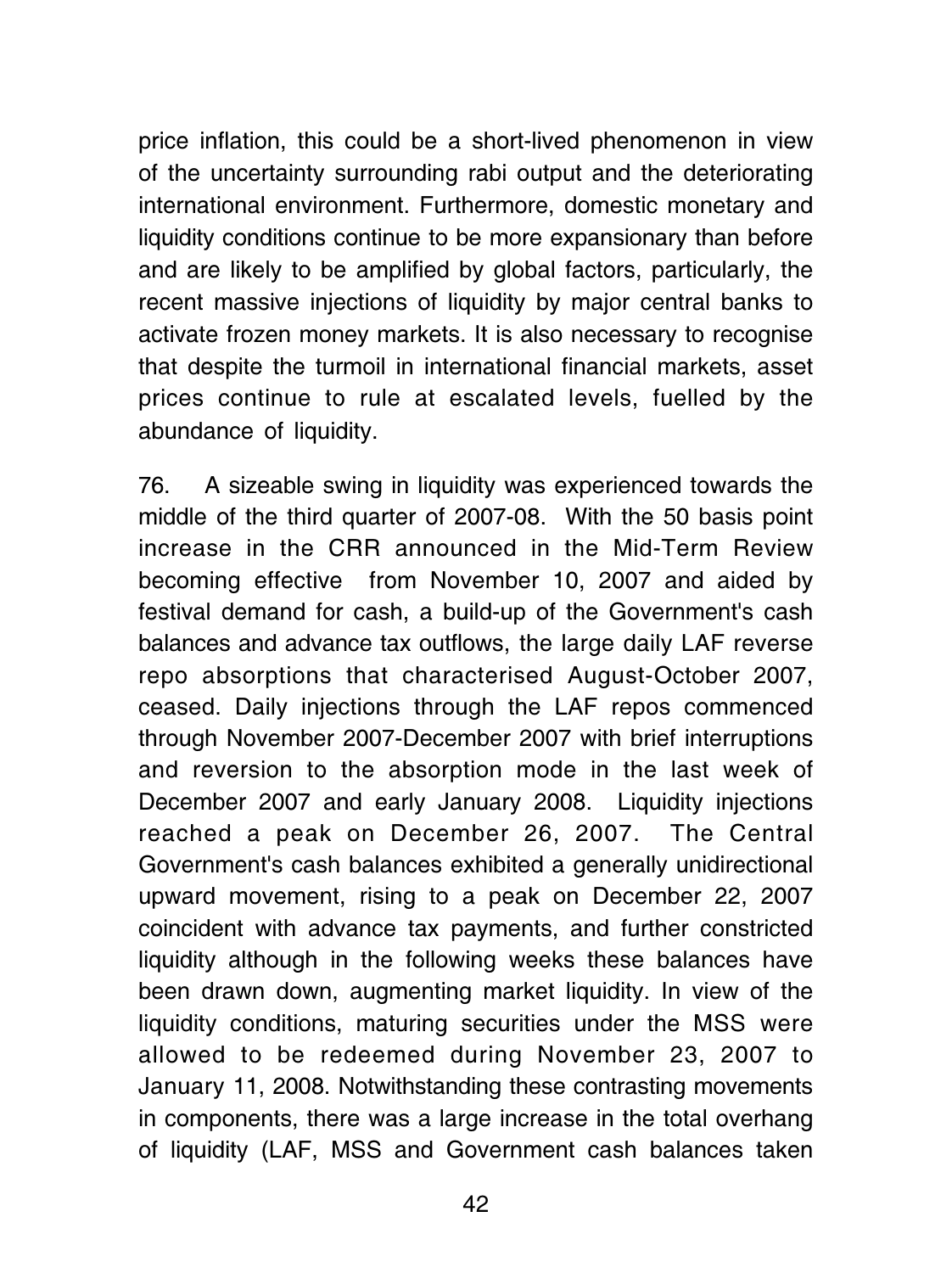together) over the third quarter of 2007-08, reflecting the sizeable expansion in primary liquidity generated by the large accretions to the Reserve Bank's net foreign assets. The banking system generally remained in surplus mode with large investments in mutual funds and a moderate increase in excess SLR holdings in comparison to a year ago.

77. Overnight money market rates, which were hovering around the LAF reverse repo rate till November 11, 2007 rose thereafter to rule around the repo rate up to end-December, before easing again to reverse repo rate levels in January 2008 with the resumption of surplus liquidity conditions, barring some spikes in the second half of the month. A notable feature is the muted impact of mid-December advance tax outflows on money markets indicative of the success of active monetary and liquidity management. In the foreign exchange market, large inflows have imposed persistent upward pressures on the exchange rate of the rupee which have become accentuated in the wake of cuts in the US Federal Funds target rate over September 2007- January 22, 2008. In the Government securities market, orderly conditions have prevailed through the quarter with yields declining across all maturities.

78. There has been some improvement in the finances of the Central Government during April-November 2007. On the revenue account, there has been a strong growth in non-tax revenues in the form of interest receipts which has supported the underlying buoyancy of tax revenues. Some moderation in the growth of revenue expenditures has been enabled by a slower growth of non-Plan spending. Accordingly, there has been a decline in the revenue deficit in absolute terms on a year-on-year basis. Higher interest receipts have also enabled a gross primary surplus in contrast to a deficit in the corresponding period of the previous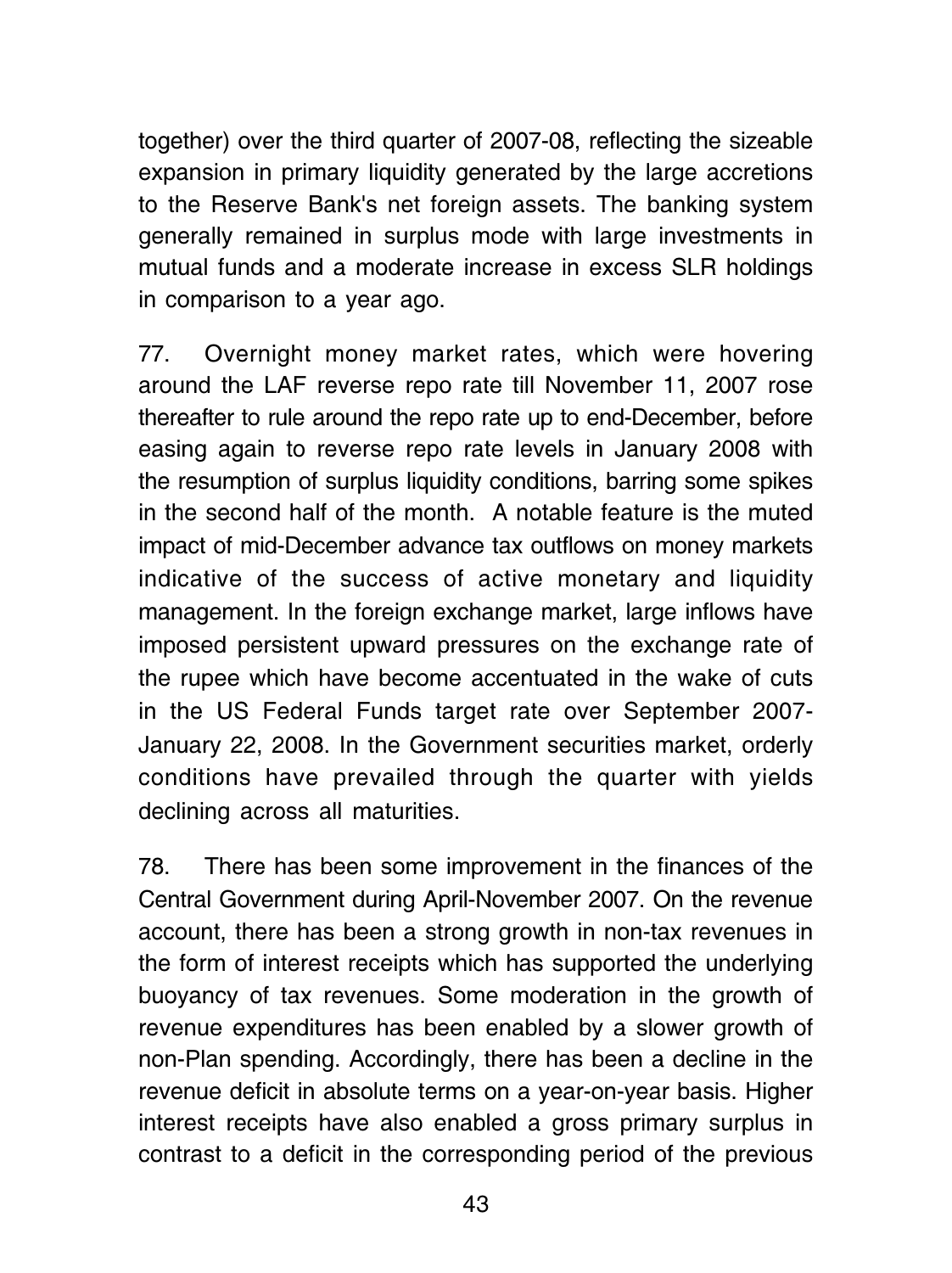year. Higher allocations to States and Union Territories, transport and highways, rural development and health were the principal forces driving up Plan expenditure. While capital expenditure (net of transactions related to the transfer of the Reserve Bank's stake in the SBI) was moderately higher than a year ago, it has remained lower as a proportion to budget estimates, and the expansion in capital outlay remains modest. The gross fiscal deficit has declined in absolute terms as well as in terms of its proportion to the budget estimates, indicating that adherence to the Fiscal Responsibility and Budget Management (FRBM) rules in the current financial year is on track.

79. There are indications of some changes underway in India's external sector developments which carry implications for the period ahead. First, there has been a widening of the trade deficit in the first half of 2007-08 on account of the sustained demand for non-oil imports - particularly for capital goods, export-related inputs and bullion - notwithstanding the moderation in the quantity of PoL imports. Second, the sources of growth driving invisible receipts appear to be changing. While there was some deceleration in exports of software and business services in the first half of 2007-08, remittances from Indians working overseas and investment income receipts associated with the deployment of foreign exchange reserves have increased sharply, more than compensating for the slack in software export growth and enabling a higher invisible surplus than a year ago. Accordingly, the current account deficit during April-September 2007 remained broadly at the same level as a year ago as a proportion to GDP. Third, net capital flows have risen nearly three-fold and all categories, barring non-resident deposits, have recorded sizeable increases. Net FDI inflows have accelerated, preferring manufacturing, business and computer services. Outward FDI has more than doubled, reflecting the growing global reach of the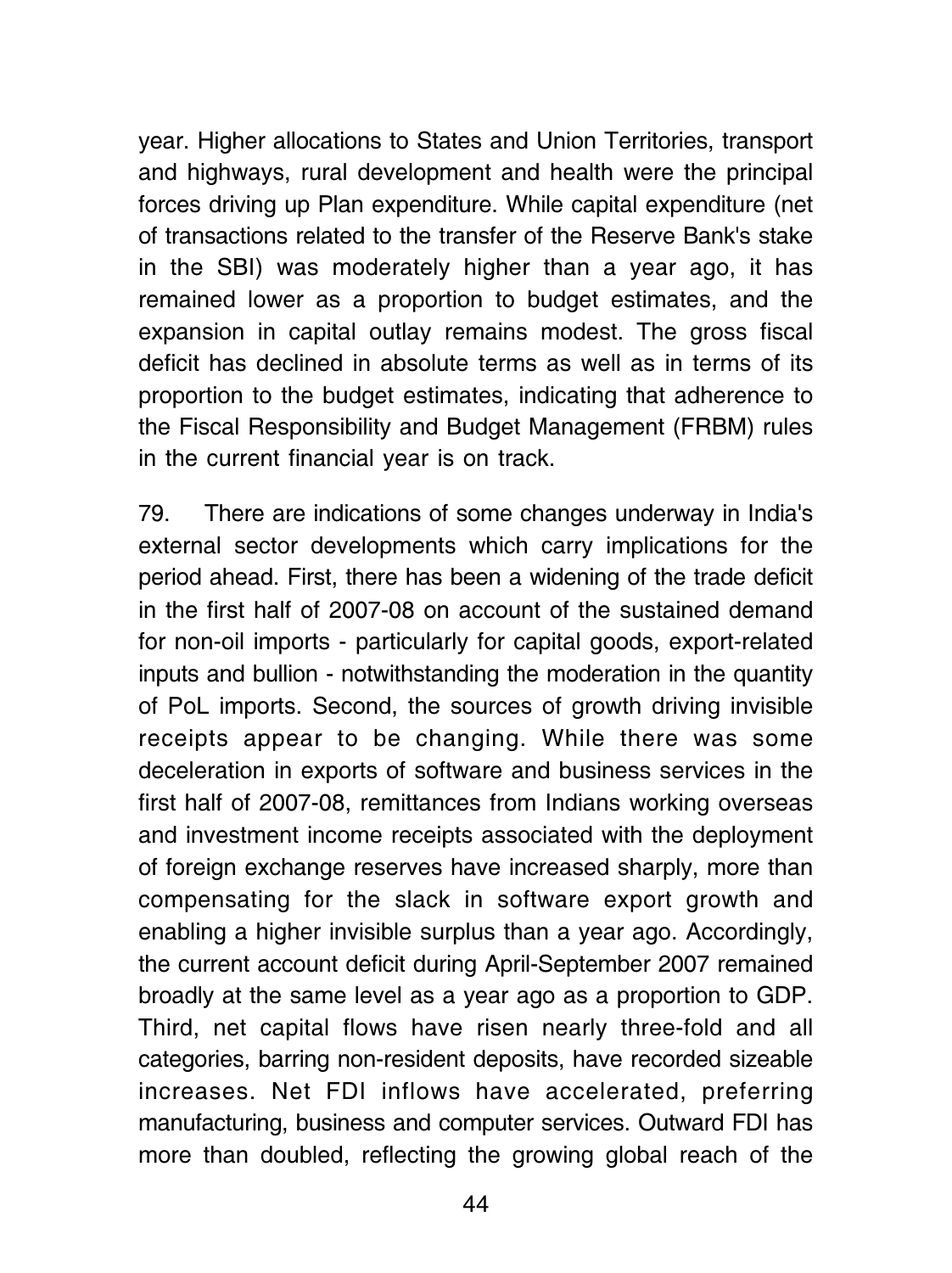Indian corporate sector. Net inflows on account of external commercial borrowings and short\_term trade credits have also gone up sizeably. Fourth, while the accretion to reserves during the current financial year has been unprecedented by historical standards, from the national balance sheet perspective, India's international liabilities at US \$ 322 billion at book value at end-June 2007 were substantially in excess of the foreign exchange reserves and this gap has widened at end-December 2007 with net capital flows set to exceed the level of 5 per cent of GDP recorded in 2006-07.

80. Developments in global financial markets since the Mid-Term Review of October 2007 present several issues that need to be monitored carefully in the context of the implications for EMEs. First, alongside inter-bank term interest rates, corporate credit spreads and those on mortgage-backed securities have widened since early October as concerns relating to the possibility of prolonged disruption to credit intermediation have deepened. In the credit markets, investors are increasingly demanding risk premia for product complexity and exposure to asset-backed commercial papers (ABCPs) and structured investment vehicles (SIVs). Second, the impact of the recent financial market turmoil has been sizeable on banks, particularly internationally active banks from both sides of the Atlantic. Several large banks have already recognised substantial losses on holdings of collaterailised debt obligations (CDOs), mortgage-backed leveraged products and the picture continues to unfold. Market perceptions of increasing systemic risk in the banking system are being reflected in declines in bank share prices, a sharp increase in spreads on credit default swap (CDS) and growing concerns relating to off-balance sheet positions. Third, as pointed out in the Mid-Term Review, the responses of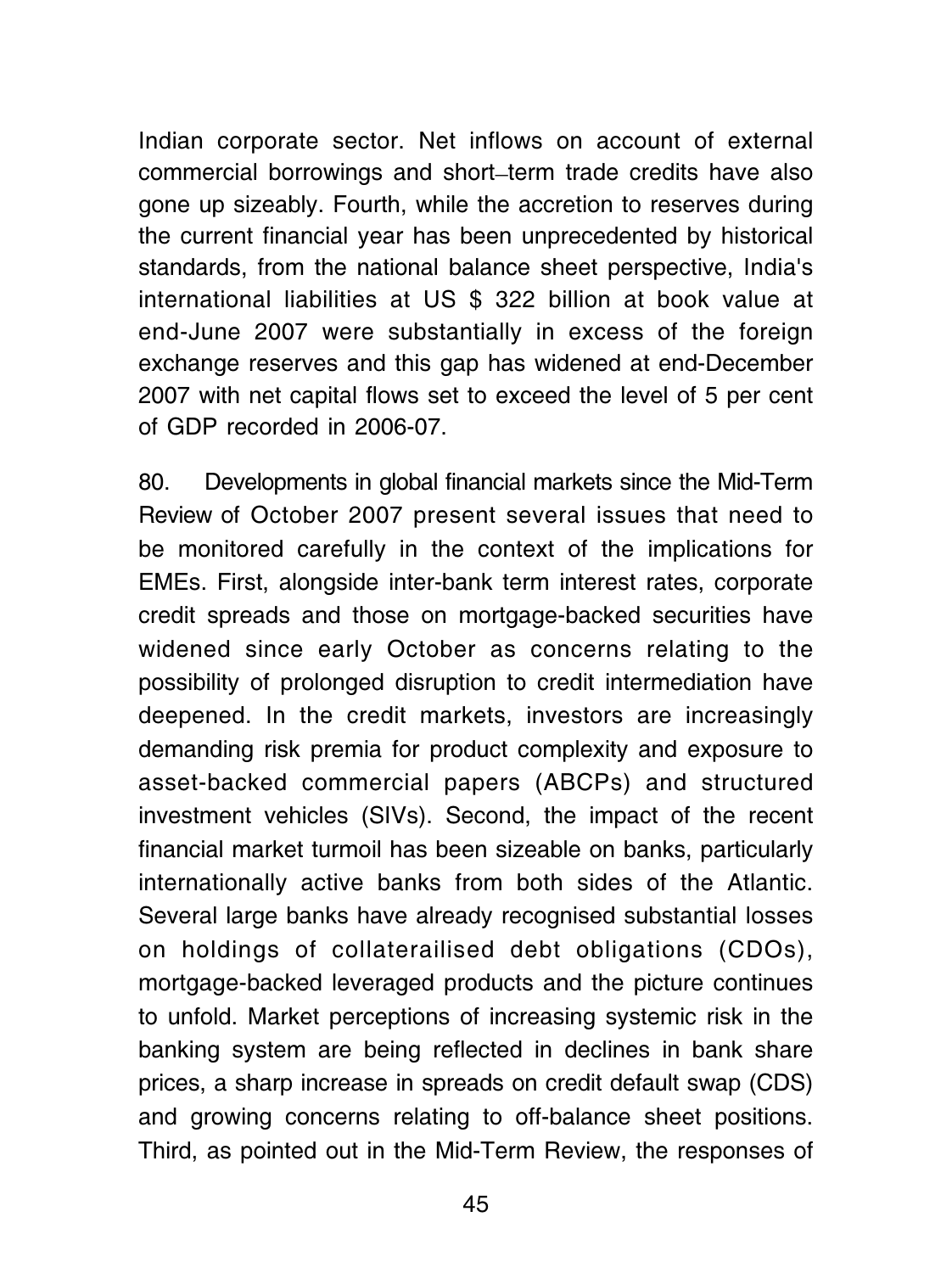central banks to recent events have demonstrated that ensuring financial stability can, under certain circumstances, assume overriding importance relative to other more explicitly pursued goals.

81. Global macroeconomic prospects in the near-to-medium term are expected to be influenced by the rebalancing that has been underway over the last few years towards Europe, Japan and the EMEs. In this context, the role of EMEs in supporting the global economy and in cushioning global downturns is conditioned by the environment for decoupling from the US. It is important to recognise that the extent of decoupling will depend on the impact of developments in the financial sector in general and real sector developments in the US economy in particular. First, in the near-term, EMEs face risks from tightening of credit standards in advanced economies. Second, dependence on imports and higher energy intensity of output may make EMEs more exposed to inflation shocks. Third, international financial markets respond differently to the same macroeconomic or political development depending on whether it is an EME or an advanced economy. Hence, EMEs have to follow a more pragmatic and contextual policy. Fourth, the self-correcting mechanisms in financial markets happen to operate more efficiently in advanced economies and far less efficiently in the EMEs, particularly during highly uncertain global economic conditions. Hence, the extent of or lack of self-correcting mechanisms in an economy should be treated as given, in the short\_term, and a suitable policy of intervention has to be pursued accordingly. Fifth, real sector flexibilities may be far less in EMEs. Hence, the real sector responses to exchange rate movements are not likely to be as flexible as in the advanced economies. Sixth, the distinction between flexibility and volatility in the context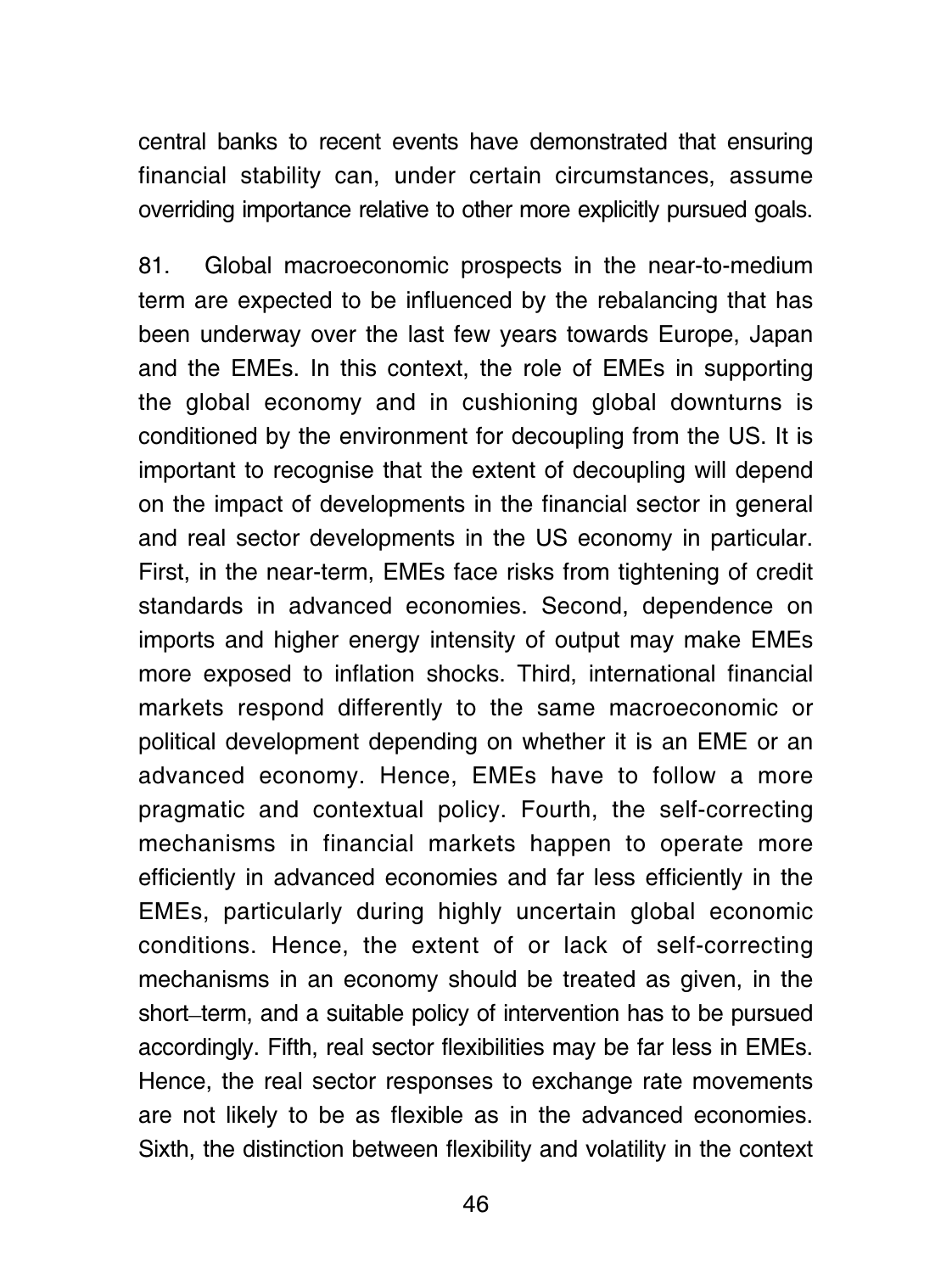of financial markets in EMEs has to be based on the preparedness of the markets and the market participants. It is in this context that the decoupling of EMEs from the US remains to be tested.

82. There are indications of significant changes in the global macroeconomic and financial environment in the fourth quarter of 2007 that could have a bearing on the outlook for growth and inflation. Financing conditions in a number of major economies have tightened. There are also growing concerns relating to the vulnerability of the banking system to potential losses, the true magnitude of which is still unknown, and the associated systemic risks. Conditions in the US housing sector have worsened. A sharp depreciation in the US dollar and soaring crude prices are other factors that have produced shifts in the balance of risks to the global economy. In recent months, forwardlooking indicators, including global purchasing managers' indices and consumer and business confidence, have deteriorated in major industrial economies. Consensus forecasts so far indicate a slowing of the global economy in 2007 and 2008 with risks currently seen as weighed to the downside. So far, spillovers from the credit markets to the real economy have been small, except for some retrenchment in consumer spending. There are, however, risks of exogenous shocks such as a disruptive decline in the US dollar. Forecasts for other advanced economies have been pared and the US subprime crisis, food and crude prices pose the gravest risks.

83. Headline inflation has trended up in the US, the euro area, Japan and China in November 2007. The recent sharp rise in commodity prices has added uncertainty to global inflation prospects. Food prices are pushing up inflation in many EMEs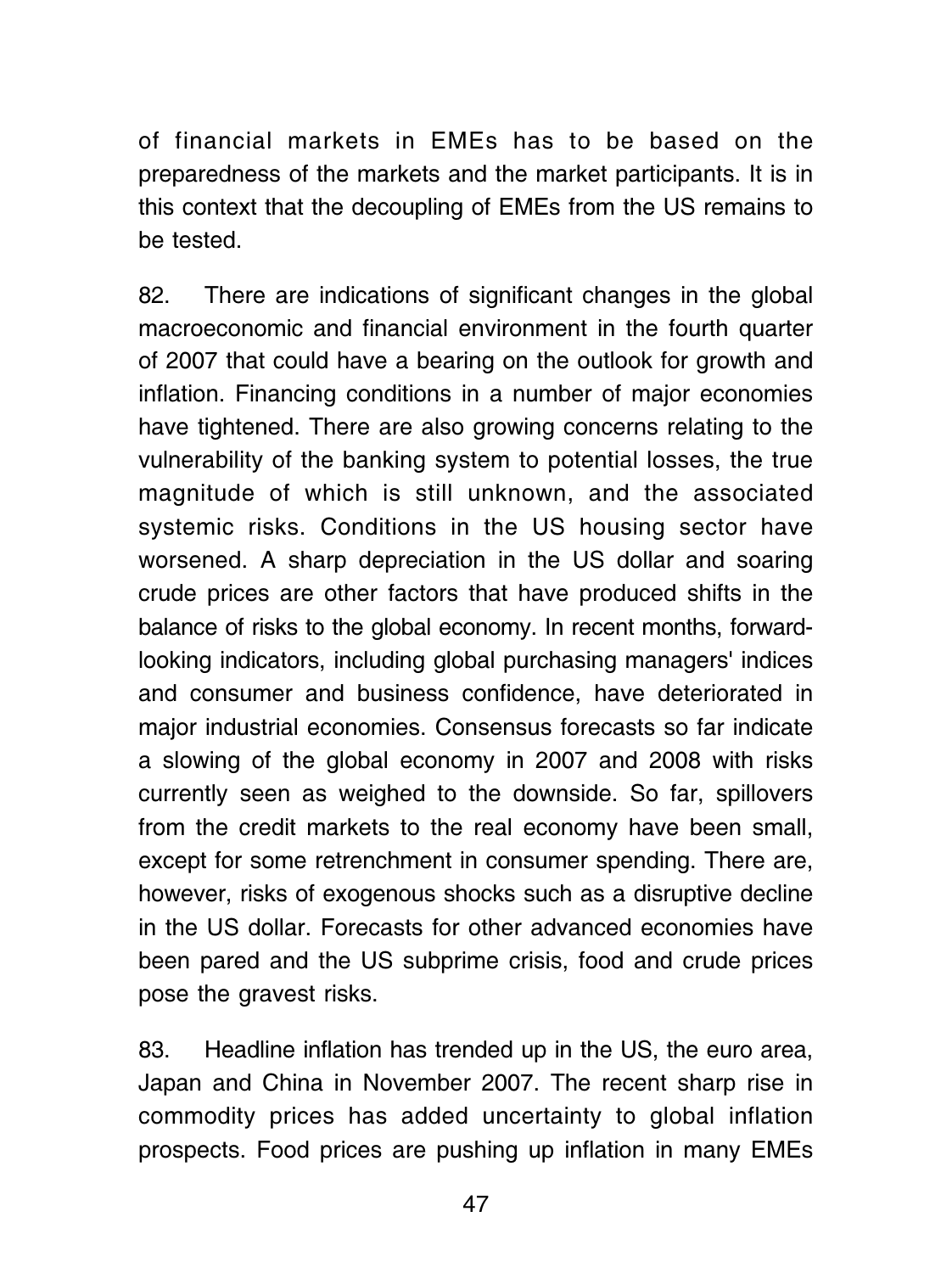and are expected to remain high over the medium-term. Higher oil prices pose the risk of aggravating inflation risks directly as well as through the demand for oil substitutes which, in turn, contributes to the rise in food prices. Wage pressures in the context of strong labour market conditions are posing inflation risks in advanced and emerging economies across the world, in conjunction with higher input costs. Overall, inflationary pressures have firmed up with implications for the outlook for 2008.

84. In the overall assessment, the domestic outlook remains positive with continued favourable prospects of sustaining the growth momentum in an environment of price and financial stability. There are some indications of moderation in industrial production, corporate sales and profitability, business confidence and non-food credit. Domestic activity continues to be investment driven, supported by external demand. Building up of supply capacities, both new and existing, is strongly underway as reflected in the sustained demand for domestic and imported capital goods. Monetary and financial conditions as well as asset prices are reflecting these expansionary impulses. The external sector developments are dominated by the extraordinarily large capital flows, to a considerable extent reflecting sustained international investor confidence in India. In contrast to domestic prospects, the outlook for the global economy has worsened somewhat from the time of the Mid-Term Review with risks to both growth and inflation having accentuated. While the dangers of global recession are relatively subdued at the current juncture and consensus expectations seem to support a soft landing, the upside pressures on inflation have become more potent and real than before. Food and energy prices are set to impart a permanent upward shock to inflation globally and, in particular, in EMEs. The future evolution of the subprime mortgage crisis carries by far the gravest risks for the world economy. For EMEs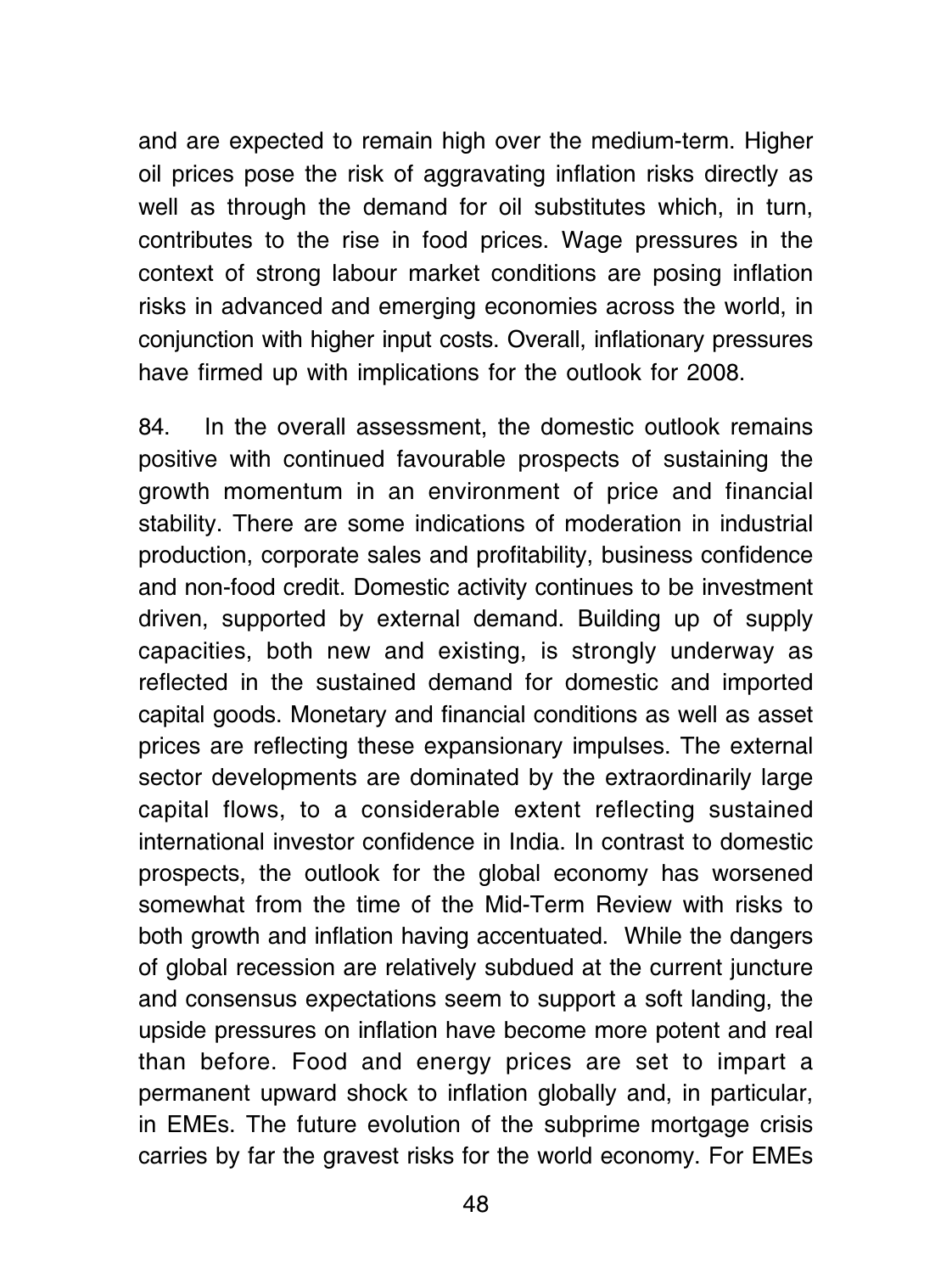in particular, the probability attached to tail risks has, in fact, increased over recent months as information is getting revealed on the extent of contaminated financial assets and the extent of contagion. Several EMEs are likely to face the dilemma of responding to slackening of growth induced by global developments even as inflationary pressures remain firm. Furthermore, the overarching objective of ensuring financial stability would pose a testing challenge for the conduct of monetary policy in the period ahead.

# II. Stance of Monetary Policy

85. The Mid-Term Review noted that at this stage of development of the Indian economy, the formulation of monetary policy has to be acutely sensitive to the impact of excessive market volatility on the real sector with feedback effects on the financial sector, particularly in view of the limited room for manoeuvre for fiscal policy. On the domestic front, it was indicated that risks to inflation and inflation expectations would continue to demand priority in policy monitoring, with the biggest challenge being the management of capital flows and the attendant implications for liquidity and overall stability, especially in the context of the rapid escalation in asset prices driven by capital flows. Threats to inflation were also seen as emanating from global factors  $=$  injection of liquidity by central banks; the high and volatile levels of international commodity prices; and the sharp increase in inflation in China.

86. Against this backdrop, the Mid-Term Review persisted with the stance set out in the Annual Policy Statement for 2007-08 and the First Quarter Review of reinforcing the emphasis on price stability and well-anchored inflation expectations while ensuring a monetary and interest rate environment that supports export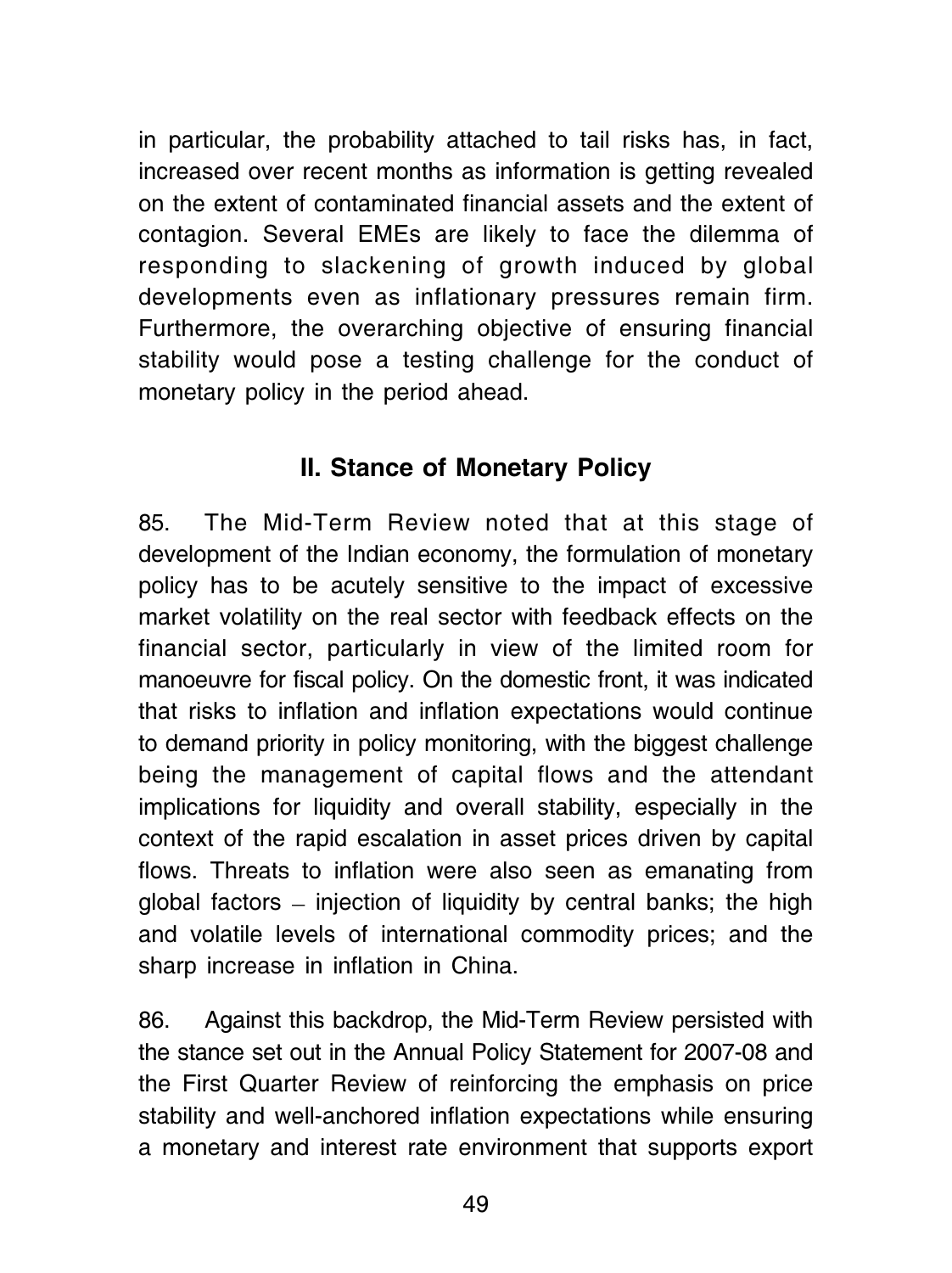and investment demand in the economy so as to enable continuation of the growth momentum. Credit quality and orderly conditions in financial markets for securing macroeconomic and, in particular, financial stability were re-emphasised while simultaneously pursuing greater credit penetration and financial inclusion. While reiterating a readiness to respond swiftly with all possible measures as appropriate to the evolving global and domestic situation impinging on inflation expectations, financial stability and the growth momentum, the Mid-Term Review resolved to take recourse to all possible options for maintaining stability and the growth momentum in the economy in view of the unusually heightened global uncertainties, and the unconventional policy responses to the developments in financial markets.

87. The unfolding of global developments in recent weeks and the responses of monetary authorities provide an indication of the threat to growth and financial stability worldwide, bearing out the Reserve Bank's stance of enhanced vigilance to be able to respond appropriately to global financial and monetary conditions. In addition, risks to inflation from high and volatile international prices of fuel, food and metal prices appear to have intensified. Consumer price inflation has hardened in a number of countries, complicating the task of monetary authorities in assuaging liquidity and solvency stress in financial markets and institutions. Domestically, managing the expansionary effects of large capital inflows on liquidity, monetary aggregates and asset prices has posed a testing challenge for the conduct of monetary policy. With the 50 basis point increase in the CRR announced in the Mid-Term Review coming into effect from November 10, 2007 the strategy of active liquidity management with a combination of measures has been successful in managing overall liquidity conditions consistent with the policy stance. Overnight interest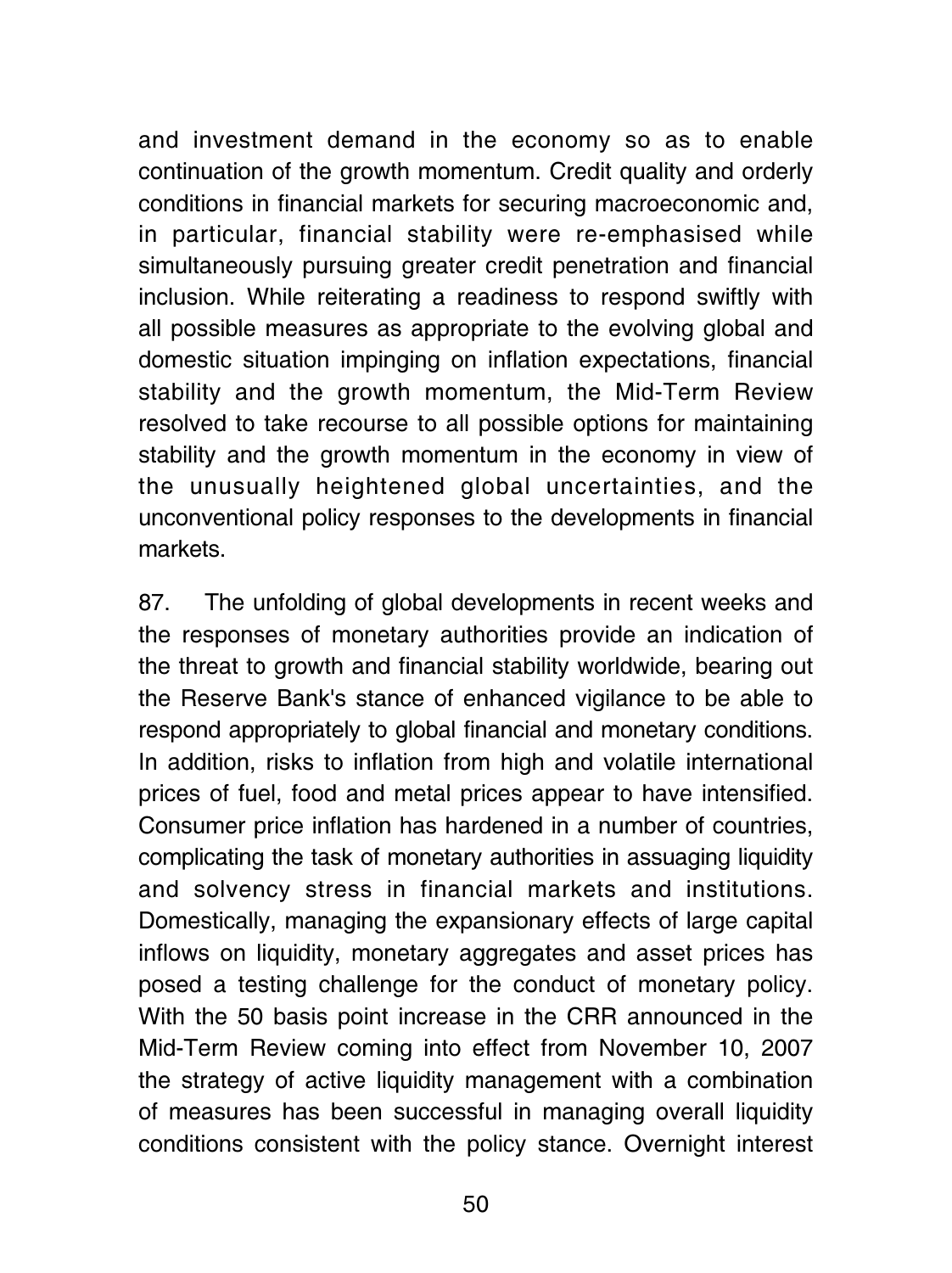rates rose to the upper reaches of the LAF corridor in an orderly manner up to December 2007, followed by some intermittent softening in January 2008 as surplus liquidity conditions resumed. Nevertheless, financial markets continue to warrant careful and continuous monitoring with a readiness to respond flexibly and pre-emptively to ensure orderly liquidity conditions, particularly in the context of the management of volatile and large movements in capital flows.

88. On balance, the prospects for the domestic economy over the remaining part of 2007-08 are consistent with policy expectations. First, there has been a modest deceleration in output growth in the second and third quarters. Second, aggregate supply conditions have continued to expand in all constituent sectors and the ongoing investment boom should entrench the improvement in supply elasticities, going forward. Third, corporate profitability and business confidence continue to be sustained by the underlying macroeconomic fundamentals, positive sentiment in financial markets and resilient export demand, especially in view of the global economic and financial environment. Fourth, inflation has so far been within tolerance thresholds at the wholesale level. Fifth, prudential and profitability indicators suggest that banks' balance sheets have become stronger and sounder than before. Sixth, domestic financial markets have been orderly and insulated so far from the turmoil in global markets on account of the subprime crisis though there has been unusual volatility in equity markets that is to some extent influenced by global developments. Seventh, in the external sector, the current account deficit remains well within sustainable limits, with net invisible surpluses offsetting the merchandise trade deficit to a considerable degree. Accordingly, the build-up in the foreign exchange reserves during the current financial year has been historically unprecedented. On the other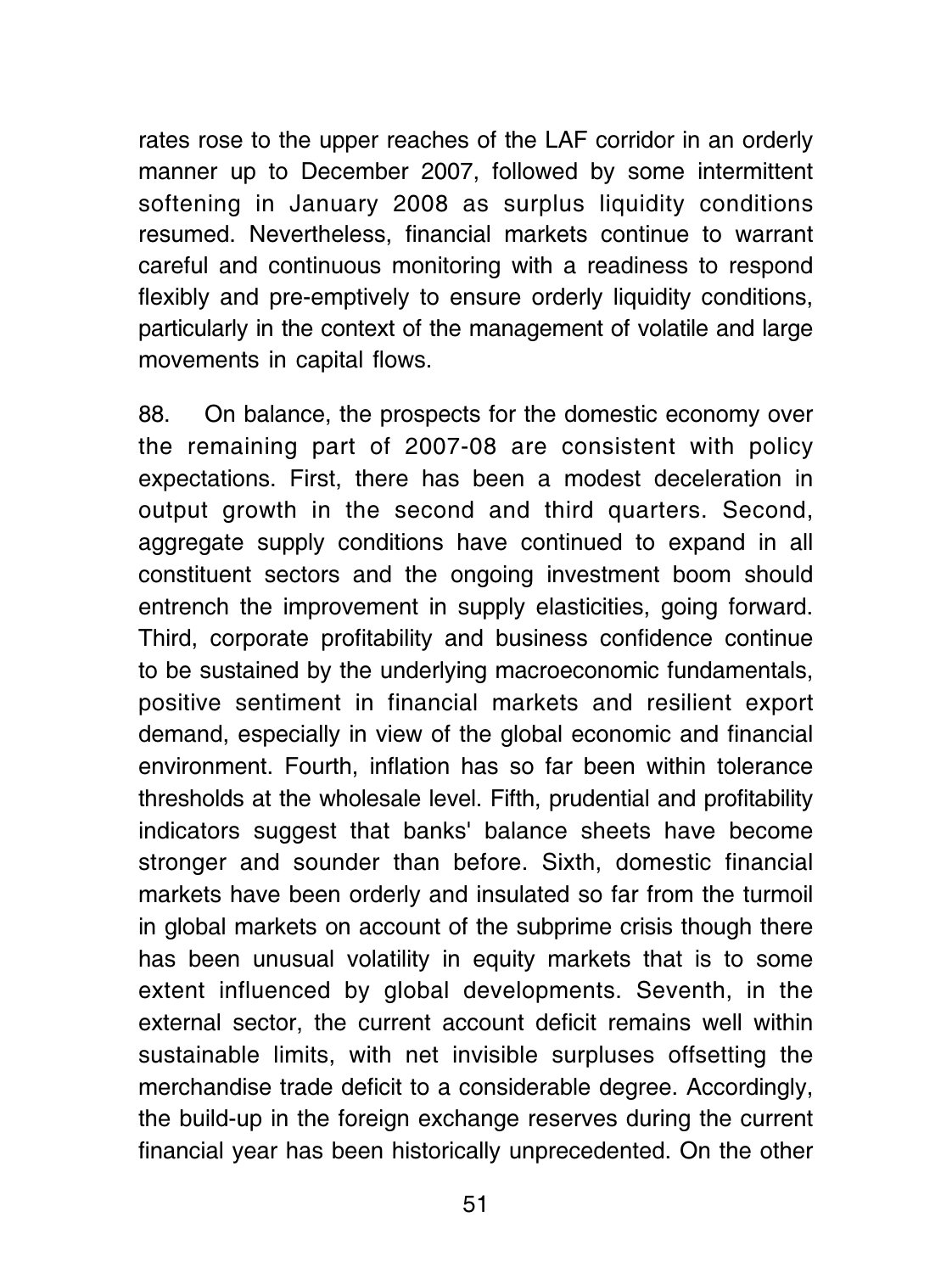hand, the expansion of monetary and liquidity conditions as well as asset prices contain risks of upward inflationary pressures for the Indian economy, alongside international price pressures particularly on account of oil and food prices. Most importantly, in the period ahead, developments in global financial markets in the context of the subprime crisis would warrant more intensified monitoring and swift responses with all available instruments to preserve and maintain macroeconomic and financial stability.

89. Real GDP originating in agriculture and allied activities has recorded above-trend growth in the first half of 2007-08 with kharif foodgrains production placed higher than in the preceding year. More information will be necessary to make a full and realistic assessment of rabi production, including the extent to which reservoir storage will have a mitigating effect on shortfalls in the winter North-East monsoon. On the other hand, industrial activity appears to be experiencing some transient and cyclical effects affecting manufacturing performance. With the momentum of growth in the services sector expected to be sustained, drawing from leading indicators, the projection of overall real GDP growth in 2007-08 is maintained at around 8.5 per cent for policy purposes, assuming no further escalation in international crude prices and barring domestic or external shocks.

90. Headline inflation has picked up since the beginning of December 2007 with attendant implications at the retail/consumer level. While this is largely attributable to base effects that may extend up to February 2008, escalated and volatile international crude prices and the heightened levels of food prices pose clear and present risks to the inflation outlook at the current juncture, especially if and when some pass-through to domestic petroleum product prices becomes inevitable. In the overall assessment, in view of the lagged and cumulative effects of monetary policy on aggregate demand and assuming ongoing improvement in supply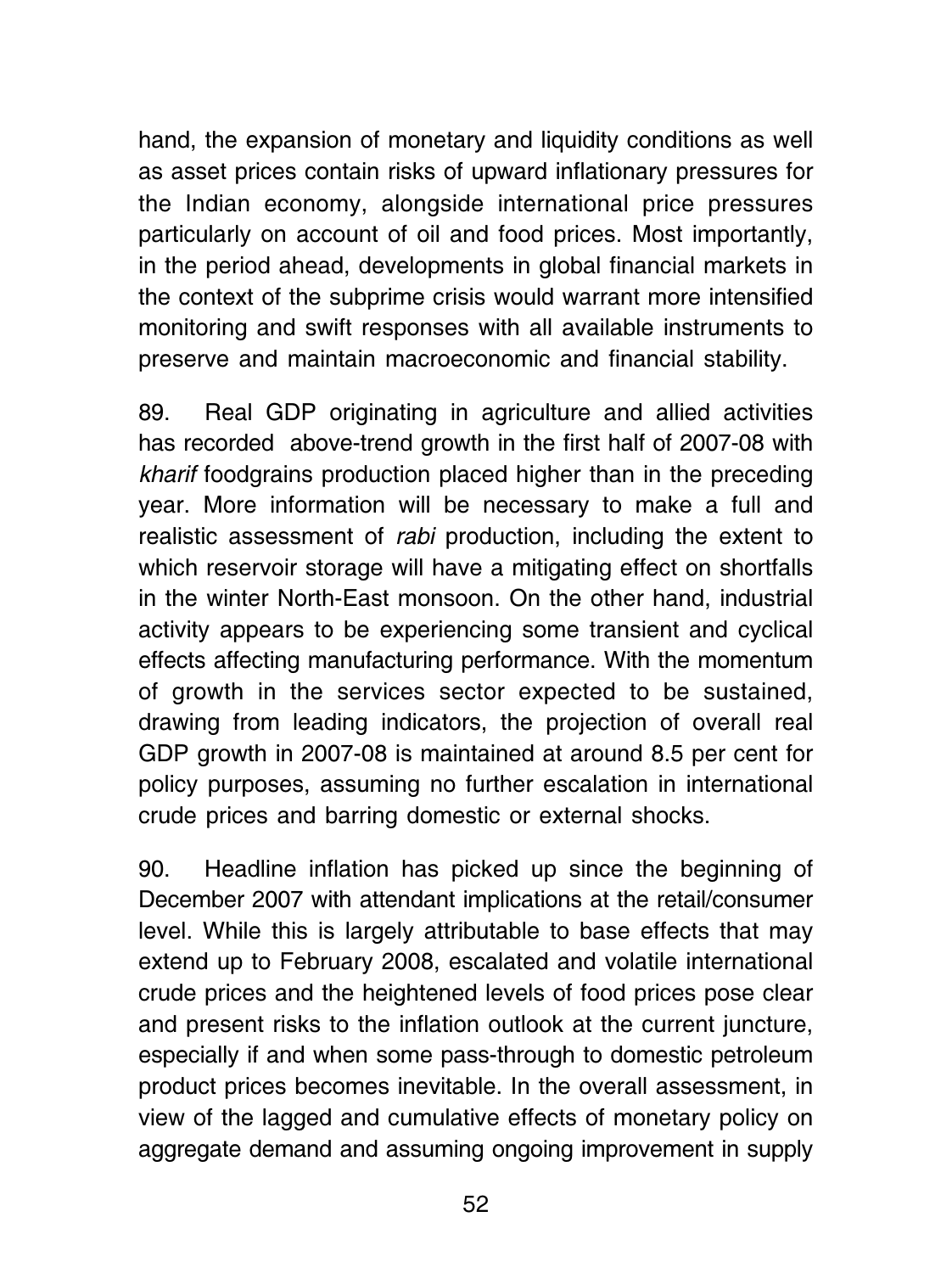management, capital flows would be managed actively and in the absence of shocks emanating in the domestic or global economy, the policy endeavour would be to contain inflation close to 5.0 per cent in 2007-08. In recognition of India's evolving integration with the global economy and societal preferences in this regard, the resolve, going forward, would be to condition expectations in the range of 4.0-4.5 per cent so that an inflation rate of around 3.0 per cent becomes a medium-term objective consistent with India's broader integration into the global economy.

91. The rate of money supply has picked up since the Mid-Term Review of October 2007, coincident with a jump in the growth of reserve money over this period, driven by the accretion to the Reserve Bank's foreign exchange assets. This has been reflected in the acceleration in the growth of banks' aggregate deposits driven by cyclical factors in the upturn. Over the greater part of 2007-08, deposit growth has been running ahead of the projection of Rs.4,90,000 crore for 2007-08 as a whole, mainly driven by aggressive rate setting behaviour of banks. Non-food credit (inclusive of non-SLR investments), although below the projected growth of 24.0-25.0 per cent given in the Annual Policy Statement, has been picking up since mid-August 2007. Moderating money supply in alignment with the indicative projections of 17.0-17.5 per cent set out in the Annual Policy Statement of April 2007 may warrant appropriate responses, given the considerations for ensuring macroeconomic and financial stability going forward.

92. At the current juncture, global uncertainties have increased considerably in the context of the downside risks to growth and financial stability. Global financial markets continue to experience unusual volatility, strained liquidity and credit conditions as well as heightened risk aversion. While these pressures have been sought to be addressed through coordinated actions by several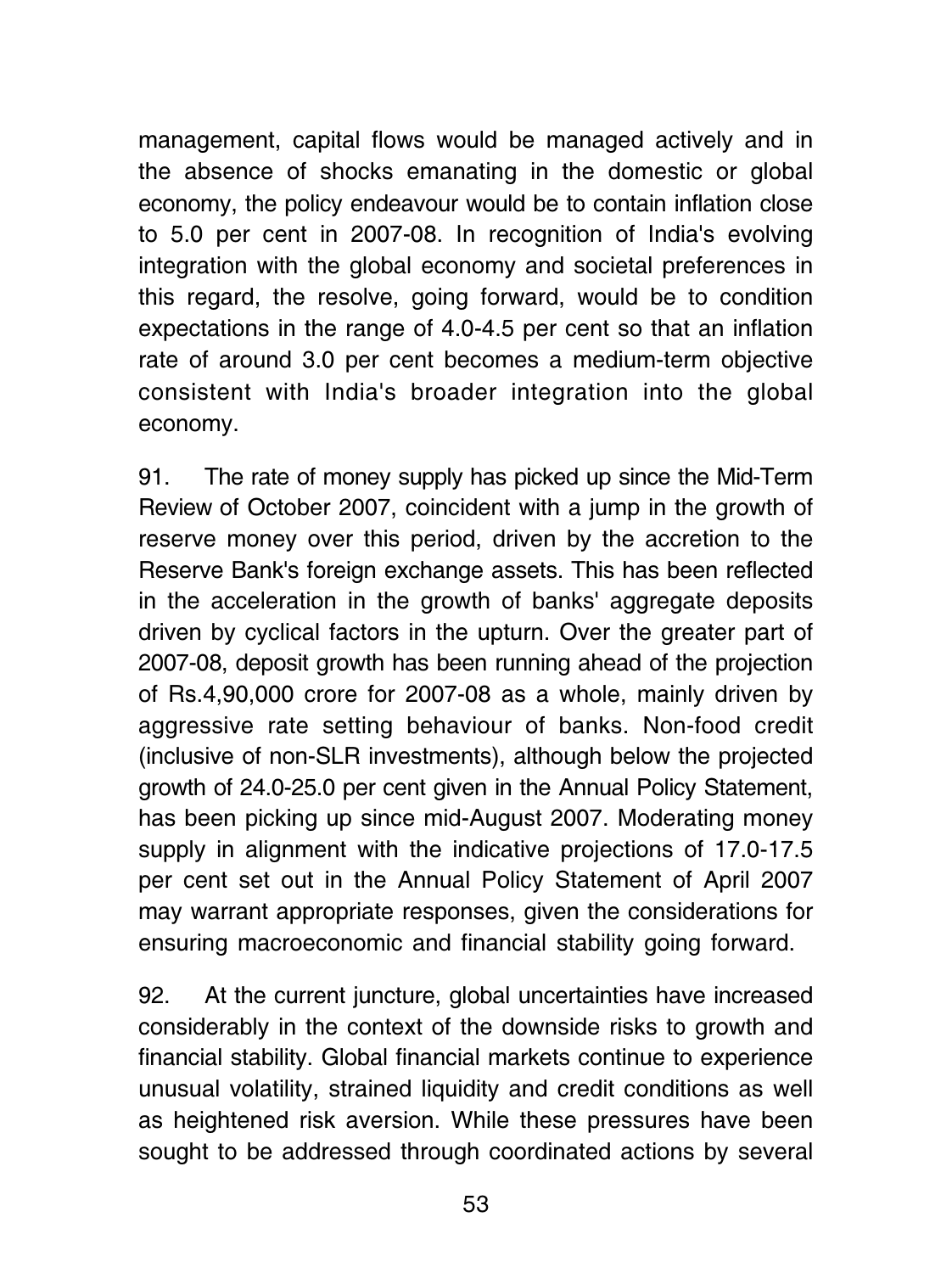leading central banks, the impact and outcomes of these recent actions of monetary authorities still appear unclear for the near-term outlook for financial markets and for the longer term on the real economy in terms of growth and stability. Some major central banks have engaged in lowering policy rates \_ sizeably in January 2008 even by historical standards  $-$  in view of the weakening economic outlook and the continuing deterioration in broader financial market conditions, in spite of the judgement that it will be necessary to monitor inflation developments carefully.

93. Recent global events were not entirely unanticipated, as already articulated in previous monetary policy statements, but the intensity appears to be severe and the duration uncertain. It appears that a process of reordering of global economic balances is underway and hence, the process is likely to continue to be complex with significant implications for trade flows, financial flows, asset prices and balance sheets. In terms of the impact of such a process on India, our external trade is, relative to many other EMEs, well diversified. Similarly, on a systemic basis, most parts of the balance sheets of both the public sector and the private sector are relatively less exposed to foreign currencies. However, more recently, several large corporates have expanded their foreign currency exposures which have to be managed carefully. The major source of impact is through the financial flows, in particular, in the equity markets and, consequently, on the foreign exchange market in India. The second order effects on account of financial contagion or real sector developments are somewhat indeterminate at this stage.

94. In view of the risks associated with international financial developments impacting balance sheets of corporates with sizeable external liabilities, banks are urged to review large foreign currency exposures and to put in place a system for monitoring such unhedged exposures on a regular basis so as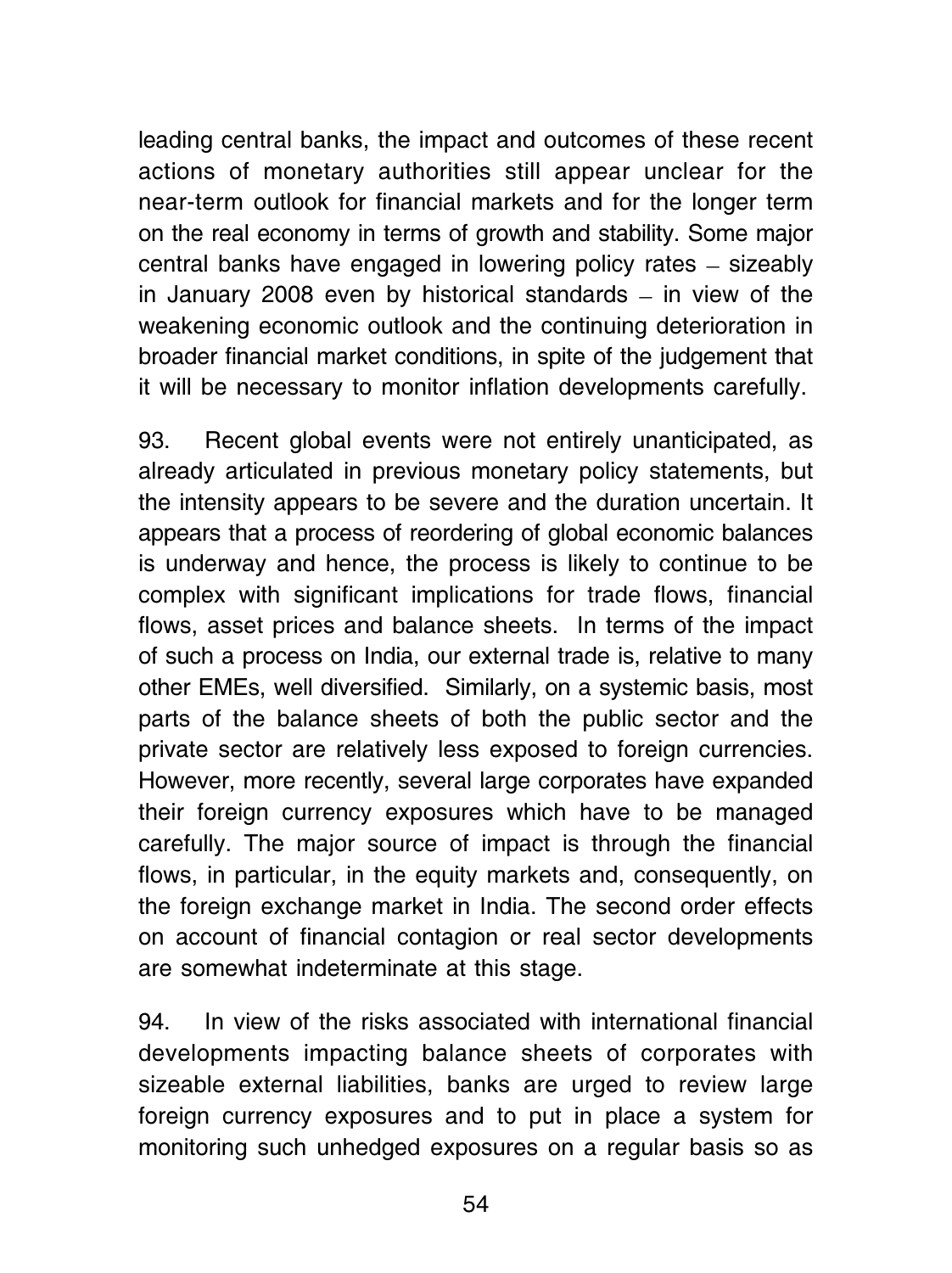to minimise risks of instability in the financial system under the current highly uncertain conditions. Internal limits as deemed appropriate may be made applicable for foreign currency loans on the basis of a well laid out policy approved by banks' boards. Banks are also urged to carefully monitor corporate activity in terms of treasury/trading activity and sources of other income to the extent that embedded credit/market risks pose potential impairment to the quality of banks' assets.

95. In the context of a more open capital account and the size of inflows currently, public policy preference for a hierarchy of capital flows with a priority for more stable components could necessitate a more holistic approach, combining sectoral regulations with broader measures to enhance the quality of flows and make the source of flows transparent. In this context, it is critical for public policy to effectively, demonstrably and convincingly indicate commitment to managing capital flows consistent with macro fundamentals through appropriate and decisive policy actions.

96. While the focus has generally been on managing the excess capital inflows and volatility in regard to the excess, it is essential not to exclude the possibility of some change in course, due to any abrupt changes in sentiments or global liquidity conditions, despite strong underlying fundamentals of the Indian economy. Events in the second and third week of January 2008 indicate a potential for reversal in capital flows, though it is not yet clear how transient such events will turn out to be. Strategic management of the capital account would warrant preparedness for all situations, and the challenges for managing the capital account in such an unexpected turn of events may be quite different.

97. The setting of monetary policy in India has been rendered complex in the light of these developments. On the one hand,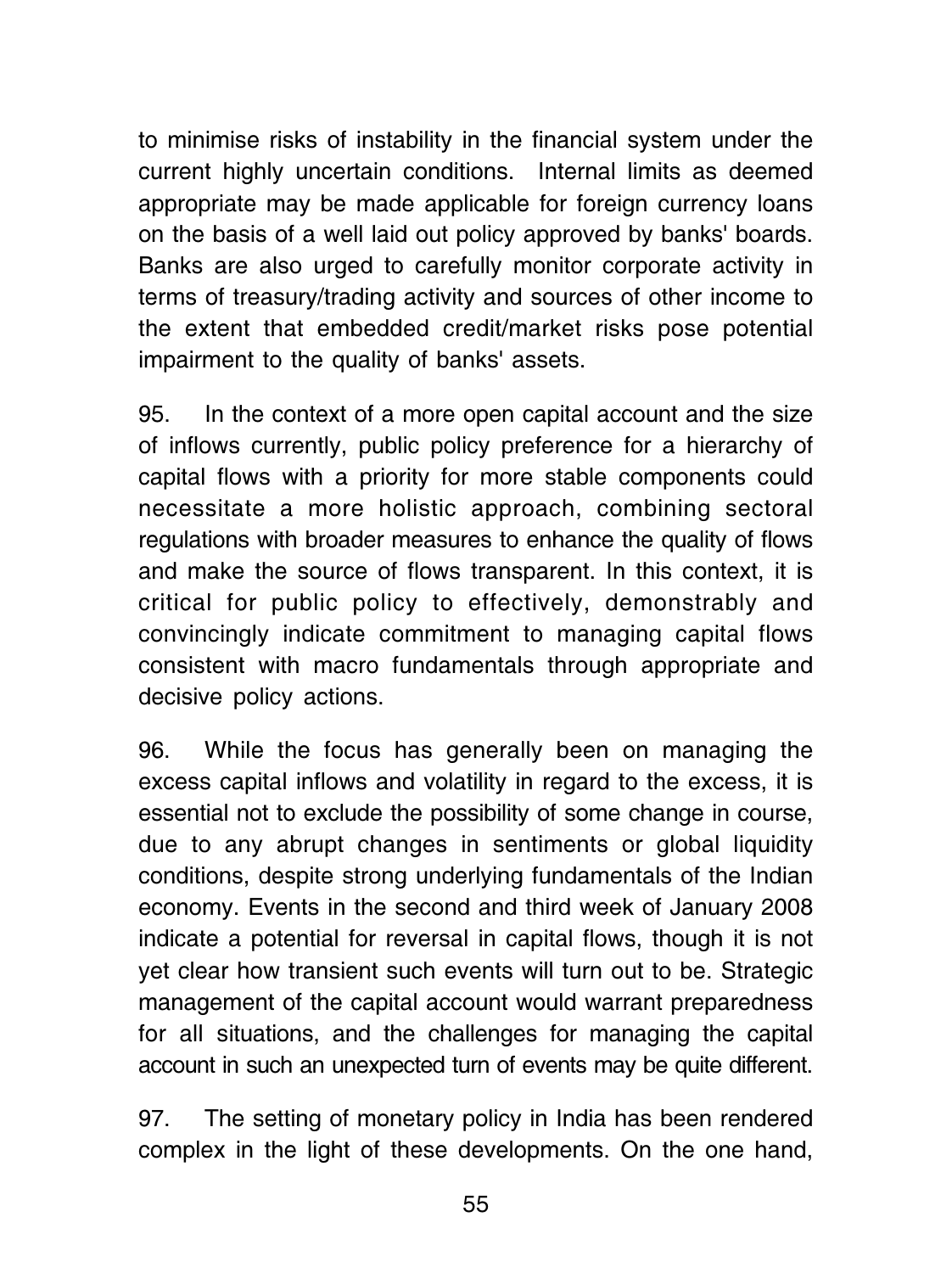the underlying fundamentals of the economy remain strong and resilient and the outlook continues to be positive. At the same time, while there is no visible or immediate threat to financial stability in India from global developments, the need for continued but heightened vigilance has increased with an emphasis on readiness to take timely, prompt and appropriate measures to mitigate the risks to the extent possible. As noted in the Mid-Term Review, the immediate task for public policy in India is to manage the possible financial contagion that seems to have highly uncertain prospects of being resolved soon. Accordingly, monetary policy has to be vigilant and proactive in cushioning the real economy from excess volatility in financial markets while recognising that India cannot be totally immune to global developments.

98. The developments in the domestic economy are broadly in line with the policy expectations and in the normal course would not warrant any significant monetary policy initiatives at this juncture. However, moderation in the growth of the industrial sector may need further exploring to assess whether some of the segments are reflecting correction of the excesses in the previous years or whether there are sector-specific factors which require attention. While growth in investment demand is likely to ease the supply constraints in future by adding to capacities, the moderation in private consumption expenditure warrants consideration. Such a disaggregated analysis of supply and demand factors across select sectors would enable appropriate public policy responses keeping in view the employment intensity of some of these sectors. Monetary policy, per se, can essentially address issues relating to aggregate demand but the associated policies in the financial sector could, to the extent possible, take account of the evolving circumstances as reflected in the disaggregated analysis. In view of the prevailing liquidity conditions and the sustained profitability of banks as reflected in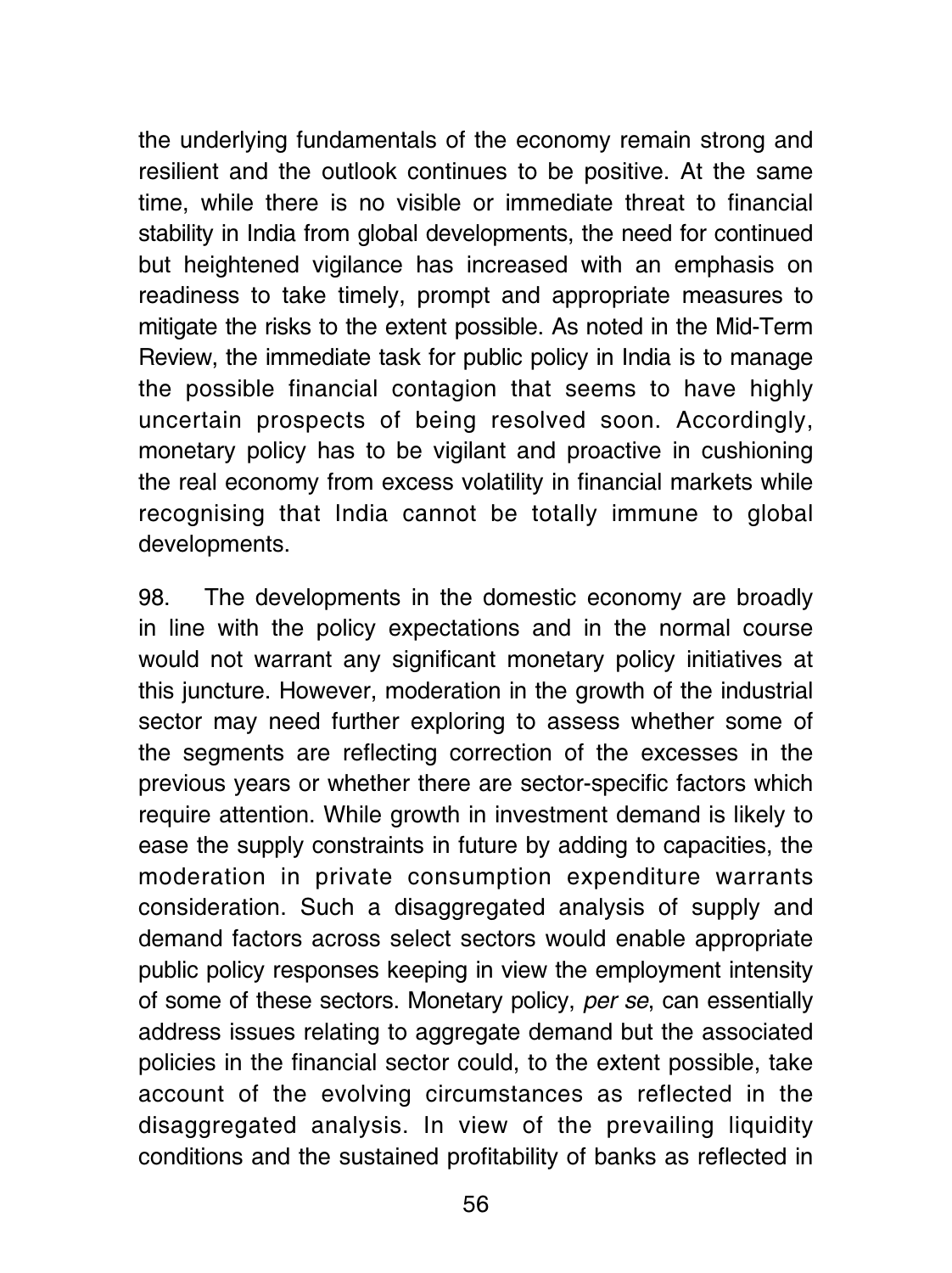net interest margins, there is a need for banks to undertake institutional and procedural changes for enhancing credit delivery to sectors that are employment-intensive.

99. Over the period ahead, liquidity management will continue to assume priority in the conduct of monetary policy. Liquidity conditions are being shaped by several underlying factors which appear to exert conflicting pulls and pose challenges for designing the appropriate policy response. First, money supply has been expanding well above indicative projections in 2007-08 driven up by high deposit growth despite successive increases in the CRR with no remuneration. Expansionary liquidity conditions engendered by capital flows, have not, however, prompted banks to reduce deposit/lending rates which have been broadly maintained at the elevated levels of the preceding year. Consequently, effective interest rates on time deposits at the margin are currently ruling above the LAF repo rate. Apparently, there have been little or no adverse effects on banks' net interest margins and profitability has remained high, boosted by operating income. Notwithstanding the surplus liquidity conditions, bank credit growth has moderated. Despite comfortable liquidity conditions, banks have not expanded credit proportionately; instead, banks have preferred to make excess investments in SLR securities including MSS issuances, money market mutual funds and the LAF reverse repo, despite earning apparently lower interest rates thereon. Furthermore, reflecting the continuing uncertainty in global financial markets, significant volatility has also been observed in the Indian capital markets with the associated impact on liquidity. These developments have implications for liquidity management going forward and warrant appropriate and timely action.

100. The Reserve Bank will continue with its policy of active demand management of liquidity through appropriate use of the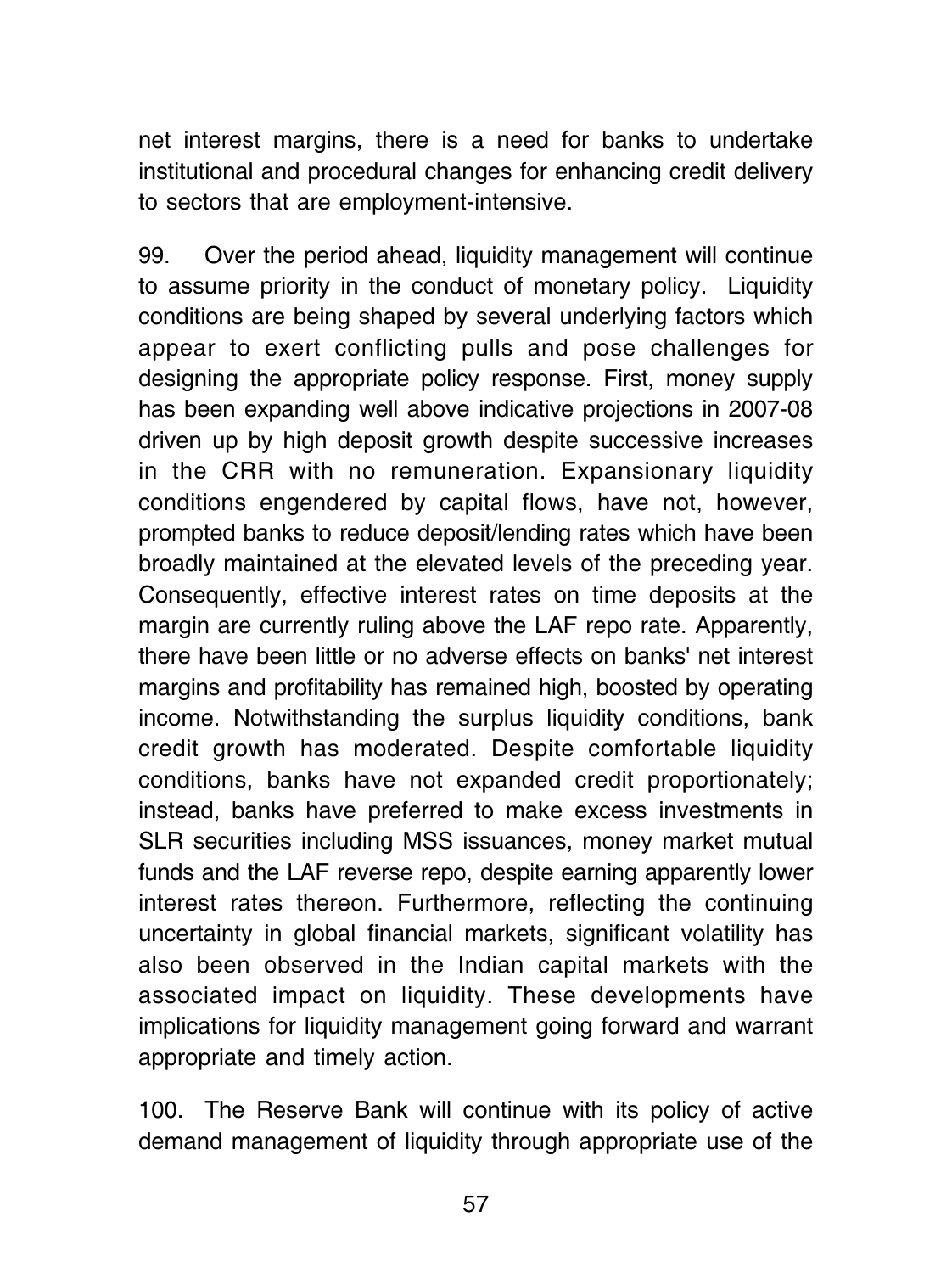CRR stipulations and open market operations (OMO) including the MSS and the LAF, using all the policy instruments at its disposal flexibly, as and when the situation warrants.

101. For the purpose of formulating the stance of monetary policy, domestic factors, which are better balanced, stable and remain positive, dominate while global factors are reckoned to be increasingly relevant. In sum, barring the emergence of any adverse and unexpected developments in various sectors of the economy and keeping in view the current assessment of the economy including the outlook for growth and inflation, the overall stance of monetary policy in the period ahead will broadly continue to be:

- To reinforce the emphasis on price stability and wellanchored inflation expectations while ensuring a monetary and interest rate environment conducive to continuation of the growth momentum and orderly conditions in financial markets.
- $\bullet$  To emphasise credit quality as well as credit delivery, in particular, for employment-intensive sectors, while pursuing financial inclusion.
- To monitor the evolving heightened global uncertainties and domestic situation impinging on inflation expectations, financial stability and growth momentum in order to respond swiftly with both conventional and unconventional measures, as appropriate.